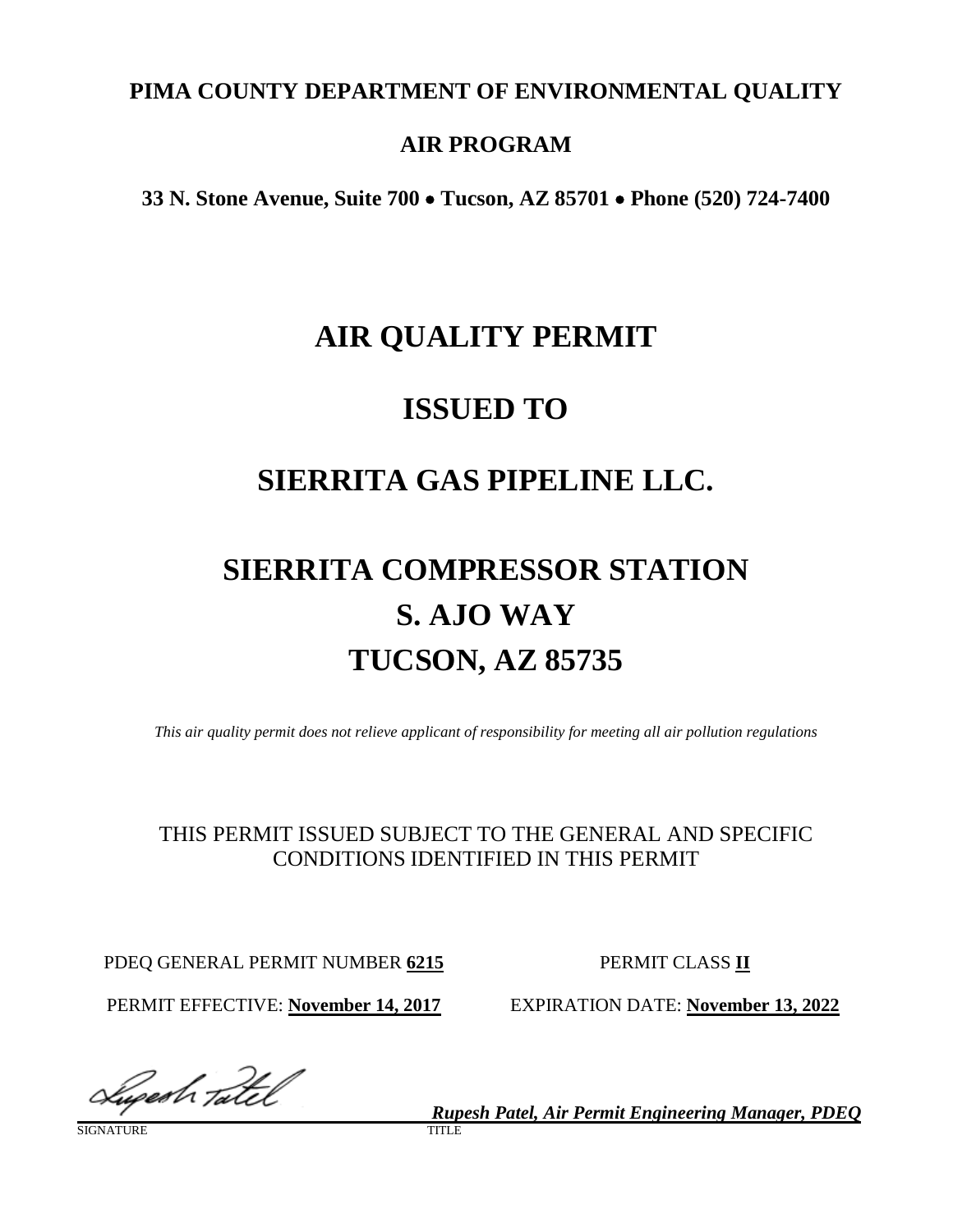## **TABLE OF CONTENTS**

| Permit Summary             |  |
|----------------------------|--|
| <b>General Conditions</b>  |  |
| <b>Specific Conditions</b> |  |

## *Section 1 – [General Applicability](#page-4-1)*

| <b>Statutory Authority</b>              |  |
|-----------------------------------------|--|
| <b>Permit Classification</b>            |  |
| <b>Permit Facility Sources</b>          |  |
| <b>Permitted Sections</b>               |  |
| Applicability of More Than One Standard |  |

### *Section 2 – [Facility-Wide Operations](#page-5-0)*

### *Section 3 – [NSPS Requirements for Stationary Combustion Turbines](#page-11-0)*

| Fulled on Limit<br><br>--------- |     |
|----------------------------------|-----|
| -------------------------------  | --- |

### *Section 4 – [NSPS Requirements for 'SI' ICE](#page-16-0)*

| a Line<br>----------- |  |
|-----------------------|--|
|                       |  |

### *Section 5 – [NSPS Requirements for Crude Oil and Natural Gas Facilities](#page-22-0)*

| Emission Limitations and Standards Manual Manual Manual Manual Manual Manual Manual Manual Manual Manual 23 |    |
|-------------------------------------------------------------------------------------------------------------|----|
| Compliance Determination 28                                                                                 |    |
|                                                                                                             |    |
| Section 6 - Fugitive Dust Requirements<br>Section 6 - Fugitive Dust Requirements                            | 32 |
|                                                                                                             |    |
|                                                                                                             |    |
|                                                                                                             |    |
| Attachment 1: Applicable Regulations 37                                                                     |    |
| <b>Attachment 2: Emissions Discharge Opacity Limiting Standards</b> Manual Communications 39                |    |
| <b>Attachment 3: Equipment List</b>                                                                         |    |
| <b>Attachment 4: Insignificant Activities</b>                                                               | 41 |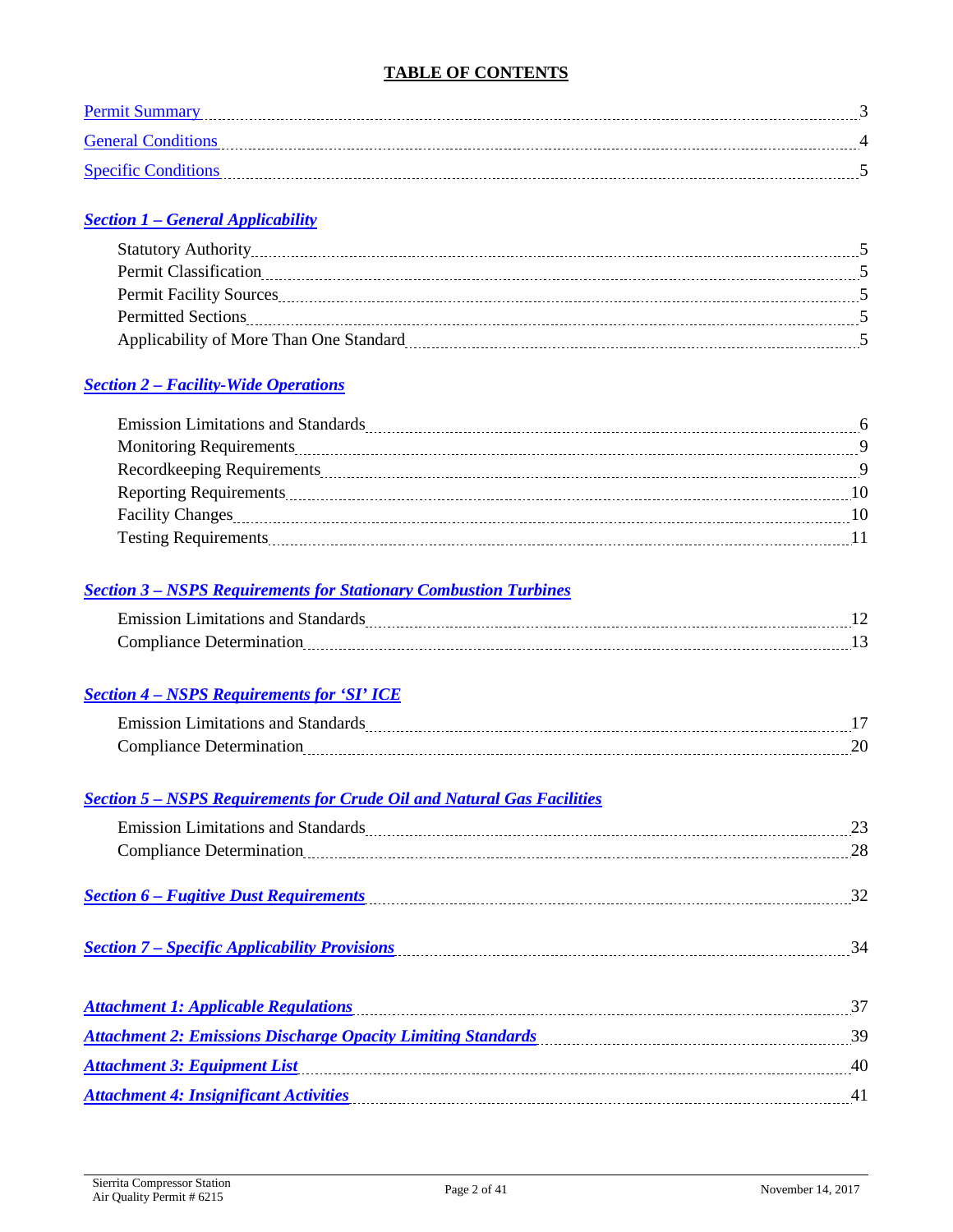### <span id="page-2-0"></span>**PERMIT SUMMARY**

### *Location Information*

This air quality permit is issued for a new natural gas pipeline compressor station owned and operated by Sierrita Gas Pipeline LLC, the Permittee. The mailing address and administrative office are located at 5151 E. Broadway Blvd, Suite 1680, Tucson AZ 85711. The source is located on the parcel identified by Pima County Assessor's as 209-20-003A (Sec. 22, T.15S, R.11E).

### *Source Description*

The activities and operations covered by this permit are air emission sources at the new natural gas compressor station which provides additional natural gas compression to the existing Sierrita pipeline. The source falls under the following standard industrial classification (SIC):

- SIC Code 4922 Natural Gas Transmission
- North American Industry Classification System (NAICS) Code 48621

The permitted air emission sources include one Solar Mars 100 natural gas fired turbine with a site rating of 122.9 MMBtu/hr and one 1114 hp natural gas fired emergency generator.

### *Air Permit Information*

This is a new 5-year Class II air quality permit.

The following table summarizes the potential to emit of the source. These emission values are taken from the manufacturer's predicted emission performance data and US EPA Air Pollutant Emission Factors AP-42.

| Potential to Emit, tons/year <sup>1</sup>     |           |           |            |            |       |                 |            |              |                                 |                                |
|-----------------------------------------------|-----------|-----------|------------|------------|-------|-----------------|------------|--------------|---------------------------------|--------------------------------|
| <b>Conventional or Criteria Air Pollutant</b> |           |           |            | HAP(s)     |       | <b>GHG</b>      |            |              |                                 |                                |
| PM <sub>2.5</sub>                             | $PM_{10}$ | <b>PM</b> | <b>NOx</b> | <b>VOC</b> | CO    | SO <sub>2</sub> | Lead       | <b>Total</b> | <b>Single</b><br>(Formaldehyde) | CO <sub>2</sub> e <sup>2</sup> |
| 3.65                                          | 3.65      | 3.65      | 32.24      | 18.66      | 33.95 | 1.83            | Negligible | 0.68         | 0.49                            | 63,153                         |

<sup>1</sup> Potential to emit based on gas turbine operation for 8760 hours/year and 500 hours/year of emergency generator operation.

<sup>2</sup> GHG includes CO<sub>2</sub>, N<sub>2</sub>O, and CH<sub>4</sub>. Emissions are based on CO<sub>2</sub> equivalent (CO<sub>2</sub>e). No hydrofluorocarbon, perfluorocarbon, or sulfur hexafluoride emissions are expected from any of the equipment.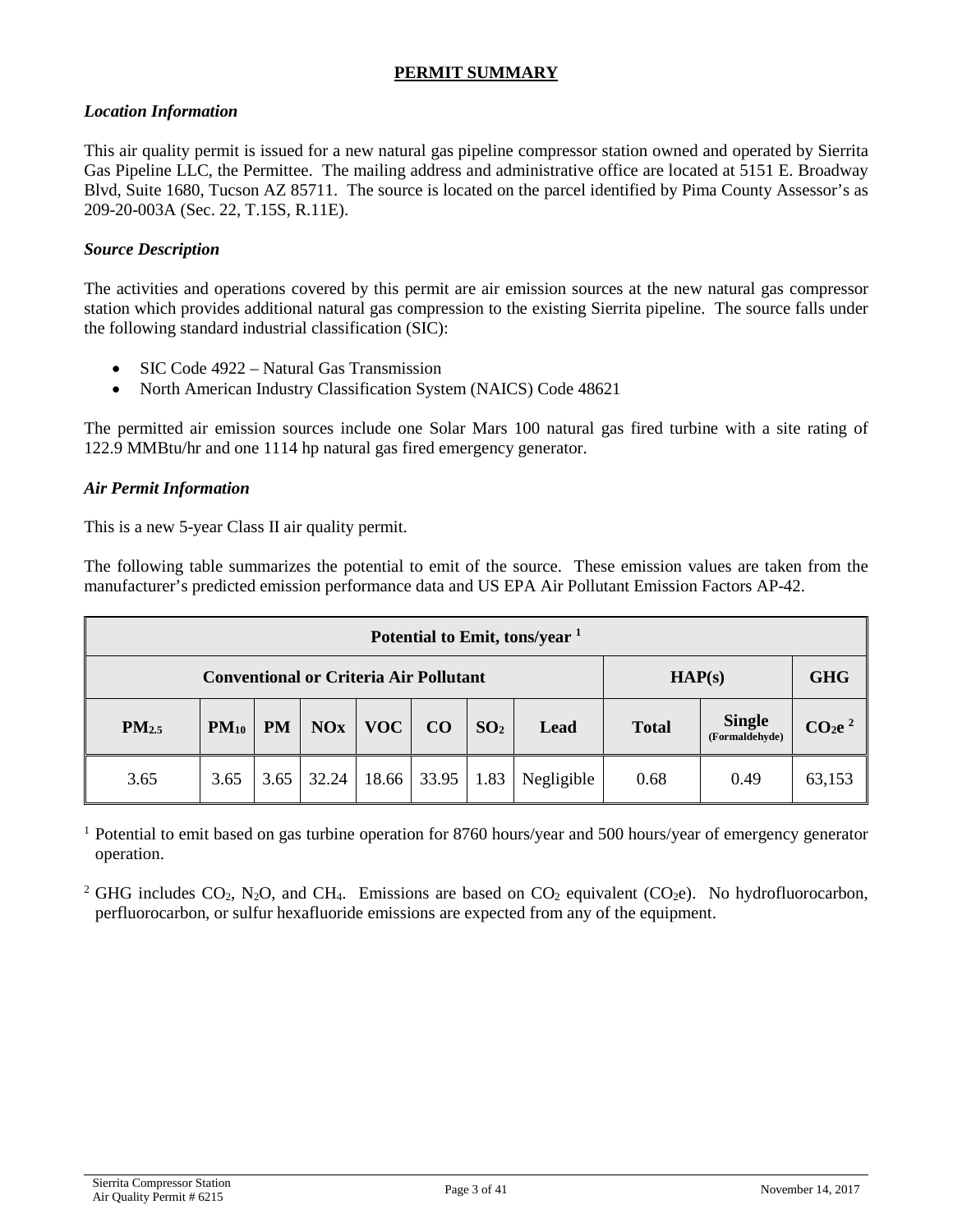### **GENERAL CONDITIONS**

[References are to Title 17 of the Pima County Code [PCC] unless otherwise noted]

- <span id="page-3-0"></span>1. *Compliance with Permit Conditions* [PCC 17.13.020.A.7.a & b]
	- a. The Permittee shall comply with all conditions of this permit including all applicable requirements of Arizona air quality statutes and Pima County air quality rules. Any permit noncompliance is grounds for enforcement action; for permit termination, revocation and reissuance, or revision; or for denial of a permit renewal application. In addition, noncompliance with any federally enforceable requirement constitutes a violation of the Clean Air Act.
	- b. It shall not be a defense for a Permittee in an enforcement action that it would have been necessary to halt or reduce the permitted activity in order to maintain compliance with the conditions of this permit.
- 2. *Excess Emissions, Emergency Reporting* [PCC 17.13.020.A.5 & PCC 17.13.190]

The Permittee shall report to the Control Officer any emissions in excess of the limits established by this permit. The report shall be in 2 parts as specified below:

- a. Notification by telephone or facsimile within 24 hours of the time the Permittee first learned of the occurrence of excess emission that includes all available information from PCC 17.13.190.B. The number to report excess emissions is **520-724-7400.** The facsimile number is **520-838-7432.**
- b. Detailed written notification by submission of an excess emissions report within 72 hours of the notification under 2.a above. **Send to PDEQ 33 N. Stone Avenue, Suite 700, Tucson, Arizona 85701 or e-mail to [air.permits@pima.gov.](mailto:air.permits@pima.gov)**
- 3. *Property Rights* [PCC 17.13.020.A.7.d]

The permit does not convey any property rights of any sort, or any exclusive privilege to the permit holder.

4. *Fee Payment* [PCC 17.13.020.A.9 & PCC 17.13.240]

The Permittee shall pay fees to the Control Officer pursuant to PCC 17.13.240.

5. *Permit Revision, Reopening, Revocation and Reissuance, or Termination for Cause* [PCC 17.13.020.A.7.c]

The permit may be revised, reopened, revoked and reissued, or terminated for cause pursuant to PCC 17.12.270. The filing of a request by the Permittee for a permit revision, revocation and reissuance, or termination; or of a notification of planned changes or anticipated noncompliance does not stay any permit condition.

- 6. *Duty to Provide Information* [PCC 17.13.010.G & PCC 17.13.020.A.7.e]
	- a. The Permittee shall furnish to the Control Officer, within a reasonable time, any information that the Control Officer may request in writing to determine whether cause exists for revising, revoking and reissuing, or terminating the permit or to determine compliance with the permit. Upon request, the Permittee shall also furnish to the Control Officer copies of records required to be kept by the permit. For information claimed to be confidential, the Permittee shall furnish a copy of such records to the Control Officer along with a claim of confidentiality.
	- b. If the Permittee has failed to submit any relevant facts or if the Permittee has submitted incorrect information in the permit application, the Permittee shall, upon becoming aware of such failure or incorrect submittal, promptly submit such supplementary facts or corrected information.
- 7. *Severability Clause* [PCC 17.13.020.A.6]

The provisions of this permit are severable. If any provision of this permit is held invalid, the remainder of this permit shall not be affected thereby.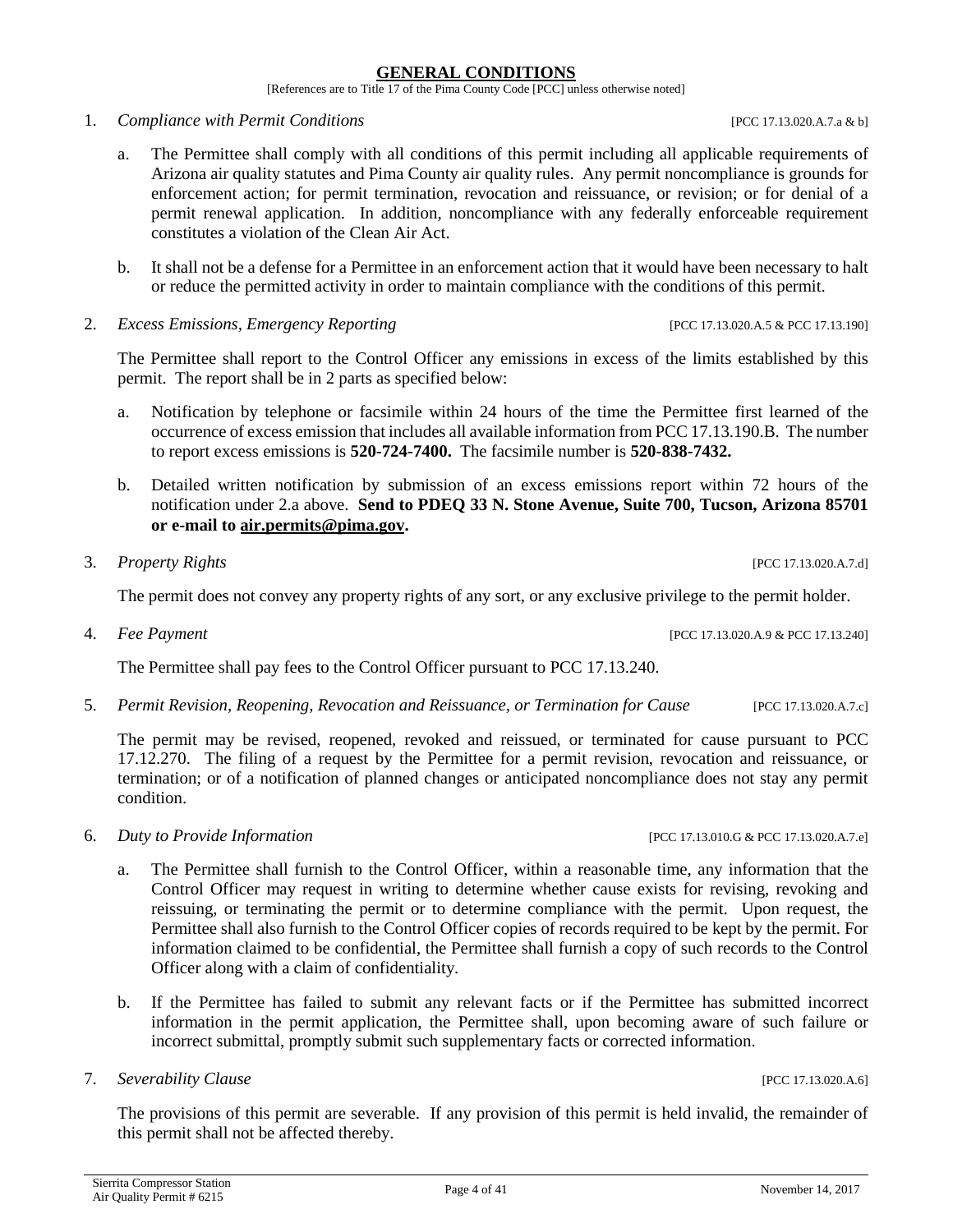### **SPECIFIC CONDITIONS**

[References are to Title 17 of the Pima County Code [PCC] unless otherwise noted]

## *SECTION 1 – GENERAL APPLICABILITY*

<span id="page-4-1"></span><span id="page-4-0"></span>8. *Statutory Authority CCLEC 17.11.010.B & D, PCC 17.11.090.A, PCC 17.13.010, and ARS §49-480]* 

Emissions from the facility, specifically the emissions from the equipment and operations described in the equipment list which fall under SIC Code 4922 are subject to enforceable limitations in the Specific Conditions of this permit. This permit is issued pursuant to (ARS) §49-480 and authorizes the construction and/or operation of the equipment and operations enumerated in the equipment list. This authorization is based on the regulations in effect on the date of issuance of this permit, and a finding that the allowable emissions from the facility, specifically the emissions from the equipment and operations more fully described in the application for coverage under this permit do not constitute a "major source" within the meaning of PCC 17.04.340.A.128. Notwithstanding the above findings, this permit shall not relieve the Permittee from compliance with all local, county, state and federal laws, statutes, and codes.

### 9. *Permit Classification*

Class II; True Minor Source; Stationary: The permitted facility sources constitute a true minor stationary source of criteria pollutants and an area source of Hazardous Air Pollutants (HAPs), when considering the operating and emission limitations in this permit and emissions from other sources at the facility aggregated under the same SIC Code (4922).

10. *Permitted Facility Sources*

The Specific Conditions contained in this permit apply to the equipment listed in Attachment 2 that fall under the following source categories, affected facilities, equipment, installations, activities, or operations at the facility. Refer to Section 7 of this permit for conditions relating the specific applicability of this permit to the permitted sources.

- a. Stationary Combustion Turbine(s)
- b. Internal Combustion Engine(s) (Emergency Generators)
- c. Crude Oil and Natural Gas Facilities Collection of GHG and VOC Fugitive Emission Components

### 11. *Permit Sections*

The Specific Conditions have been organized into the following permit sections:

- Section 1 General Applicability (This Section);
- Section 2 Facility-Wide Operations;
- Section 3 NSPS Subpart KKKK for Stationary Combustion Turbines;
- Section 4 NSPS Subpart JJJJ for SI ICE (Emergency Designated Engines);
- Section 5 NSPS Subpart OOOOa for Crude Oil and Natural Gas Facilities;
- Section 6 Fugitive Dust Requirements; and
- Section 7 Specific Applicability

### 12. *Applicability of more than one standard* [PCC 17.16.010.B]

If more than one emission limit or emission standard in this permit is applicable to the same source, the more stringent standard or emission limit shall apply. **[Locally Enforceable Condition]**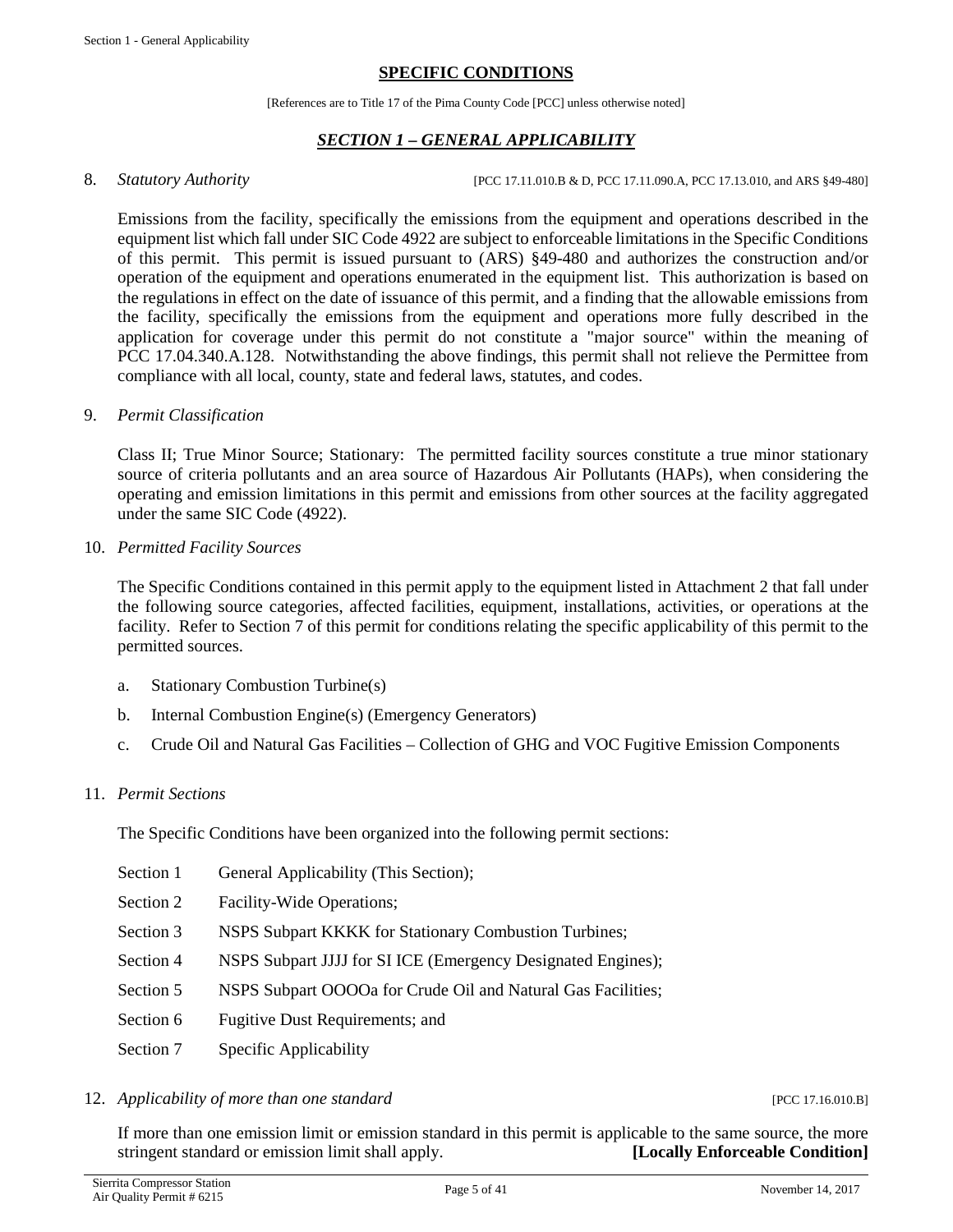## *SECTION 2 – FACILITY-WIDE OPERATIONS*

<span id="page-5-0"></span>In accordance with condition 75.a, the provisions in this Section apply to facility-wide operations and all sources of air contaminants. All provisions in this Section are locally enforceable unless otherwise noted. [PCC 17.16.010.B]

### **Emission Limitations and Standards Emission Limitations and Standards Exercísion**

### 13. *Operating Limitations* **[Material Permit Conditions]**

The Permittee shall comply with the operating limitations in Section 4 of this permit and the following requirements in order to avoid federal or other applicable requirements:

a. The Permittee shall monitor and keep sufficient records to demonstrate that the emission rate of air pollutants from sources covered by this permit and any other permitted sources located within the contiguous or adjacent areas under the common control of the Permittee do not exceed the major source threshold. [PCC 17.13.010.B.2]

- 14. *General Control Standards* [PCC 17.11.020, PCC 17.13.020.A.2 & PCC 17.16.020.B]
	- a. The Permittee shall not cause or permit the planning, construction, installation, erection, modification, use or operation of an emission source which will cause or contribute to a violation of a performance standard in Title 17 of the Pima County Code.
	- b. The Permittee is prohibited from firing high sulfur oil in any stationary or portable source. Notwithstanding the prohibition to use high sulfur oil, the Specific Conditions contained in this permit may prescribe lower fuel sulfur content limits for specific stationary sources.

### **[Material Permit Condition]**

- c. Where a stack, vent or other outlet is at such a level that fumes, gas mist, odor, smoke, vapor or any combination thereof constituting air pollution are discharged to adjoining property, the Control Officer may require the installation of abatement equipment or the alteration of such stack, vent or other outlet by the Permittee to a degree that will adequately reduce or eliminate the discharge of air pollution to adjoining property.
- 15. *Materials Handling Standards*
	- a. The Permittee shall not transport or store VOC's without taking necessary and feasible measures to control evaporation, leakage, or other discharge into the atmosphere. [PCC 17.16.400.A]
	- b. Petroleum liquid storage tanks shall be equipped with a submerged filling device or acceptable equivalent for the control of hydrocarbon emissions. [PCC 17.16.230.B]
	- c. Materials including solvents or other volatile compounds, paints, acids, alkalies, pesticides, fertilizers and manure shall be processed, stored, used and transported in such a manner and by such means that they will not evaporate, leak, escape or be otherwise discharged into the ambient air so as to cause or contribute to air pollution. Where means are available to reduce effectively the contribution to air pollution from evaporation, leakage or discharge, the installation and use of such control methods, devices, or equipment shall be mandatory. [PCC 17.16.430.F]

### 16. *Odor Limiting Standard* [PCC 17.16.430.F & PCC 17.16.030]

The Permittee shall not emit gaseous or odorous materials from equipment, operations or premises under his control in such quantities or concentrations as to cause air pollution. Emissions from malodorous matter shall not cross a property line without minimizing emissions by applying good modern practices. Malodourous matter shall include but not be limited to materials in condition 15.c.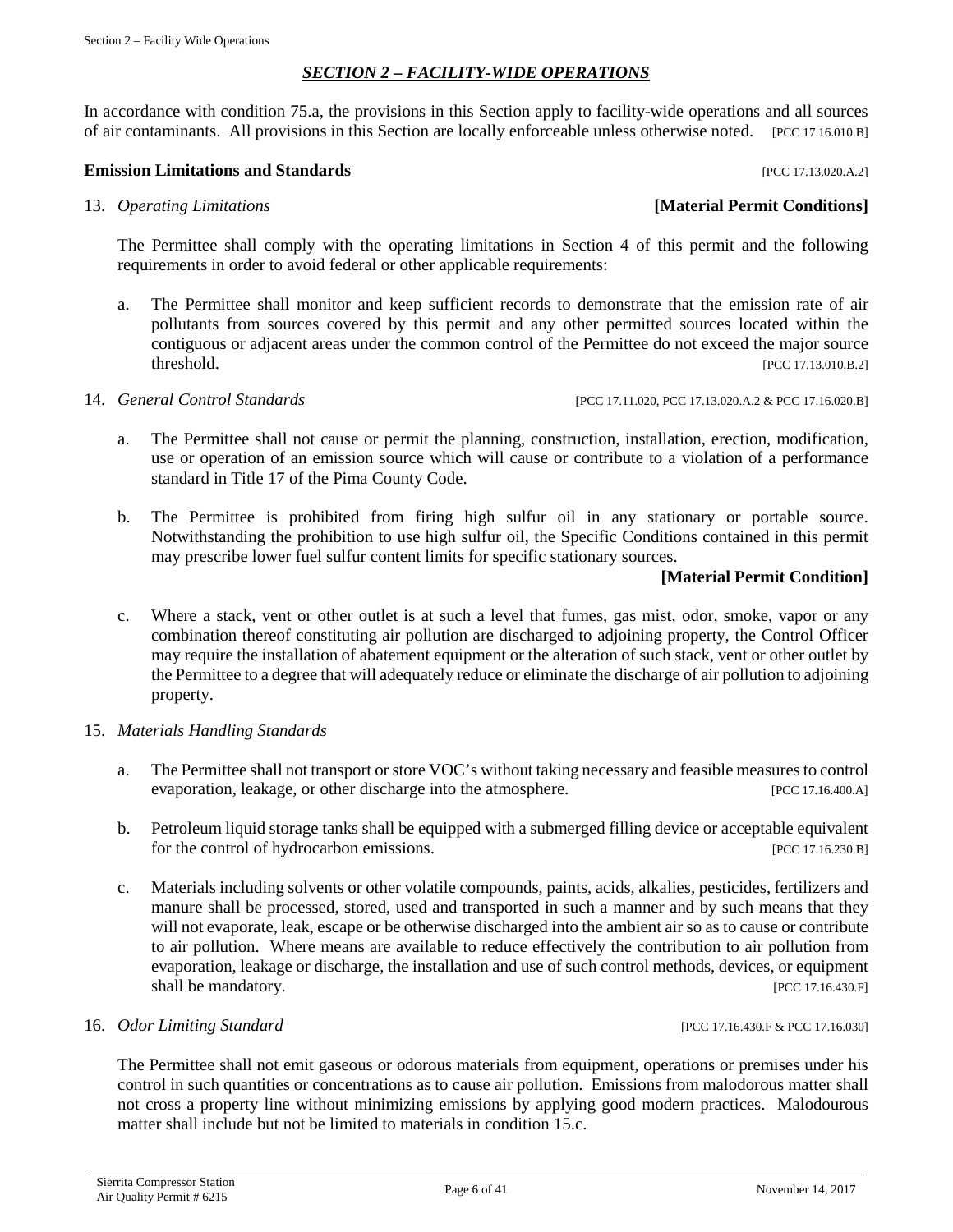### 17. *Opacity Standards* **[Federally Enforceable When Opacity Is Above 40%]**

- a. The opacity of an emission from any nonpoint source shall not exceed 20%. [PCC 17.16.050.B.2]
- b. Except as otherwise specified in the Specific Conditions, or the Table in Attachment 2, the average optical density of plumes and effluents from a single point, multiple emission point, or fugitive emission source shall not exceed 20% opacity. [PCC 17.16.040 & PCC 17.16.130.B.1]
- c. Opacities (optical densities), as measured in accordance with Method 9, of an effluent shall be measured by a certified visible emissions evaluator with his/her natural eyes, approximately following the procedures which were used during his/her certification, or by an approved and precisely calibrated instack monitoring instrument. [PCC 17.16.040.A.1]
- d. A violation of an opacity standard shall be determined by measuring and recording a set of consecutive, instantaneous opacities, and calculating the arithmetic average of the measurements within the set unless otherwise noted in this permit. The measurements shall be made at approximately fifteen-second intervals for a period of at least six minutes, and the number of required measurements shall be as specified in Attachment 2 to this permit. Sets need not be consecutive in time, and in no case shall two sets overlap. If the average opacity of the set of instantaneous measurements exceeds the maximum allowed by any rule, this shall constitute a violation. [PCC 17.16.040.A.2]
- e. The use of air or other gaseous diluents solely for the purpose of achieving compliance with an opacity standard is prohibited. [PCC 17.16.040.A.3]
- f. When the presence of uncombined water is the only reason for failure of a source to otherwise meet the requirements as specified in conditions 17 and 18, conditions 17 and 18 shall not apply. [PCC 17.16.040.B]

### 18. *Visibility Limiting Standard* [PCC 17.16.050.A & D]

- a. The Permittee shall not cause, suffer, allow or permit operations or activities likely to result in excessive amounts of airborne dust without taking reasonable precautions to prevent excessive amounts of particulate matter from becoming airborne in accordance with condition 20.a and Section 6 of this permit as applicable.
- b. The Permittee shall not cause, suffer, allow, or permit diffusion of visible emissions, including fugitive dust, beyond the property boundary line within which the emissions become airborne, without taking reasonably necessary and feasible precautions to control generation of airborne particulate matter. Sources may be required to cease temporarily the activity or operation which is causing or contributing to the emissions until reasonably necessary and feasible precautions are taken in accordance with Section 6 of this permit.
	- i. Condition 18.b shall not apply when wind speeds exceed twenty-five (25) miles per hour (using the Beaufort Scale of Wind-Speed Equivalents, or as recorded by the National Weather Service). This exception does not apply if control measures have not been taken or were not commensurate with the size or scope of the emission source.
	- ii. Condition 18.b shall not apply to the generation of airborne particulate matter from undisturbed land.

### 19. *Disposition of Portable Sources*

No conditions. No portable sources will be located at the facility.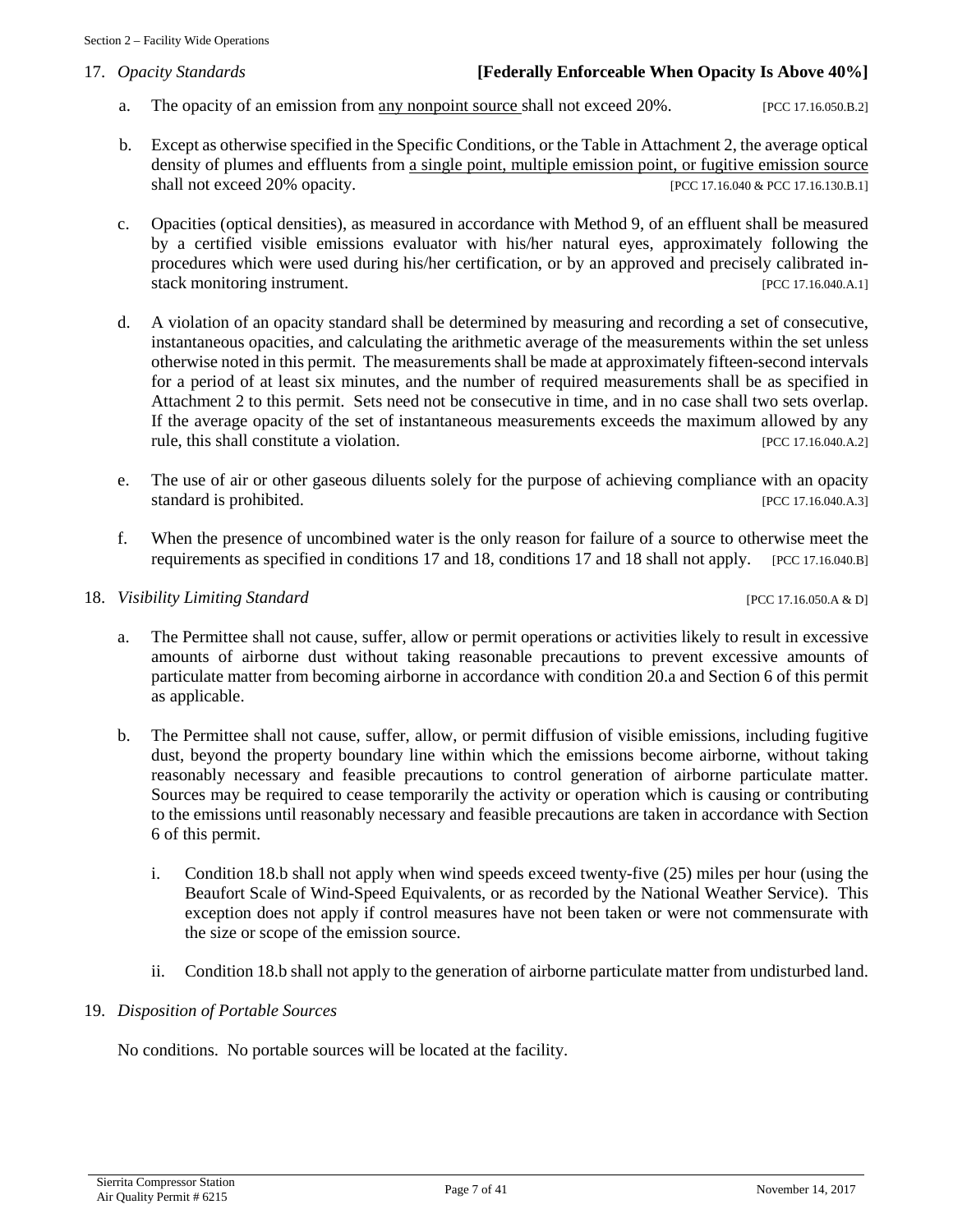### 20. *Requirement to Obtain Applicable Activity Permits*

### a. *Fugitive Dust Activity Permits*

The Permittee shall not conduct, cause or allow land stripping, earthmoving, blasting, trenching or road construction without first obtaining an activity permit from the Control Officer in accordance with PCC 17.14.040. [PCC 17.14.040]

### b. *Asbestos Requirements for Demolition and Renovation Activities*

The Permittee shall not allow or commence demolition or renovation of any NESHAP facility, as defined in 40 CFR Part 61, Subpart M, National Emission Standards for Hazardous Air Pollutants – Asbestos, without first obtaining an activity permit from the Control Officer. Should this stationary source, pursuant to 40 CFR Part 61, Subpart M, become subject to asbestos regulations when conducting any renovation or demolition at this premises, then the Permittee or operator shall submit proper notification as described in 40 CFR Part 61, Subpart M and shall comply with all other applicable requirements of Subpart M. The Permittee shall keep a record of all relevant paperwork on file. [PCC 17.14.060 & 40 CFR 61, Subpart M]

### c. *Open Burning Permits*

The Permittee shall not ignite, cause to be ignited, permit to be ignited, allow or maintain any open outdoor fire without first obtaining an activity permit from the Control Officer or delegated authority unless exempted under PCC 17.14.080.C. [PCC 17.14.080]

### **Monitoring Requirements and the contract of the contract of the contract of the contract of the contract of the contract of the contract of the contract of the contract of the contract of the contract of the contract of**

### 21. *Visible Emissions (VE)*

If at any time, or while conducting an opacity check required by the Specific Conditions in this permit, the Permittee sees any plume or effluent from a facility source, that on an instantaneous basis, appears to exceed the opacity limit, or if visible emissions including fugitive dust, diffuse beyond the property boundary line, the Permittee shall investigate the source of the emissions and, if required take corrective action. If the plume persists, or the equipment, activity or operation which is causing or contributing to the emissions cannot be corrected or halted, the Permittee shall make a visual determination of the opacity in accordance with condition 17 when practicable. If the VE determination exceeds the applicable opacity limit, or if visible emissions, including fugitive dust, diffuse beyond the property boundary line, the Permittee shall report this as an excess emission in accordance with condition 2 of the General Conditions (pg.4). [PCC 17.16.040 & PCC 17.16.50.B]

22. *Portable Sources*

No conditions. No portable sources will be located at the facility.

### 23. *Additional Monitoring*

Except as provided in conditions 13, 20, 21, and 32, or as otherwise required by the Specific Conditions, additional monitoring for compliance with the facility-wide standards in this Section shall not be necessary. The Control Officer may ask the Permittee to conduct additional monitoring if the Control Officer has reasonable cause to believe a violation of the facility-wide standards has been committed.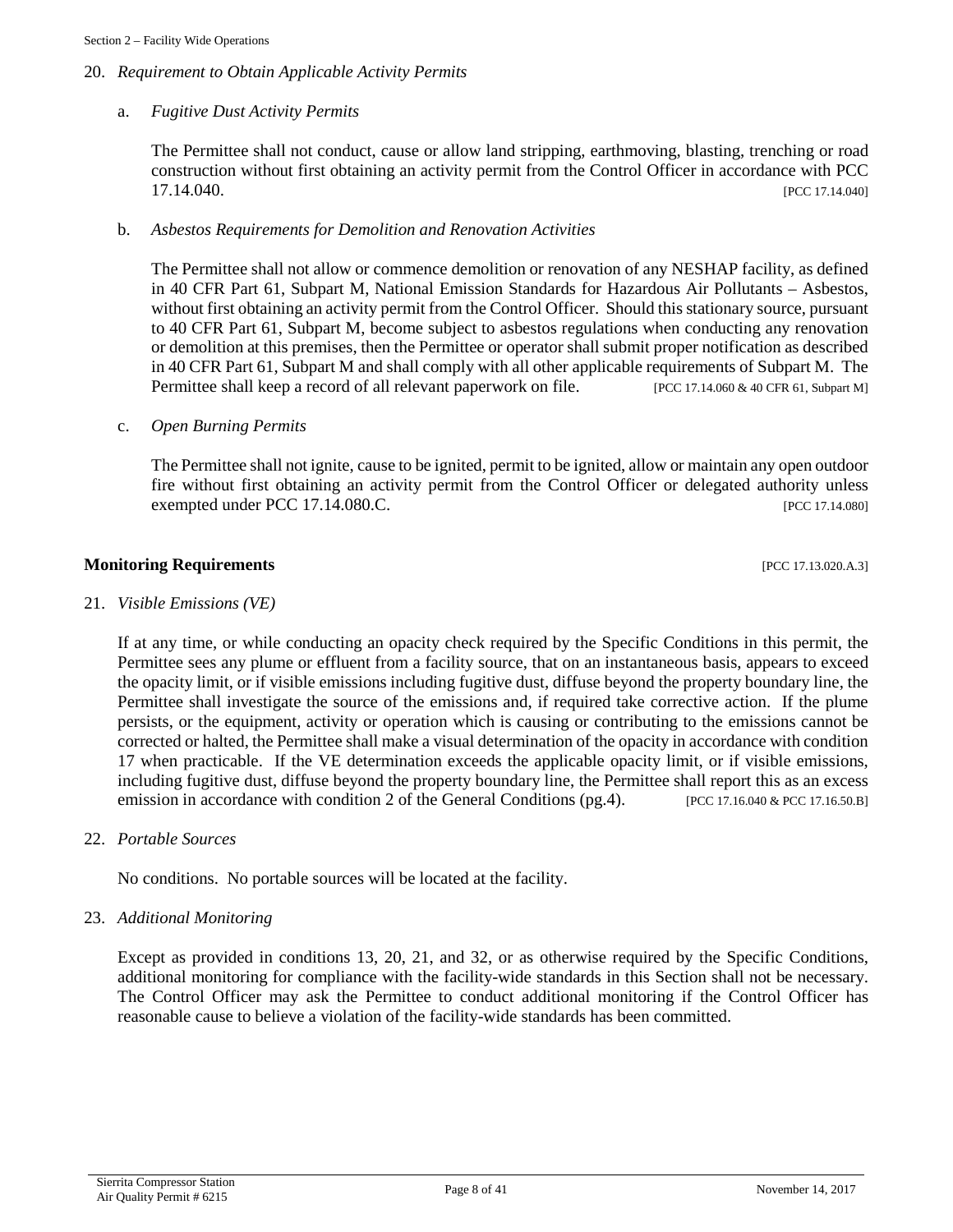Section 2 – Facility Wide Operations

The Permittee shall maintain records of required monitoring information. Records shall include at a minimum:

- a. The date, time, and the place defined in the permit requiring the measurement, sampling, inspection, or observation;
- b. The name of the person conducting the measurement, sampling, inspection or observation;
- c. The particular piece of equipment, process, or area being measured, sampled, inspected or observed including a description of the operating conditions and monitoring techniques or methods used as applicable; and,
- d. The results of the measurement, sampling, inspection or observation, including any discrepancy or excess emissions. If there are any monitoring discrepancies or excess emissions, the records shall include the corrective actions taken.

# 25. *Record Retention* [PCC 17.13.020.4.b]

The Permittee shall retain records of all required monitoring and support information for at least 5 years from the date of the monitoring sample, measurement, report, or application. Support information includes all calibration and maintenance records, and copies of all reports required by the permit.

26. *Recordkeeping for Compliance Determination* [A.R.S.§49-485, PCC 17.11.060, & PCC 17.24.020.A]

The Permittee shall retain a copy of the permit onsite including all required monitoring records and support information for review by the Control Officer. In addition, all equipment identified in the permit equipment list shall be marked with a unique, clearly visible, and accessible ID to identify the piece of equipment. The Permittee shall be considered in compliance by demonstrating that sufficient information on the equipment and facility operations is periodically collected, recorded, and maintained to assure that the compliance status of any Specific Condition of this permit can be readily ascertained at any time.

# **Reporting Requirements** [PCC 17.13.020.A.5]

27. *Excess Emissions Reporting PCC 17.13.190* 

The Permittee shall report to the Control Officer any emissions in excess of the limits established by this permit in accordance with condition 2.

28. *Emissions Inventory Reporting PCC 17.13.180* 

When requested by the Control Officer, the Permittee shall complete and submit an annual emissions inventory questionnaire. The questionnaire is due by March 31 or ninety days after the Control Officer makes request and inventory form available, whichever occurs later, and shall include emission information for the previous calendar year. The questionnaire shall be on a form provided by or approved by the Control Officer and shall include the information required by PCC 17.13.180.

29. *Certification of Truth Accuracy and Completeness* [PCC 17.13.010.H]

All reports required by this permit shall contain certification by a responsible official of truth, accuracy and completeness. The certification shall state that based on information and belief formed after reasonable inquiry, the statements and information in the document are true, accurate, and complete.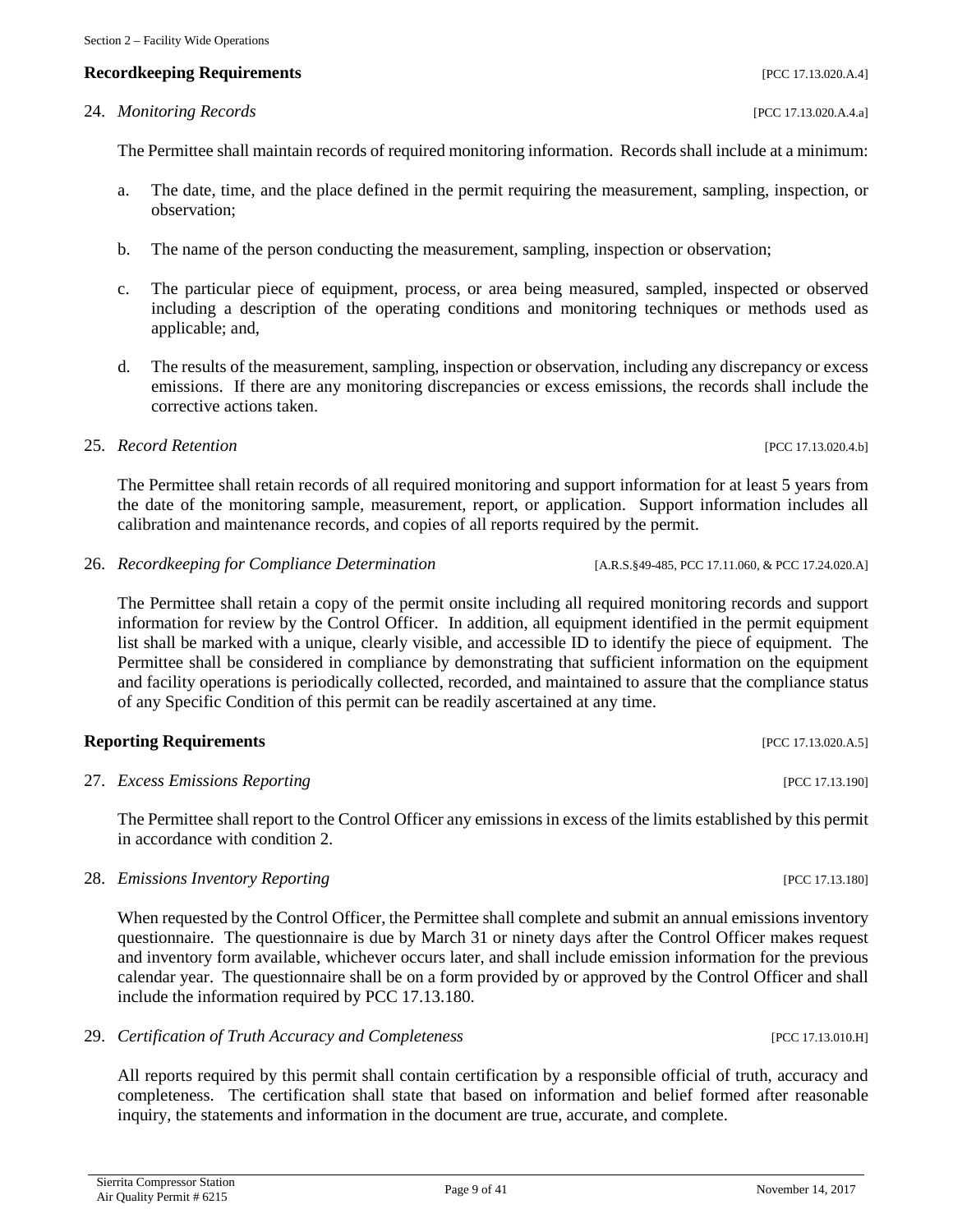Section 2 – Facility Wide Operations

30. *Application to Revise Permit*

Before installing additional emission sources, modifying existing emission sources, switching fuels, or changing the method of operation at the facility such that the changes increase actual emissions more than 10% of the major source threshold, the Permittee shall apply to revise the permit in accordance with PCC 17.13.100, PCC 17.13.130, or PCC 17.13.140.

*31. Notification* [PCC 17.13.110.C]

For facility changes that do not require revision, the Permittee may make the changes if written notice is provided to the Control Officer in advance of the changes in accordance with PCC 17.13.110.C

32. *Facility Change Log* [PCC 17.13.110.B]

The Permittee shall maintain a log of other facility changes that do not require revision or notice in accordance with PCC 17.13.110.B.

# **Testing Requirements [PCC 17.11.160, PCC 17.11.160, PCC 17.11.210 & PCC 17.20.010]**

- 33. Except where otherwise specified in the Specific Conditions in this permit, the Permittee shall follow these provisions and test methods. The methods and standards referenced below are from Appendix A of 40 CFR Part 60 or incorporated by reference in 40 CFR  $\S 60.17$ .
	- a. *Opacity*

When required, the opacity of visible emissions shall be determined by EPA Test Method 9, Appendix A, 40 CFR Part 60 or by alternative method ALT-082 to monitor compliance with the opacity standards identified in this permit. [PCC 17.11.160.B]

b. *Fuel Sulfur Limitations*

Documentation, such as tariff agreements or invoices or statements from the fuel supplier, showing the fuels delivered and verifying the fuel sulfur content is below applicable standards, shall be an acceptable means to demonstrate compliance with fuel sulfur limitations identified in this permit. If otherwise required or when requested by the Control Officer, the fuel sulfur content of fuels shall be determined using ASTM D129, D1266, D1552, D2622, D4294, D5453 or an equivalent for liquid fuels, and ASTM D1072, D3246, D4084, D4468, D4810, D6228, D6667, Gas Processors Association Standard 2377, or an equivalent for gaseous fuels.

c. *Alternative Test Plan*

The Permittee may submit an alternate and equivalent test method(s) that is listed in 40 CFR Subpart 60, Appendix A, to the Control Officer in a test plan, for approval by the Control Officer.

d. *Test Protocols and Guidelines*

Should the Permittee desire, or be required, to conduct performance tests to demonstrate compliance with the standards contained in this permit, the Permittee shall contact the Control Officer for test methods, protocols, and guidelines.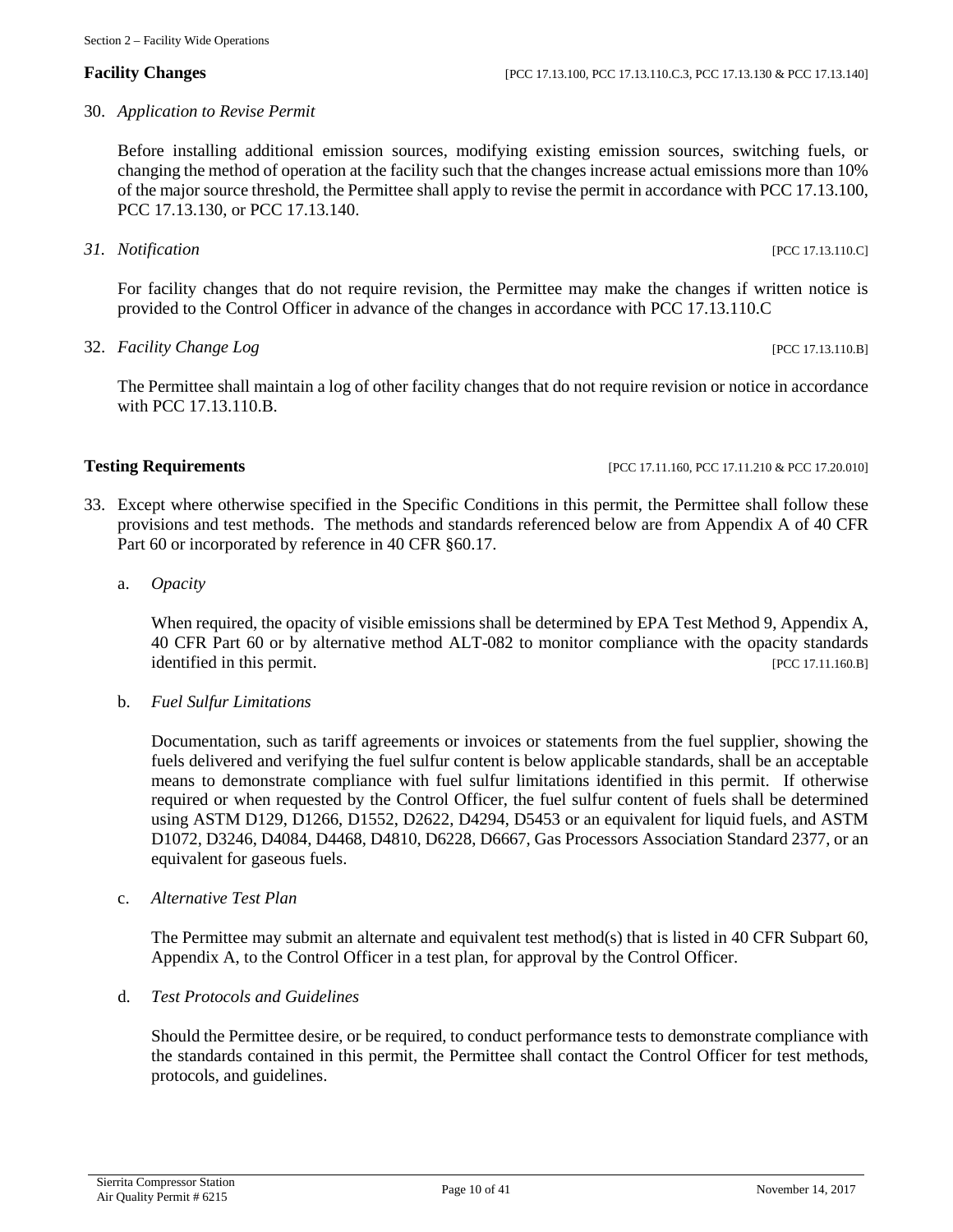### e. *Enforcement*

Notwithstanding any other provision in this permit, any credible evidence or information relevant as to whether the source would have been in compliance with applicable requirements if the appropriate performance or compliance test had been performed can be used to establish whether or not the Permittee has violated or is in violation of any standard or applicable emission limit in this permit.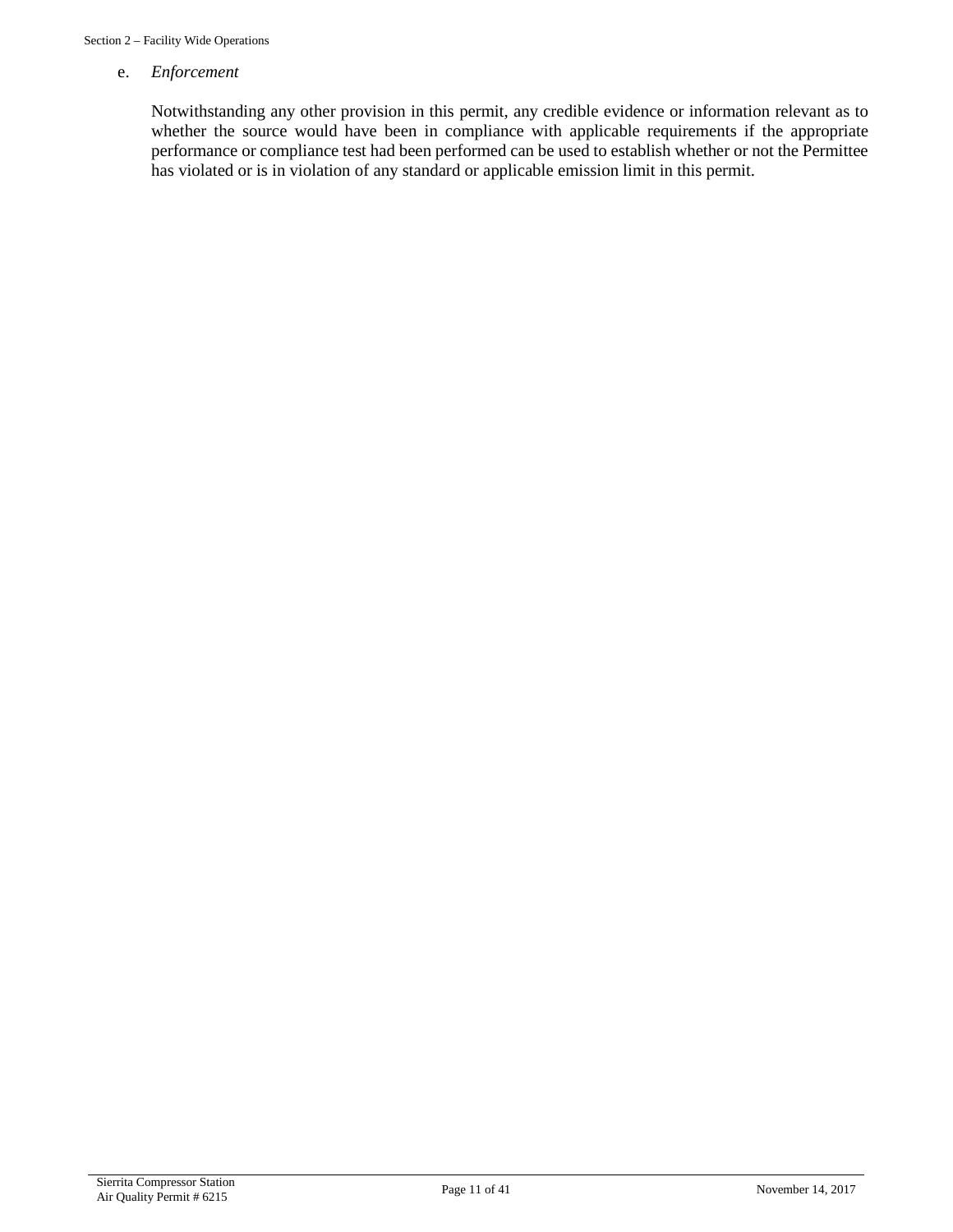### *SECTION 3 – NSPS SUBPART KKKK FOR NEW STATIONARY COMBUSTION TURBINES*

<span id="page-11-0"></span>In accordance with condition 75.b, the provisions in this Section are applicable to the stationary combustion turbine identified in the equipment list in Attachment 3. In addition to the following provisions, the general provisions of 40 CFR Part 60 apply to affected stationary gas turbines, as applicable. All provisions in this section are federally enforceable unless otherwise noted.

### **Emission Limitations and Standards Emission Limitations and Standards Executive Limitations and Standards Executive Limitations and Standards Executive Limitations and Standards**

- 34. *Emission Limitations*
	- a. *Nitrogen Oxides Standard*

The stationary combustion turbine must meet the following emission limits for  $NO<sub>x</sub>$ :

- i. 25 ppm at 15% Oxygen; or
- 

ii.  $150 \text{ ng/J}$  of useful output  $(1.2 \text{ lb}/\text{MWh})$ . [40 CFR 60.4320, Row 3 of Table 1 to 40 CFR Part 60, Subpart KKKK]

b. *Fuel Limitation/Sulfur Dioxide Standard*

The Permittee shall not burn any fuel in the stationary combustion turbine which contains total potential sulfur emissions in excess of 26 ng  $SO_2/J$  (0.060 lb  $SO_2/MMB$ tu) heat input. To comply with this provision, the Permittee shall only burn pipeline quality natural gas in the stationary combustion turbine. [40 CFR 60.4330(a)(2), PCC 17.11.120.A.3.a, PCC 17.16.340.H]

### **[Material Permit Condition]**

c. *Particulate Matter Standard*

The stationary combustion turbine shall not emit particulate matter in excess of the following equation:

 $E=1.02Q^{0.769}$ ; where

 $E =$  the maximum allowable particulate emissions rate in pounds-mass per hour; and  $Q =$  the heat input in million BTU/hour. [PCC 17.16.340.C.1]

### **[Locally Enforceable Condition]**

### d. *Opacity Standard*

The opacity of emissions from the stationary combustion turbine shall not exceed the facility-wide opacity limits in condition 17.b. In addition, the Permittee shall not cause or permit to be emitted into the atmosphere from stationary rotating machinery smoke for any period greater than ten consecutive seconds which exceeds 40 percent opacity. Visible emissions when starting cold equipment shall be exempt from this requirement for the first ten minutes. [PCC 17.16.040, PCC 17.16.130.B & PCC 17.16.340.E]

**[Federally Enforceable when opacity is above 40%]**

### e. *General Compliance Requirement*

The Permittee must operate and maintain the stationary combustion turbine, air pollution control equipment, and monitoring equipment in a manner consistent with good air pollution control practices for minimizing emissions at all times including during startup, shutdown, and malfunction. [40 CFR 60.4333(a)]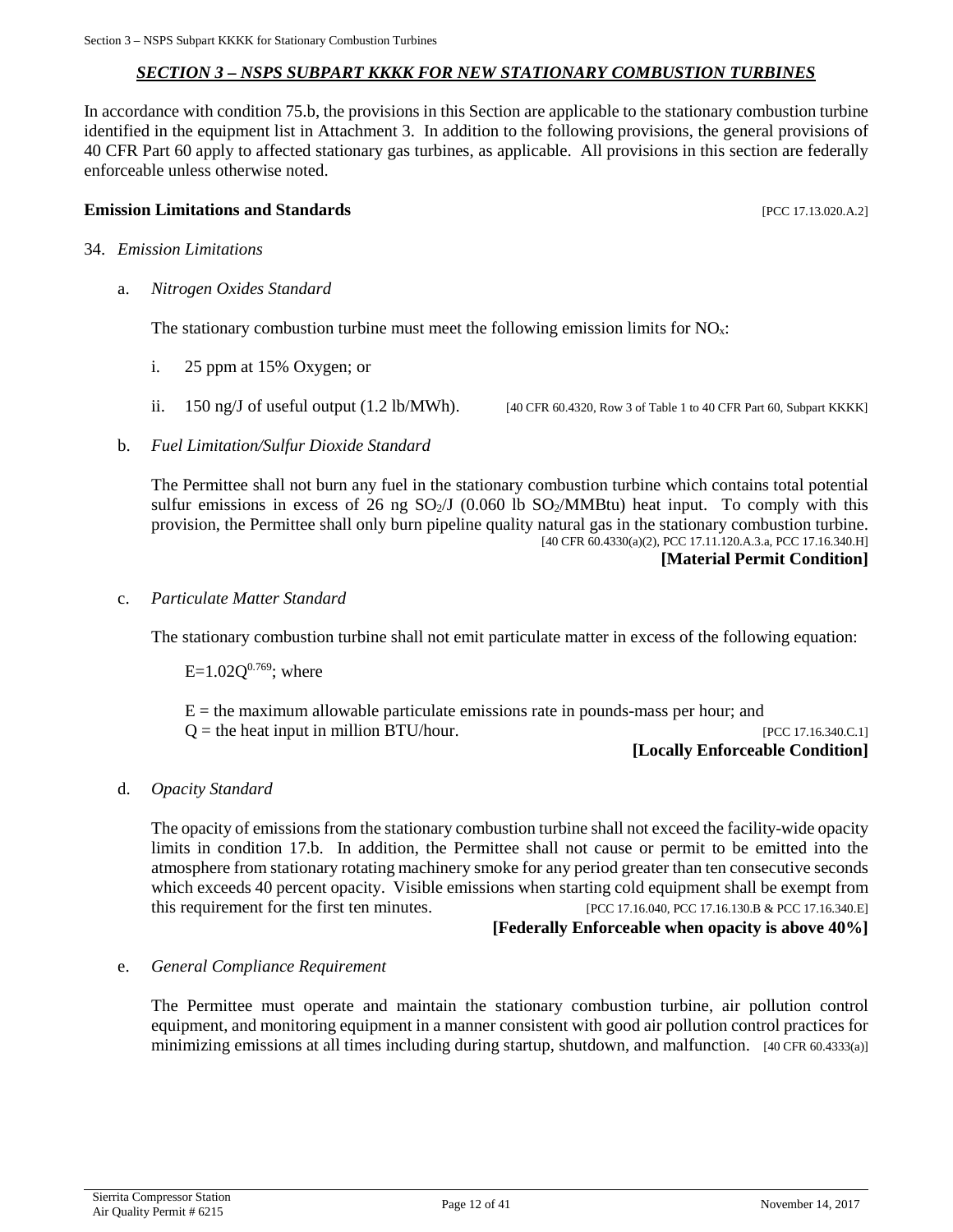### **Compliance Determination** [PCC 17.13.020.A.3, 4 & 5]

### 35*. Emission Limitations*

- a. *Nitrogen Oxides Standard:*
	- i. *Initial Performance Test*

Except as provided in 40 CFR 60.8, within 60 days after achieving the maximum production rate at which the stationary gas turbine will be operated, but not later than 180 days after initial startup, or at such other times as may be required by the Control Officer, the Permittee shall conduct performance test(s) as provided in condition 37 to demonstrate compliance with the emission limitation in condition 34.a.  $[40 \text{ CFR } 60.8(a) \& \text{PCC } 17.11.210.A]$ 

### ii. *Subsequent Performance Testing*

To demonstrate continuous compliance with condition 34.a, the Permittee shall perform annual performance tests as provided in condition 37. If the  $NO<sub>X</sub>$  emission result from the performance test is less than or equal to 75 percent of the  $NO<sub>X</sub>$  emission limit for the turbine, the Permittee may reduce the frequency of subsequent performance tests to once every 2 years (no more than 26 calendar months following the previous performance test). If the results of any subsequent performance test exceed 75 percent of the  $NO<sub>X</sub>$  emission limit for the turbine, the Permittee must resume annual performance tests. [40 CFR 60.4340(a)]

### b. *Fuel Limitation/Sulfur Dioxide Standard*

To demonstrate continuous compliance with condition 34.b, the Permittee shall maintain documentation of the natural gas characteristics in a current, valid purchase contract, tariff sheet or transportation contract, specifying that the total sulfur content for natural gas is 20 grains of sulfur or less per 100 standard cubic feet. [40 CFR 60.4365(a) & PCC 17.13.010.B.2]

### **[Material Permit Condition]**

### c. *Particulate Matter, Opacity, and General Compliance Requirements*

A demonstration to show compliance with the standards in conditions 34.c, d and e shall not be required unless the Control Officer has reason to believe that conditions exist which may have the potential to cause a violation. In practice requiring such a demonstration shall be based on whether acceptable operating and maintenance procedures are being used, and other information available to the Control Officer which may include, but is not limited to, monitoring results, opacity observations, review of operating and maintenance procedures, and inspection of the source. [40 CFR 60.11(d) & PCC 17.13.010.B.2]

### 36. *Notification, Reporting and Recordkeeping Requirements*

a. *Initial Startup Notification*

The Permittee shall submit a notification to the Control Officer of the actual date of initial startup of the stationary combustion turbine postmarked within 15 days after such date.  $[40 \text{ CFR } 60.7(a)(3)]$ 

- b. *Performance Testing and Reporting for Oxides of Nitrogen*
	- i. The Permittee shall provide the Control Officer at least 30 days prior notice of any performance test of the stationary gas turbine to afford the Control Officer the opportunity to have an observer present. If after 30 days notice for an initially scheduled performance test, there is a delay (due to operational problems, etc.) in conducting the scheduled performance test, the Permittee shall notify the Control Officer as soon as possible of any delay in the original test date, either by providing at least 7 days prior notice of the rescheduled date of the performance test, or by arranging a rescheduled date with the Control Officer by mutual agreement. [40 CFR 60.8(d)]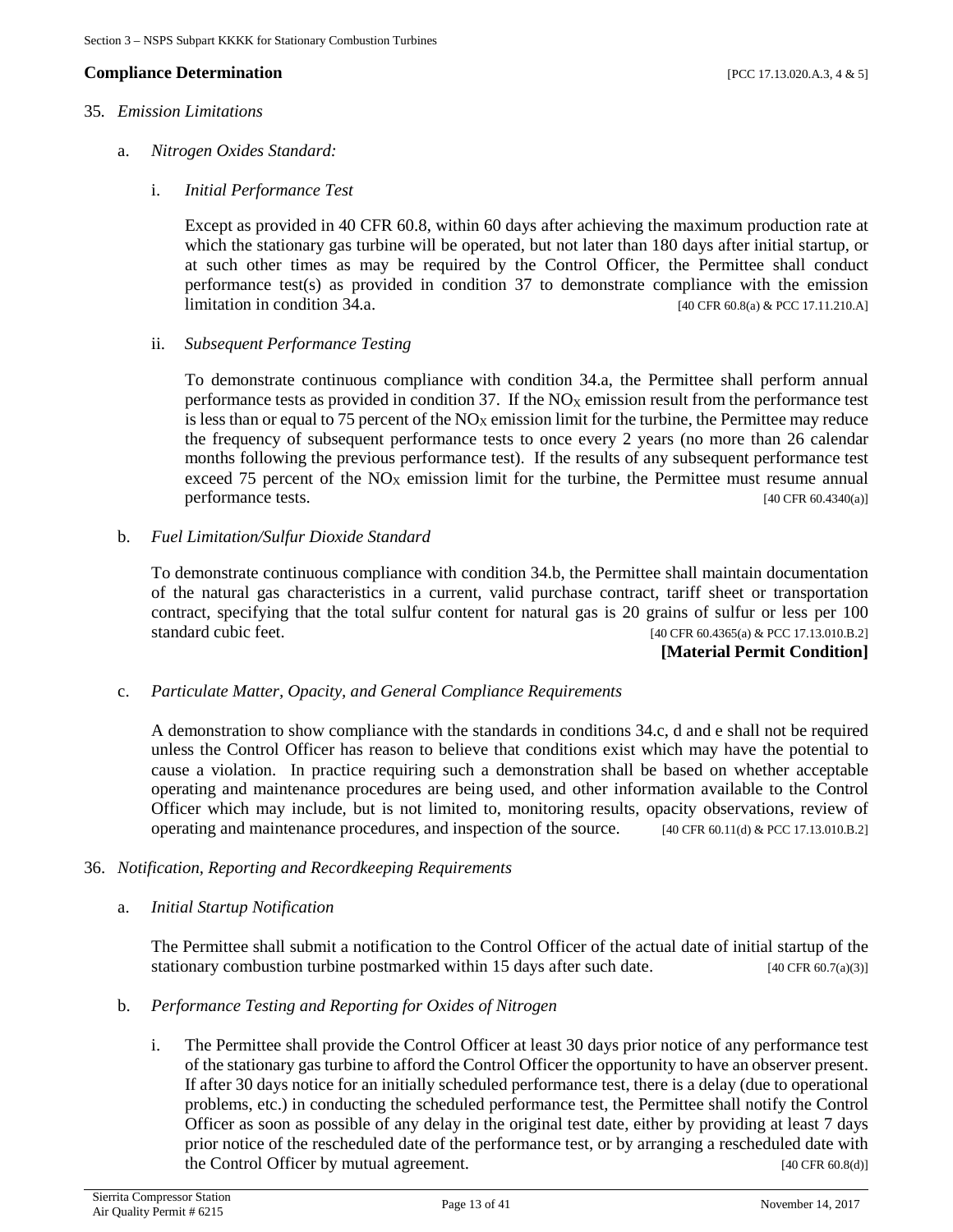### Section 3 – NSPS Subpart KKKK for Stationary Combustion Turbines

- ii. At least 14 calendar days prior to performing the initial performance test, the Permittee shall submit a test plan for the stationary combustion turbine to the Control Officer in accordance with the Arizona Testing Manual. Upon approval of the test plan, plan submittals for subsequent performance testing shall not be required unless elements of the approved plan have changed. Subsequent notifications of annual performance tests as required in condition 36.b.i shall include requests for approval of any test plan elements that have changed or variances from the approved plan. For the purpose of this provision, test plans submitted by the Permittee or authorized representative shall be deemed to be approved unless the Control Officer notifies the Permittee in writing that the test plan is incomplete. [PCC 17.11.210.B]
- iii. The Permittee must submit a written report of the results of each performance test before the close of business on the  $60<sup>th</sup>$  day following the completion of the performance test.

[40 CFR 60.8 & PCC 17.11.210]

### c. *Recordkeeping Requirements*

- i. The Permittee shall maintain records of the occurrence and duration of any startup, shutdown, or malfunction of the stationary combustion turbine; any malfunction of the air pollution control equipment; or any period during which a monitoring device is inoperative. [40 CFR 60.7(b)]
- ii. The Permittee shall maintain a file of all measurements, monitoring devices, and performance testing measurements in a permanent form suitable for inspection. The file shall be retained for at least two  $\text{years.}$  [40 CFR 60.7(f)]

### 37. *Testing Requirements*

In addition to the requirements in condition 33, the Permittee shall conduct performance testing according to the following:

- a. The Permittee shall provide, or cause to be provided, performance testing facilities, as necessary, for the stationary gas turbine as provided in 40 CFR Part  $60.8(e)$ . [40 CFR  $60.8(e)$  & PCC 17.11.210.E]
- b. Performance tests shall be conducted under such conditions as the Control Officer shall specify to the plant operator based on representative performance of the affected facility. The Permittee shall make available to the Control Officer such records as may be necessary to determine the conditions of the performance tests. Operations during periods of startup, shutdown, and malfunction shall not constitute representative conditions for the purpose of a performance test nor shall emissions in excess of the level of the applicable emission limit during periods of startup, shutdown, and malfunction be considered a violation of the applicable emission limit unless otherwise specified in this Section. [40 CFR 60.8]
- c. *Subpart KKKK - §60.4400 – Initial and Subsequent Testing Requirements for NOx*
	- i. The Permittee must conduct an initial performance test, as required in 40 CFR §60.8. Subsequent  $NO<sub>X</sub>$  performance tests shall be conducted on an annual basis (no more than 14 calendar months following the previous performance test) or in accordance with the schedule specified in Condition 35.a.ii. [40 CFR 60.4340(a)]
		- (a) There are two general methodologies that the Permittee may use to conduct the performance tests. For each test run:  $[40 \text{ CFR } 60.4400(a)(1)]$ 
			- (i) Measure the  $NO<sub>x</sub>$  concentration (in parts per million (ppm)), using EPA Method 7E or EPA Method 20 in appendix A of this part. For units complying with the output based standard, concurrently measure the stack gas flow rate, using EPA Methods 1 and 2 in appendix A of this part, and measure and record the electrical and thermal output from the unit. Then, use the following equation to calculate the  $NO<sub>X</sub>$  emission rate. [40 CFR 60.4400(a)(1)(i)]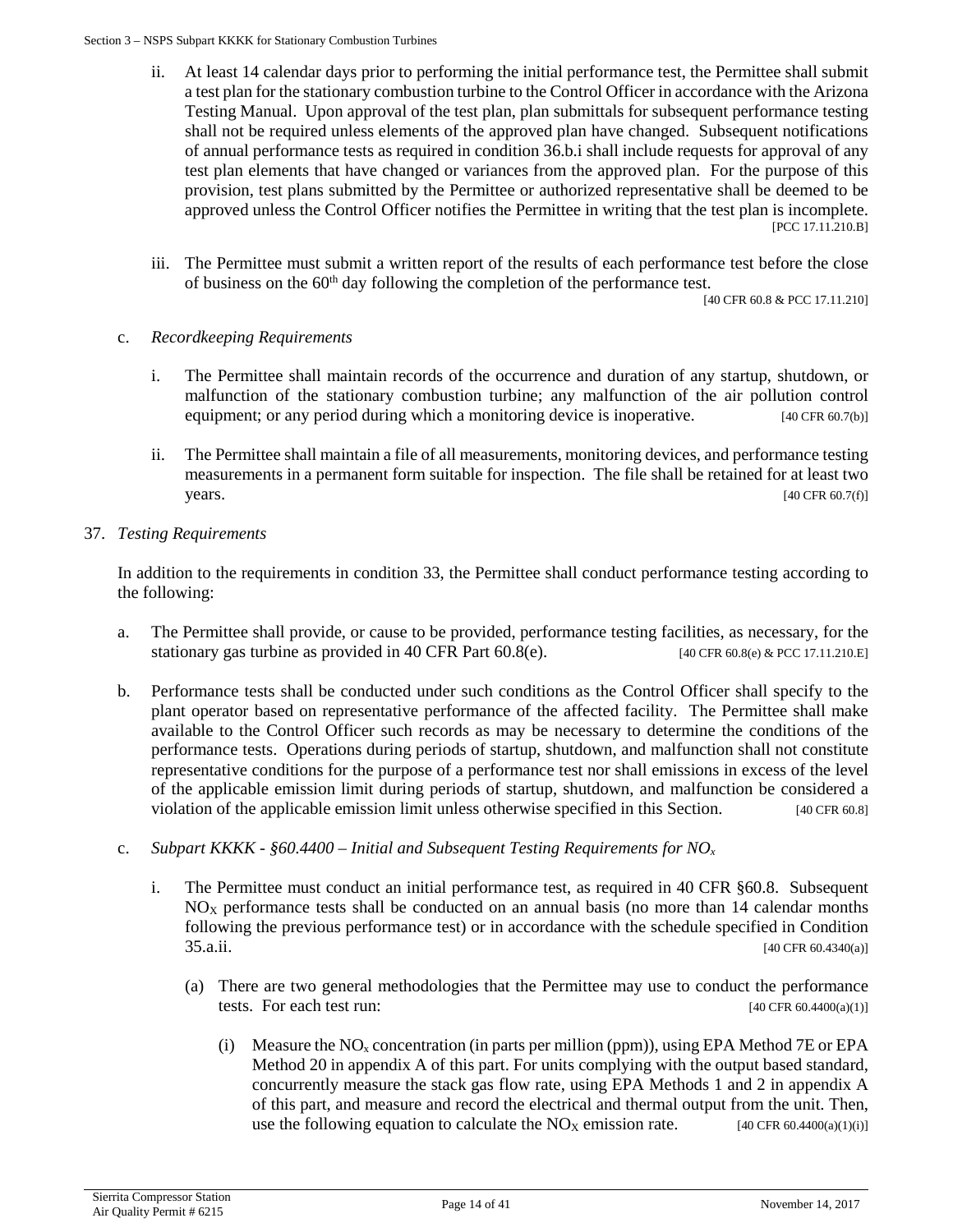$$
E = \frac{1.194 \times 10^{-7} \cdot (N O_X)_c \cdot Q_{std}}{P}
$$
 (Eq. 5)

Where:

 $E = NO<sub>X</sub>$  emission rate, in lb/MWh;

 $1.194 \times 10^{-7}$  = conversion constant, in lb/dscf-ppm

 $(NO_X)_c$  = average  $NO_X$  concentration for the run, in ppm;

 $Q_{std}$  = stack gas volumetric flow rate, in dscf/hr;

- $P =$  gross electrical and mechanical energy output of the combustion turbine, in MW (for simple-cycle operation); for combined-cycle operation, the sum of all electrical and mechanical output from the combustion and steam turbines, or, for combined heat and power operation, the sum of all electrical and mechanical output from the combustion and steam turbines plus all useful recovered thermal output not used for additional electric or mechanical generation, in MW, calculated according to §60.4350(f)(2); **or**
- (ii) Measure the  $NO<sub>X</sub>$  and diluent gas concentrations, using either EPA Methods 7E and 3A, or EPA Method 20 in appendix A of this part. Concurrently measure the heat input to the unit, using a fuel flowmeter (or flowmeters), and measure the electrical and thermal output of the unit. Use EPA Method 19 in appendix A of this part to calculate the  $NO<sub>X</sub>$  emission rate in lb/MMBtu. Then, use Equations 1 and, if necessary, 2 and 3 in §60.4350(f) to calculate the  $NO<sub>X</sub>$  emission rate in lb/MWh. [40 CFR 60.4400(a)(1)(i)]
- (b) Sampling traverse points for  $NO<sub>X</sub>$  and (if applicable) diluent gas are to be selected following EPA Method 20 or EPA Method 1 (non-particulate procedures), and sampled for equal time intervals. The sampling must be performed with a traversing single-hole probe, or, if feasible, with a stationary multi-hole probe that samples each of the points sequentially. Alternatively, a multi-hole probe designed and documented to sample equal volumes from each hole may be used to sample simultaneously at the required points.  $[40 \text{ CFR } 60.4400(a/2)]$
- (c) Notwithstanding condition 37.c.i(b), as stated above, you may test at fewer points than are specified in EPA Method 1 or EPA Method 20 in appendix A of this part if the following conditions are met:  $[40 \text{ CFR } 60.4400(a)(3)]$ 
	- (i) The Permittee may perform a stratification test for  $NO<sub>X</sub>$  and diluent pursuant to the procedures specified in section 6.5.6.1(a) through (e) of appendix A of 40 CFR Part 75.
	- (ii) Once the stratification sampling is completed, you may use the following alternative sample point selection criteria for the performance test:
		- (A) If each of the individual traverse point  $NO<sub>X</sub>$  concentrations is within  $\pm 10$  percent of the mean concentration for all traverse points, or the individual traverse point diluent concentrations differs by no more than  $\pm 5$ ppm or  $\pm 0.5$  percent CO2 (or O2) from the mean for all traverse points, then you may use three points (located either 16.7, 50.0 and 83.3 percent of the way across the stack or duct, or, for circular stacks or ducts greater than 2.4 meters (7.8 feet) in diameter, at 0.4, 1.2, and 2.0 meters from the wall). The three points must be located along the measurement line that exhibited the highest average  $NO<sub>x</sub>$  concentration during the stratification test; or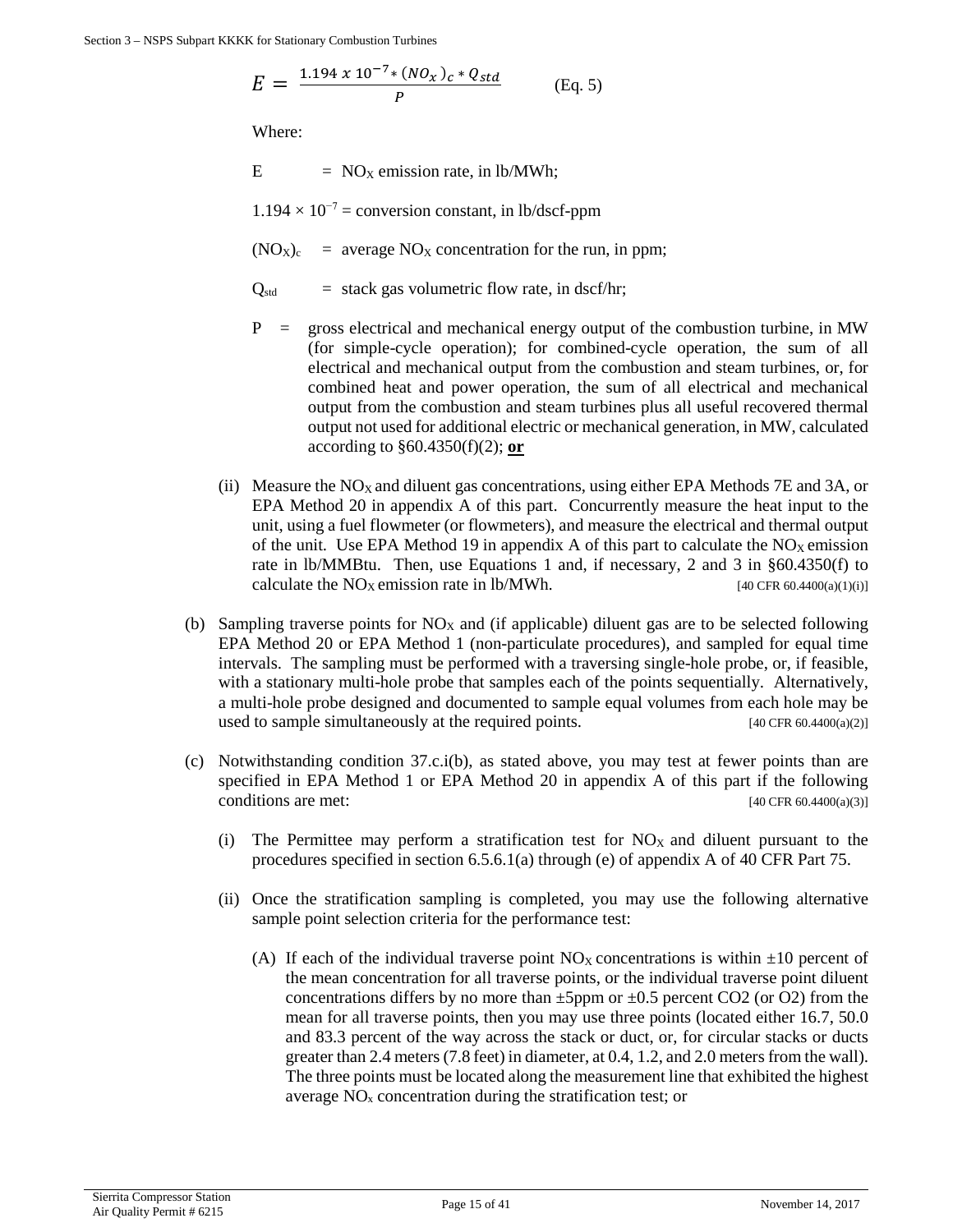- (B) For turbines with a NO<sub>X</sub> standard greater than 15 ppm @ 15% O<sub>2</sub>, you may sample at a single point, located at least 1 meter from the stack wall or at the stack centroid if each of the individual traverse point  $NO<sub>X</sub>$  concentrations is within  $\pm 5$  percent of the mean concentration for all traverse points, or the individual traverse point diluent concentrations differs by no more than  $\pm 3$ ppm or  $\pm 0.3$  percent CO<sub>2</sub> (or O<sub>2</sub>) from the mean for all traverse points; **or**
- (C) For turbines with a NO<sub>X</sub> standard less than or equal to 15 ppm  $\omega$  15% O<sub>2</sub>, you may sample at a single point, located at least 1 meter from the stack wall or at the stack centroid if each of the individual traverse point  $NO<sub>X</sub>$  concentrations is within  $\pm 2.5$ percent of the mean concentration for all traverse points, or the individual traverse point diluent concentrations differs by no more than  $\pm 1$ ppm or  $\pm 0.15$  percent CO<sub>2</sub> (or O2) from the mean for all traverse points.
- ii. The performance test must be done at any load condition within plus or minus 25 percent of 100 percent of peak load. You may perform testing at the highest achievable load point, if at least 75 percent of peak load cannot be achieved in practice. You must conduct three separate test runs for each performance test. The minimum time per run is 20 minutes. [40 CFR 60.4400(b)]
	- (a) Compliance with the applicable emission limit in condition 34.a must be demonstrated at each tested load level. Compliance is achieved if the three-run arithmetic average  $NO<sub>X</sub>$  emission rate at each tested level meets the applicable emission limit in  $\S 60.4320$ . [40 CFR 60.4400(b)(4)]
	- (b) The ambient temperature must be greater than  $0^{\circ}F$  during the performance test.

[40 CFR 60.4400(b)(6)]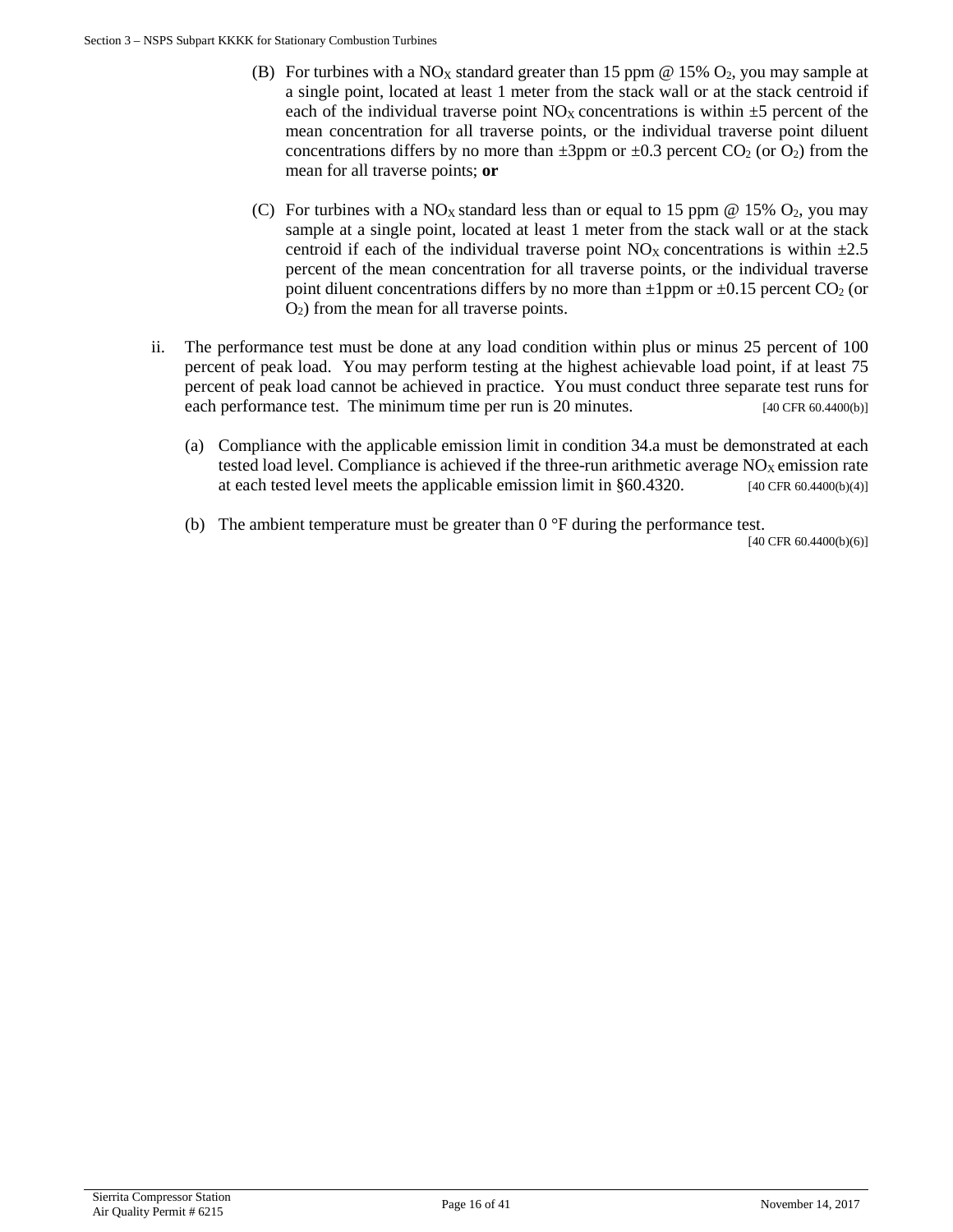### *SECTION 4 – NSPS Subpart JJJJ for SI ICE (Emergency Designated Engines)*

<span id="page-16-0"></span>In accordance with condition 75.c, the provisions in this Section apply to emergency designated SI ICE identified in the equipment list in Attachment 3. The General Provisions of 40 CFR Part 60, Subpart A apply to applicable SI ICE indicated in Table 3 of 40 CFR Part 60, Subpart JJJJ. All provisions of this Section are Federally Enforceable unless otherwise noted.

# **Emission Limitations and Standards Emission Limitations and Standards Exercísion**

- 38. *Operating Limitations* **[Material Permit Conditions]**
	- a. The Permittee shall not operate emergency stationary SI ICE subject to this Section more than 100 hours in any 12-consecutive month period for the purpose of maintenance and readiness testing, and nonemergency use as provided in condition 43. There is no time limit on the use of emergency engines in emergency situations.
	- b. The Permittee of an emergency stationary SI ICE combustion engine that does not meet the standards applicable to non-emergency engines must install a non-resettable hour meter on each applicable stationary SI ICE prior to startup of each engine. [40 CFR 60.4237]
	- c. The Permittee shall burn only the fuel(s) specified in the equipment list (Attachment 3).

# **[Locally Enforceable Condition]**

# 39. *Emissions Standards*

a. The Permittee of SI ICE that commenced construction after June 12, 2006 (date engine was ordered), or were modified or reconstructed, with the following dates of manufacture and for the applicable engine class and maximum engine power, shall comply with the applicable emission limitations in NSPS, Subpart JJJJ, §60.4231 and §60.4233 as provided below: [40 CFR 60.4231, 40 CFR 60.4233 & Table 1 to NSPS Subpart JJJJ]

# **Applicability for Emergency Engines**

| <b>MFG</b> Date                    | <b>Max. Power</b> | <b>Engine Class</b>              | <b>Applicable Regulations (Emissions Req.)</b>                                                   |
|------------------------------------|-------------------|----------------------------------|--------------------------------------------------------------------------------------------------|
| <del>On or after</del><br>7/1/2008 | HP <sub>25</sub>  | <b>SHICE</b>                     | 40 CFR 60.4231(a) & 40 CFR 60.4233(a)<br>(Parts 90, 1054)                                        |
| On or after<br>1/1/2009            |                   | Gasoline (G)                     | 40 CFR 60.4231(b) & 40 CFR 60.4233(b)<br>(Parts 90, 1048, 1054)                                  |
|                                    | HP > 25 HP        | Rich Burn LPG (RB LPG)           | 40 CFR 60.4231(e); 40 CFR 60.4233(e)<br>(Parts 90, 1048)                                         |
|                                    |                   | SI ICE (not G or RB-LPG)         | 40 CFR $60.4231(d)$ , (e); $60.4233(d)$ , (e)<br>(Parts 90, 1048, 1054, Table 1 to Subpart JJJJ) |
| Prior to<br>1/1/2009               | $25 <$ HP $<$ 130 | Modified or Reconstructed SI ICE | 40 CFR $60.4233(f)(1-4)$                                                                         |
| Prior to<br>1/1/2009               | $HP \ge 130$      |                                  |                                                                                                  |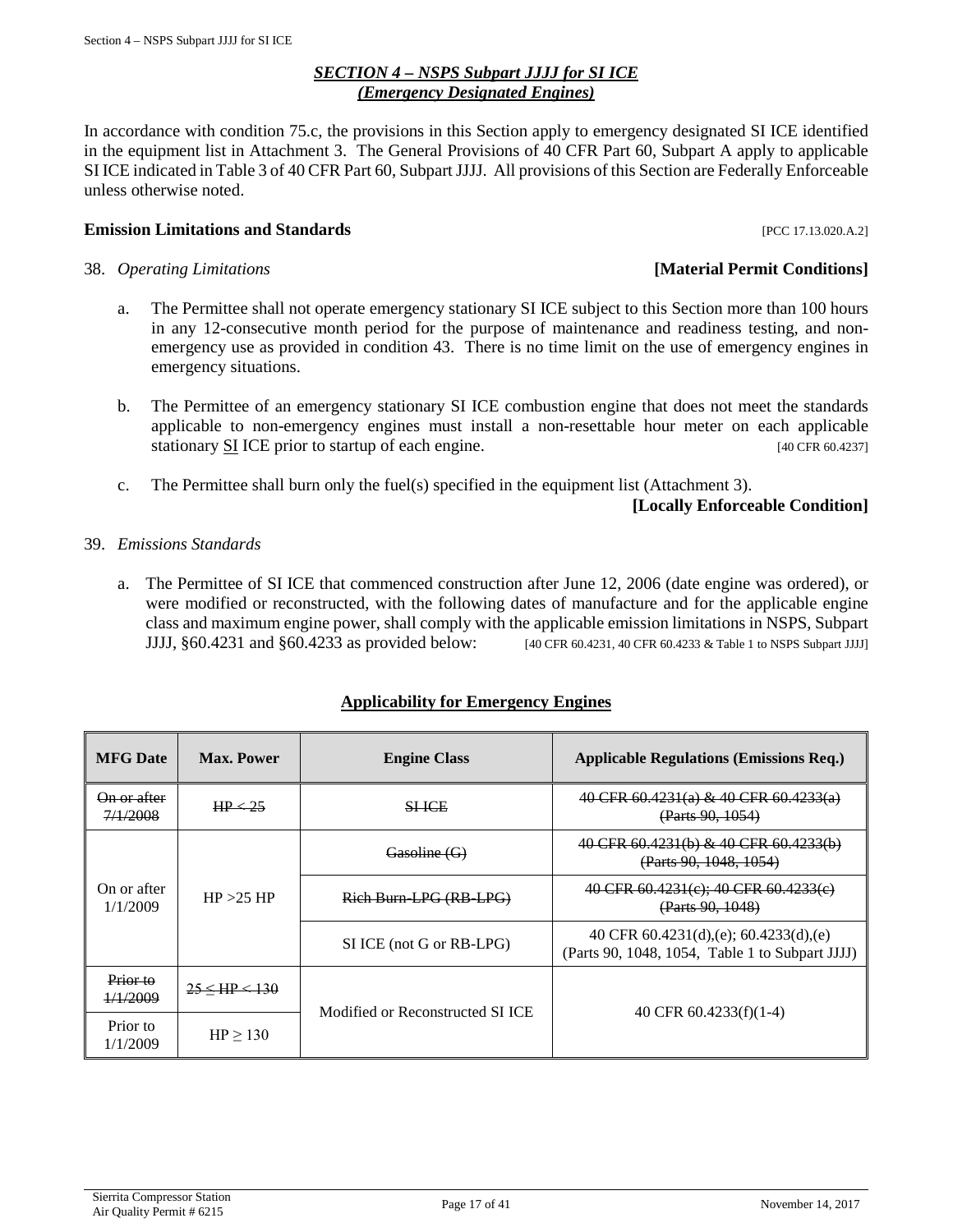### **Reference - Table 1 to Subpart JJJJ of Part 60 – NOx, CO, and VOC Emission Standards**

|                                                              | <b>Max. Power</b>  | <b>Emission Standards</b> a<br>g/hp-hr or (ppmvd at $15\%$ O <sub>2</sub> ) |                |                  |  |
|--------------------------------------------------------------|--------------------|-----------------------------------------------------------------------------|----------------|------------------|--|
| <b>Engine Class/Types Note</b>                               |                    | NO <sub>X</sub>                                                             | $\bf CO$       | VOC <sup>c</sup> |  |
| <b>Emergency ICE</b>                                         | $25 < H$ P $< 130$ | $10^{b} (N/A)$                                                              | $387 \, (N/A)$ | N/A (N/A)        |  |
| <b>Emergency ICE</b>                                         | $HP \ge 130$       | 2.0(160)                                                                    | 4.0(540)       | 1.0(86)          |  |
| Modified or Reconstructed<br>Emergency ICE (not G or RB-LPG) | $HP \ge 130$       | 3.0(250)                                                                    | 4.0(540)       | 1.0(86)          |  |

- i. Owners and Operators of stationary non-certified SI engines may choose to comply with the emission standards in units of either g/hp-hr or ppmvd at  $15\%$  O<sub>2</sub>.
- ii. The emission standards applicable to emergency engines between 25 and 130 hp are in terms of  $NQ_X + HC$ .
- iii. For purposes of this subpart, when calculating emissions of volatile organic compounds, emissions of formaldehyde should not be included.
- b. The Permittee must operate and maintain emergency stationary SI ICE that achieve the emission standards as required in condition 39.a over the entire life of the engine. [40 CFR 60.4234]

### 40. *Installation Restrictions* [40 CFR 60.4236]

- a. The Permittee may not install stationary emergency SI ICE that do not meet the applicable requirements in 40 CFR §60.4233 after the specified dates as follows: [40 CFR.60.4236(c)]
	- i. For stationary SI ICE with a maximum engine power  $\lt$  500 HP, after July 1, 2010.
	- ii. For stationary SI ICE with a maximum engine power  $\geq$  500HP, after July 1, 2009.
	- iii. For lean burn stationary SI ICE with a maximum engine power  $500 \leq HP \leq 1350$ , after January 1, 2010.
	- iv. For emergency stationary SI ICE with a maximum engine power > 19 KW (25 HP), after January 1, 2011.
- b. In addition to the requirements specified in 40 CFR 60.4231 and 40 CFR 60.4233, it is prohibited to import stationary SI ICE less than or equal to 19 KW (25 HP), stationary rich burn LPG SI ICE, and stationary gasoline SI ICE that do not meet the applicable requirements specified in condition 40.a, after the dates specified in condition 40. **Example 20** CHC condition  $(40 \text{ CFR } 60.4236(4))$
- c. The requirements of condition 40 do not apply to stationary SI ICE that have been modified or reconstructed, and they do not apply to engines that were removed from one existing location and reinstalled at a new location. [40 CFR 60.4236(e)]
- 41. *Fuel Requirements*

The Permittee shall combust only natural gas in the emergency SI ICE. [PCC 17.11.190]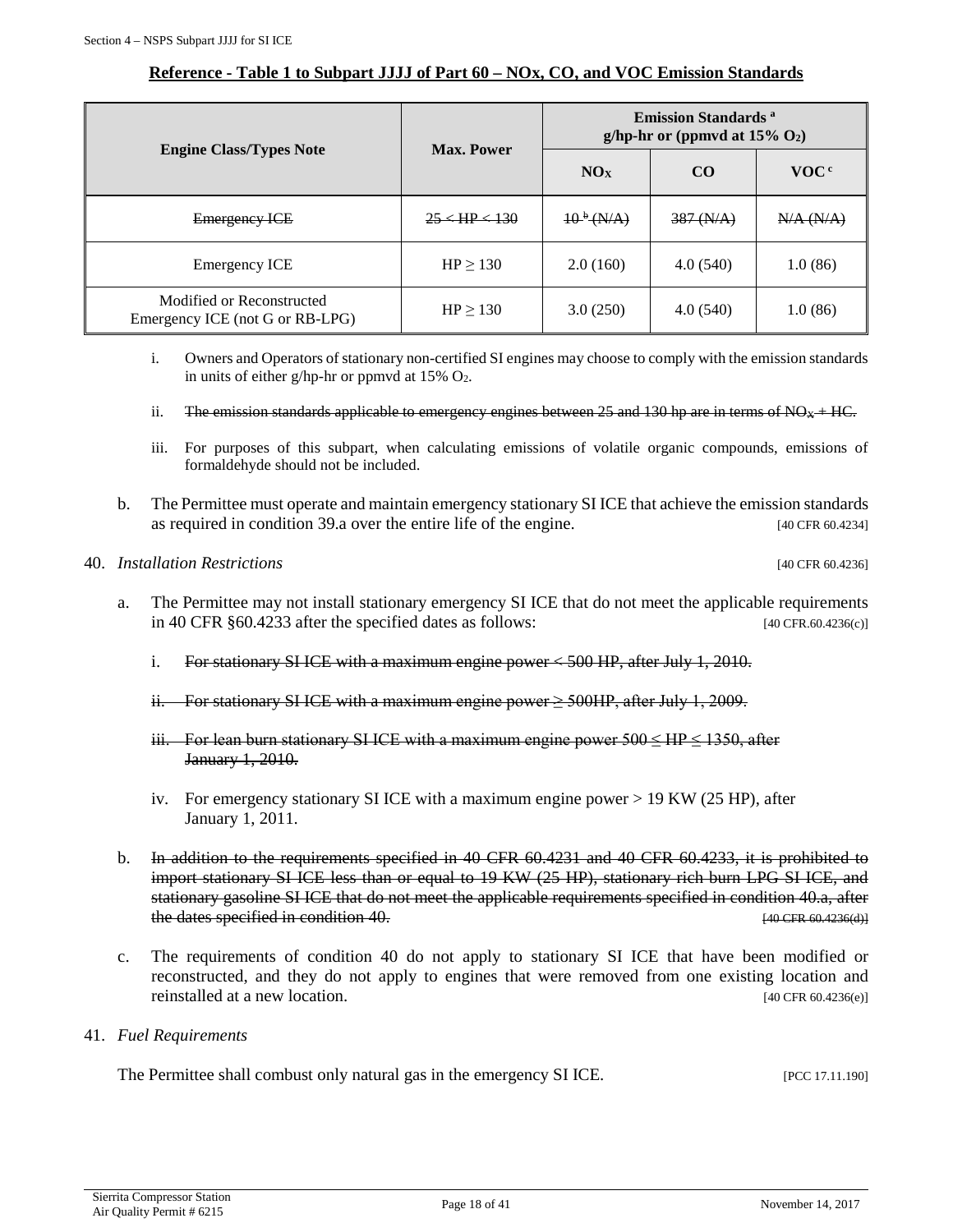### 42. *Opacity*

The opacity of emissions from emergency SI ICE shall not exceed the facility-wide opacity limits in condition 17.b. In addition, the Permittee shall not cause or permit to be emitted into the atmosphere from engines smoke for any period greater than ten consecutive seconds which exceeds 40 percent opacity. Visible emissions when starting cold equipment shall be exempt from this requirement for the first ten minutes.

### [PCC 17.16.040, PCC 17.16.130.B & PCC 17.16.340.E] **[Federally Enforceable when opacity is above 40%]**

### 43. *Emergency Designation*

The Permittee must operate emergency stationary ICE according to the requirements in conditions 43.a through c. In order for the engine to be considered an emergency stationary ICE, any operation other than emergency operation, maintenance and testing, and operation in non-emergency situations for 50 hours per year, as described in conditions 44.a through c is prohibited. If the Permittee does not operate the engine according to the requirements in conditions 44.a through c, the engine will not be considered an emergency engine under this Section and will need to meet all requirements for non-emergency engines. [40 CFR 60.4243(d)]

a. There is no time limit on the use of emergency stationary ICE in emergency situations.

[40 CFR 60.4243(d)(1)]

b. The Permittee may operate the subject emergency stationary ICE as specified in condition 43.b.i for a maximum of 100 hours per calendar year. Any operation for non-emergency situations as allowed in condition 43.c, counts as part of the 100 per calendar year allowed by this paragraph.

[40 CFR 60.4243(d)(2)]

- i. The subject emergency stationary ICE may be operated for maintenance checks and readiness testing, provided that the tests are recommended by Federal, State or local government, the manufacturer, the vendor, the regional transmission organization or equivalent balancing authority and transmission operator, or the insurance company associated with the engine. The Permittee may petition the Control Officer for approval of additional hours to be used for maintenance checks and readiness testing, but a petition is not required if the Permittee maintains records indicating that Federal, State, or local standards require maintenance and testing of emergency ICE beyond 100 hours per calendar **year.** [40 CFR 60.4243(d)(2)(i)]
- ii. Emergency stationary ICE may be operated for emergency demand response for periods in which the Reliability Coordinator under the North American Electric Reliability Corporation (NERC) Reliability Standard EOP-002-3, Capacity and Energy Emergencies (incorporated by reference, see §63.14), or other authorized entity as determined by the Reliability Coordinator, has declared an Energy Emergency Alert Level 2 as defined in the NERC Reliability Standard EOP-002-3.

[40 CFR 60.4211(f)(2)(ii)] [Vacated by U.S. Court of Appeals for the District of Columbia in Delaware vs EPA, May 4, 2016]

- iii. Emergency stationary ICE may be operated for periods where there is a deviation of voltage or frequency of 5 percent or greater below standard voltage or frequency. [40 CFR 63.6640(f)(2)(iii)] [Vacated by U.S. Court of Appeals for the District of Columbia in Delaware vs EPA, May 4, 2016]
- c. The Permittee may operate the subject emergency stationary ICE up to 50 hours per calendar year in nonemergency situations, but those 50 hours are counted towards the 100 hours per calendar year provided for maintenance and testing provided in condition 43.b. The 50 hours per year for non-emergency situations cannot be used for peak shaving or non-emergency demand response, or to generate income for a permit to supply power to an electric grid or otherwise supply power as part of a financial arrangement with another entity.  $[40 \text{ CFR } 60.4243 \text{ (d)}(3)]$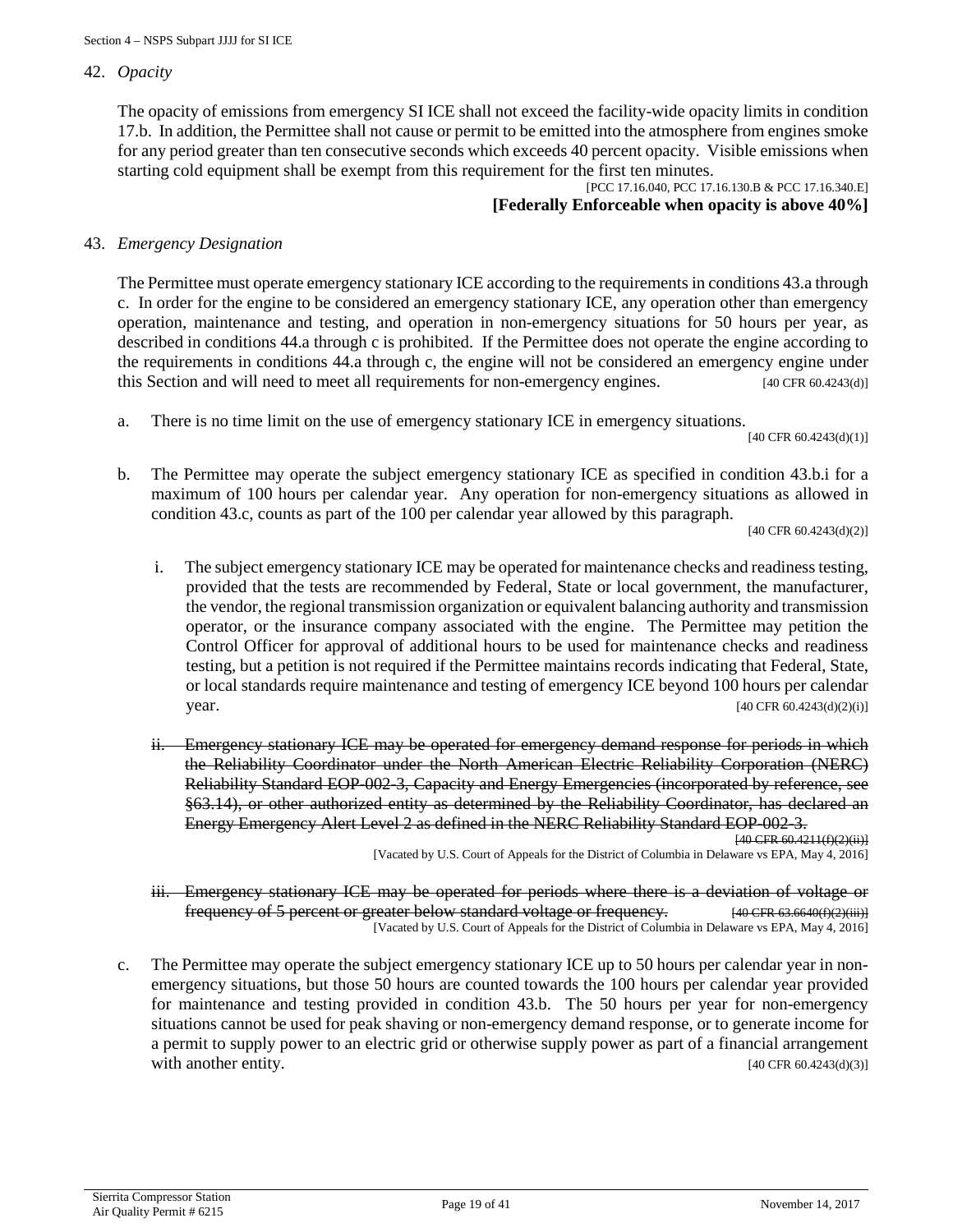### **Compliance Determination** [PCC 17.13.020.A.3, 4, & 5]

### 44. *Operating Limitations*

For each engine in the equipment list (Attachment 3) subject to an operational hour condition, the Permittee shall record the monthly operating hours as measured through the run hour meter and recalculate the 12 consecutive month total within 10 calendar days of the end of the month.

45. *Requirements for SI ICE with HP < 25, Gasoline, and Rich Burn LPG*

Not applicable; the proposed emergency generator is not subject to 40 CFR 60.4233(a) through (c).

46. *Requirements for SI ICE with HP > 25 HP (Excluding Gasoline and Rich Burn-LPG)*

If the Permittee's SI ICE must comply with the emission standards in 40 CFR 60.4233 (d) or (e), as provided in condition 39.a, the Permittee must demonstrate compliance according to one of the methods specified in conditions 46.a and b, as stated below:  $[40 \text{ CFR } 60.4243 \text{ (b)} \&\text{(c)}]$ 

a. *Certified Engin*e

Purchasing an engine certified according to procedures in NSPS, Subpart JJJJ for the same model year. Operate and maintain the certified stationary SI internal combustion engine and control device according to the manufacturer's emission-related written instructions, the Permittee must keep records of conducted maintenance to demonstrate compliance, but no performance testing is required. The Permittee must also meet the requirements as specified in 40 CFR part 1068, subparts A through D, as they apply. If the Permittee adjusts engine settings according to and consistent with the manufacturer's instructions, the stationary SI internal combustion engine will not be considered out of compliance.  $[40 \text{ CFR } 60.4243(b)(1)]$ 

b. *Non-Certified Engine*

Purchasing a non-certified engine and demonstrating compliance with the emission standards specified in §60.4233(d) or (e) and according to the testing requirements in condition 55, as applicable, and according to conditions 46.b.i and ii, as stated below:

i. *If the SI ICE 25 < HP ≤ 500* 

Not applicable; the proposed engine is greater than 500 HP.

ii. *If the SI ICE HP > 500*

The Permittee must keep a maintenance plan and records of conducted maintenance and must, to the extent practicable, maintain and operate the engine in a manner consistent with good air pollution control practice for minimizing emissions. In addition, the Permittee must conduct an initial performance test and conduct subsequent performance testing every 8,760 hours or 3 years, whichever comes first, thereafter to demonstrate compliance. [40 CFR 60.4243(b)(2)(ii]

47. *Requirements for Modified or Reconstructed SI ICE:*

If the Permittee must comply with the emission standards specified in §60.4233(f), as provided in condition 39.a, the Permittee must demonstrate compliance according condition 46.b, except that if complying according to condition 46.b.i (i.e. for all engines  $> 25$  HP), the Permittee demonstrates that the non-certified engine complies with the emission standards.

48. *Temporary use of Propane in Natural Gas Fired Engines*

Not applicable. Only natural gas fuel will be used.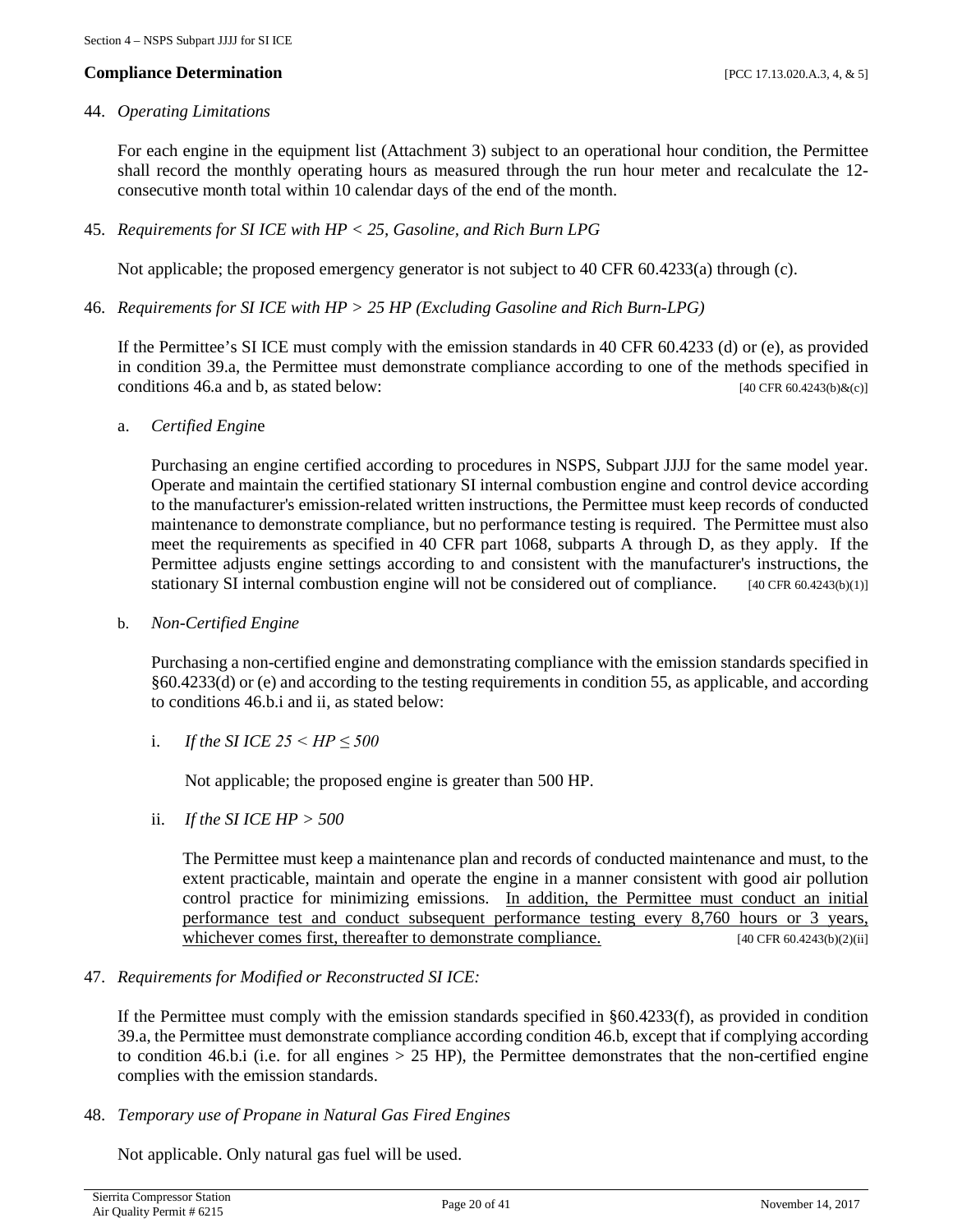### 49. *AFR Controller Operation and Maintenance*

The applicable SI ICE is not required to install an AFR controller.

50. *Emergency and Non-Emergency Service - Times of Operation* [40 CFR 60.4245(b)]

For stationary SI emergency ICE with maximum engine power greater than or equal to 500 HP and manufactured on or after July 1, 2010, that do not meet the standards applicable to non-emergency engines, the Permittee must keep records of the hours of operation of the engine that is recorded through the nonresettable hour meter. The Permittee must document how many hours are spent for emergency operation, including what classified the operation as emergency and how many hours are spent for non-emergency operation.

### 51. *Opacity*

No monthly visible emissions checks are required for stationary engines that only fire natural gas or LPG (Propane). [PCC 17.13.020.A.3.c]

**[Locally Enforceable Condition]**

### 52. *Fuel Requirements*

For engines in the equipment list (Appendix 3) that fire natural gas or LPG, the Permittee may demonstrate that only commercially available natural gas or LPG fuel was fired by making available to the Control Officer for inspection, documentation, such as invoices or statements from the fuel supplier, showing that natural gas or LPG was purchased for use in the equipment. Alternatively, the demonstration may be made by actual inspection of the equipment showing that natural gas is plumbed to the equipment for firing. [PCC 17.13.020.A.3.c]

**[Locally Enforceable Conditions]**

- 53. *Notifications, Reports and Records*
	- a. *Run Hour Records*

The Permittee must keep the following:

- i. The Permittee must keep records of the hours of operation of the engine that is recorded through the non-resettable hour meter. The Permittee must document how many hours are spent for emergency operation, including what classified the operation as emergency and how many hours are spent for non-emergency operation. [40 CFR 60.4245(b)]
- b. *Records of Notifications, Maintenance, and Emissions Information*

The Permittee must keep records of the information in paragraphs i through iv. [40 CFR 60.4245(a)]

- i. All notifications submitted to comply with this Section and all documentation supporting any notification.
- ii. Maintenance conducted on the engine.
- iii. If the stationary SI ICE is a *Certified Engine*, documentation from the manufacturer that the engine is certified to meet the emission standards and information as required in 40 CFR Parts 90, 1048, 1054, and 1060 as applicable.
- iv. If the stationary SI ICE is a *Non-Certified* engine or is a certified engine operating in a non-certified manner and subject to condition 46.b, documentation that the engine meets the emission  $\text{standards.}$  [40 CFR 60.4245(a)(4) & 40 CFR 60.4243(a)(2)]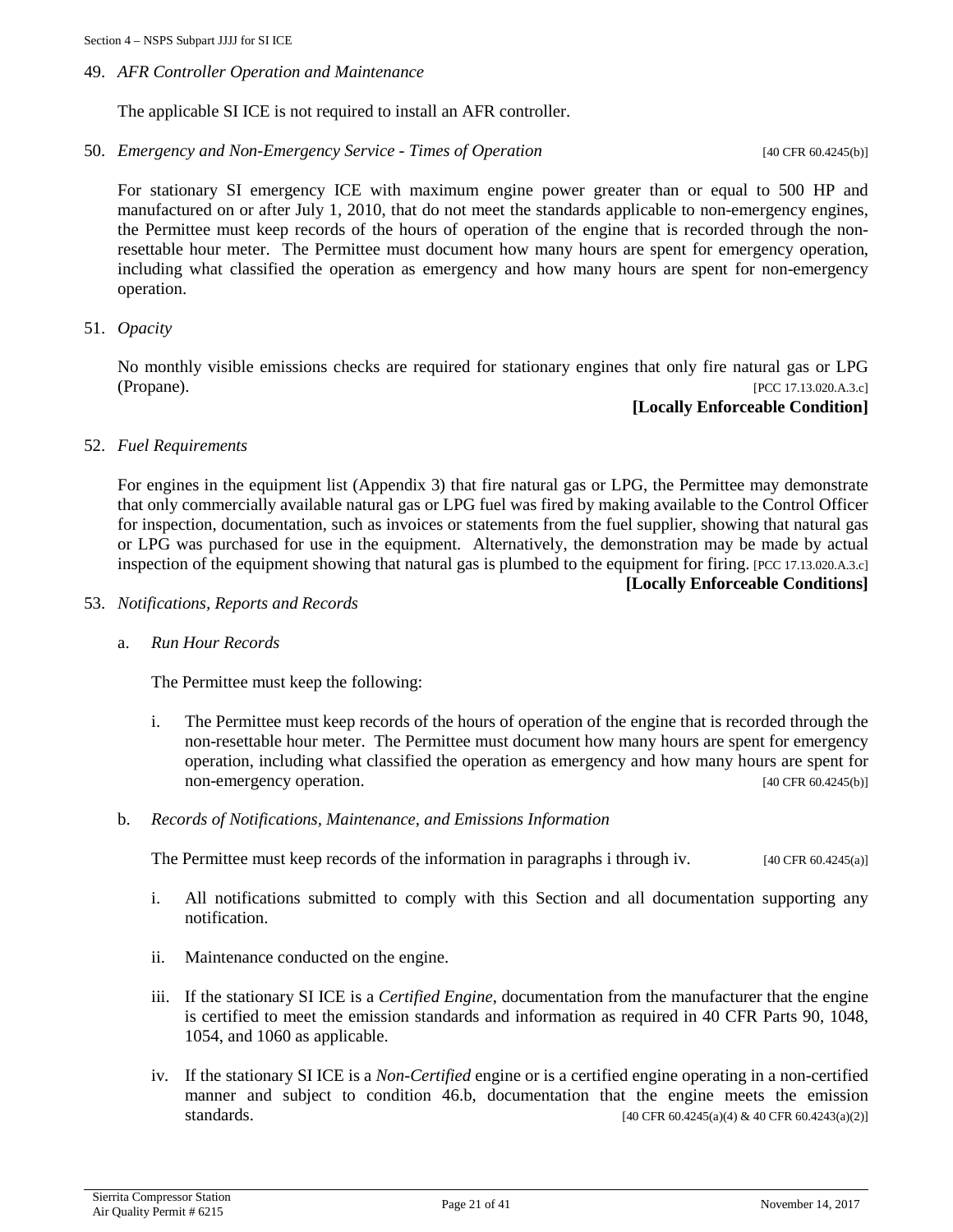c. *Notification Required for Non-Certified stationary SI ICE with HP ≥ 500*

For all stationary SI ICE greater than or equal to 500 HP that have not been certified by an engine manufacturer to meet the emission standards in 40 CFR 60.4231 as provided in condition 39.a, the Permittee must submit an initial notification as required in 40 CFR  $60.7(a)(1)$ . The notification must include the information below: [40 CFR 60.4245(c)]

- i. Name and address of the Permittee;
- ii. The address of the affected source;
- iii. Engine information including make, model, engine family, serial number, model year, maximum engine power, and engine displacement;
- iv. Emission control equipment; and
- v. Fuel used
- 54. *Annual Report to EPA*

No Applicable Conditions

**Testing Requirements [PCC 17.11.160, PCC 17.11.160, PCC 17.11.210 & PCC 17.20.010]** 

55. *SI ICE Performance Testing*

The Permittee shall follow the provisions in condition 33 in addition to the following:

- a. If required to conduct performance testing, the Permittee must follow the procedures in paragraphs (a) through (f) of 40 CFR 60.4244. [40 CFR 60.4244(a)]
- b. For all SI ICE that are subject to performance testing, the Permittee must submit a copy of each performance test as conducted in 40 CFR §60.4244 within 60 days after the test has been completed.

[40 CFR 60.4245(d)]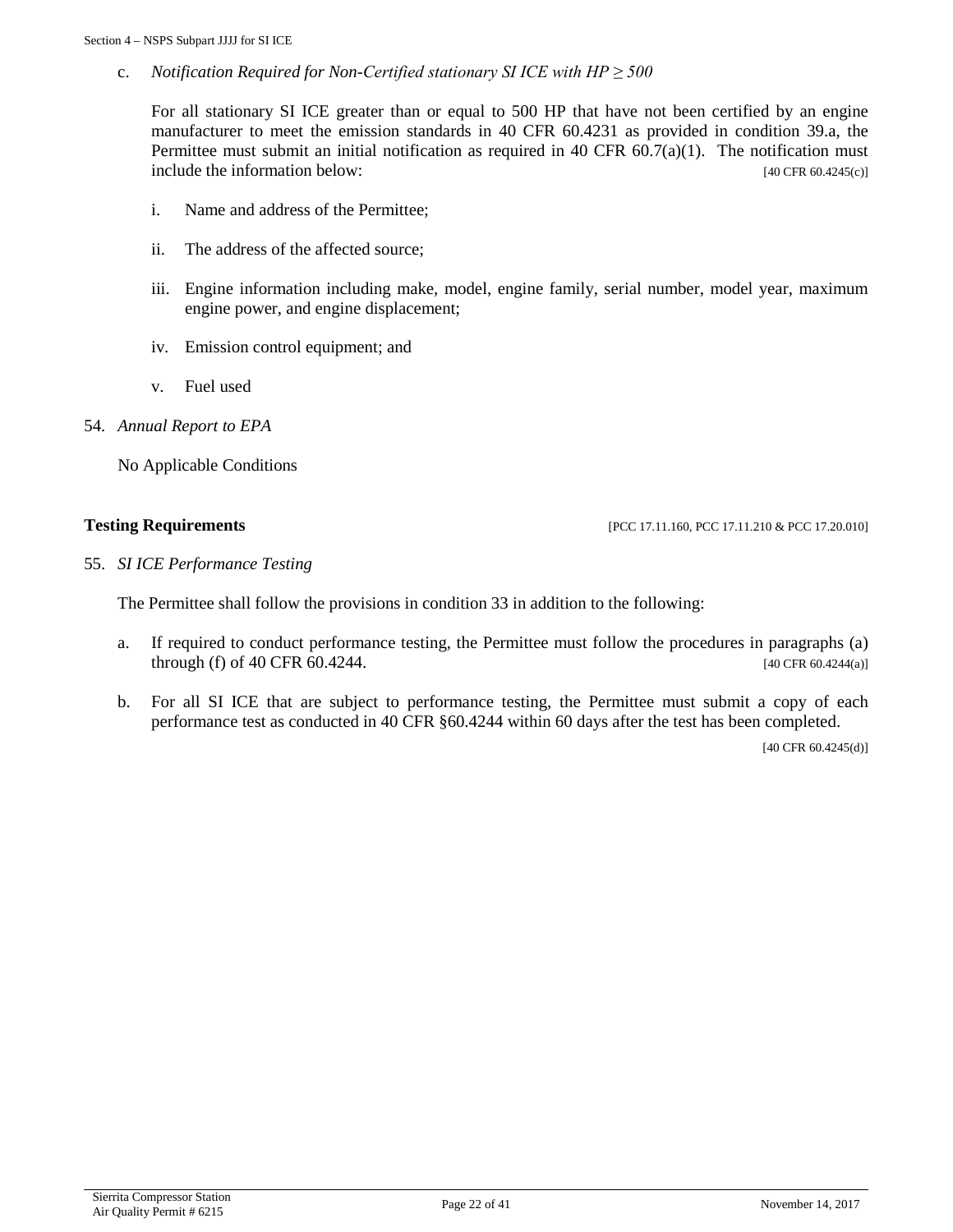### *SECTION 5 – NSPS SUBPART OOOOa FOR CRUDE OIL AND NATURAL GAS FACILITIES*

<span id="page-22-0"></span>In accordance with condition 75.d, the provisions for fugitive green-house gas (GHG) and VOC emissions in this Section apply to the collection of fugitive emissions components at the compressor station. The General Provisions of 40 CFR Part 60, Subpart A apply to affected facility as indicated in Table 3 of 40 CFR Part 60, Subpart OOOOa. All provisions of this Section are Federally Enforceable unless otherwise noted.

### **Emission Limitations and Standards Emission Limitations and Standards Executive Limitations and Standards Executive Limitations and Standards Executive Limitations and Standards**

### 56. *Compliance Date* [40 CFR 60.5370a & PCC 17.13.020.A.2]

The Permittee must be in compliance with the standards in this Section by August 31, 2017 or upon startup of the compressor station whichever is later. (Note: The standards have been stayed until August 31, 2017)

### a. *Severability Clause*

The specific requirements in this Section shall be voided to the same extent that the underlying requirements in 40 CFR Part 60, Subpart OOOOa become unenforceable by the Administrator of the EPA as a result of any action by a federal court, Congress, or a new final action by the Administrator of the EPA. [PCC 17.04.270 & PCC 17.13.020.A.6]

### 57. *General Compressor Station Operation and Maintenance Standard*

At all times, including periods of startup, shutdown, and malfunction, the Permittee shall maintain and operate any affected facility including associated air pollution control equipment in a manner consistent with good air pollution control practice for minimizing emissions. Determination of whether acceptable operating and maintenance procedures are being used will be based on information available to the Control Officer which may include, but is not limited to, monitoring results, opacity observations, review of operating and maintenance procedures, and inspection of the source. The provisions for exemption from compliance during periods of startup, shutdown and malfunctions provided for in 40 CFR 60.8(c) do not apply to this Section. [40 CFR 60.5370a(b)]

### 58. *GHG and VOC Fugitive Emissions Components Standard*

The Permittee must monitor all fugitive emission components, as defined in condition 58.a, as stated below, in accordance with conditions 59 through 61. The Permittee must repair all sources of fugitive emissions in accordance with condition 62. The Permittee must keep records in accordance with condition 65 and report in accordance with condition 66. For purposes of this Section, fugitive emissions are defined as: Any visible emission from a fugitive emissions component observed using optical gas imaging or an instrument reading of 500 ppm or greater using Method 21. [40 CFR 60.5397a(a)]

a. For the purpose of this Section, "fugitive emissions component" means any component that has the potential to emit fugitive emissions of methane or VOC at the compressor station, including but not limited to valves, connectors, pressure relief devices, open-ended lines, flanges, covers and closed vent systems not subject to 40 CFR §60.5411a, thief hatches or other openings on a controlled storage vessel not subject to §60.5395a, compressors, instruments, and meters. Devices that vent as part of normal operations, such as natural gas-driven pneumatic controllers or natural gas-driven pumps, are not fugitive emissions components, insofar as the natural gas discharged from the device's vent is not considered a fugitive emission. Emissions originating from other than the vent, such as the thief hatch on a controlled storage vessel, would be considered fugitive emissions. [40 CFR 60.5430a - Definitions]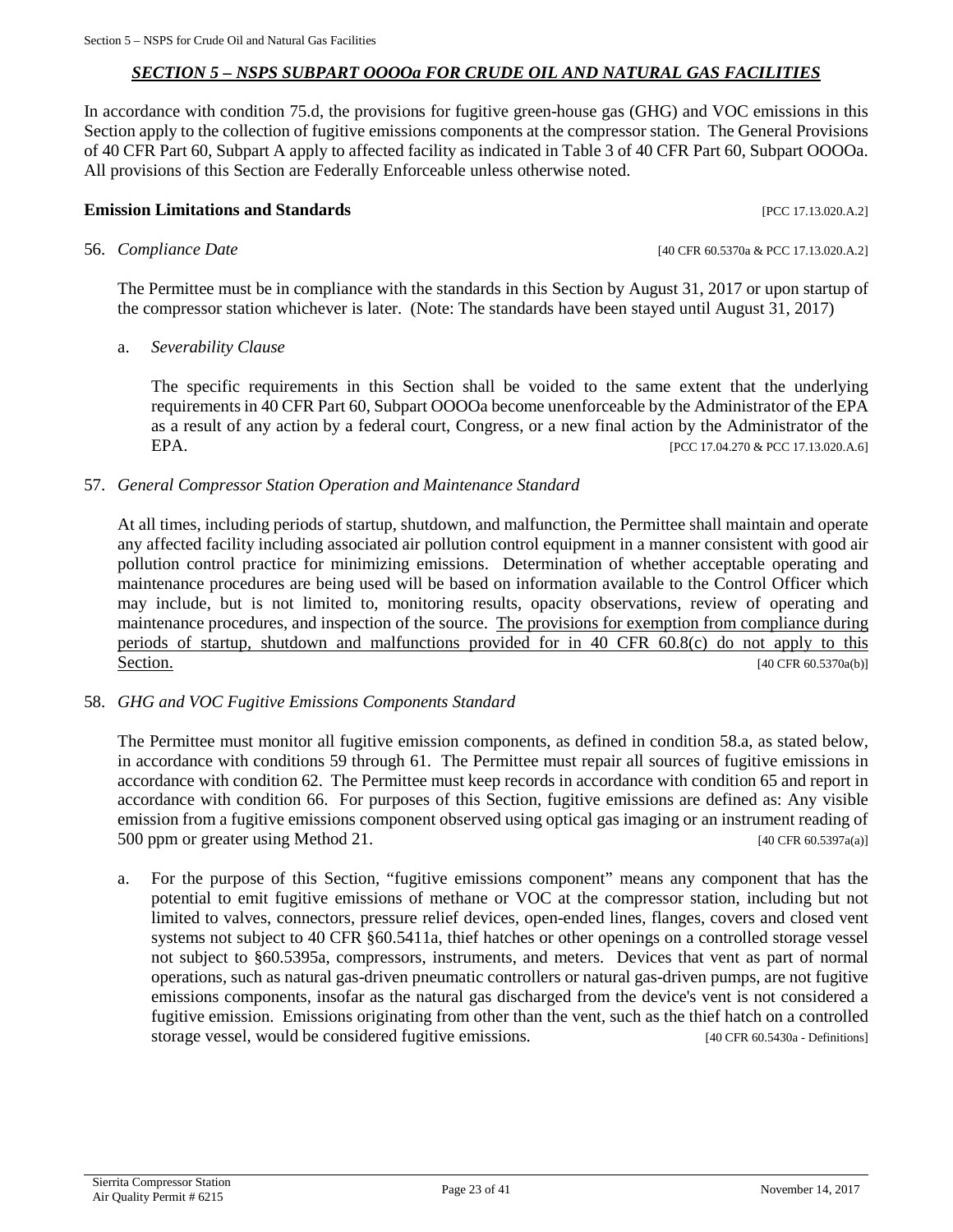### 59. *Fugitive Emission Components Monitoring Plan* [40 CFR 5397a(b)]

The Permittee must develop an emissions monitoring plan that covers the collection of fugitive emissions components at the compressor station within each company-defined area in accordance with the following:

a. *Required Plan Elements* [40 CFR 5397a(c)]

The fugitive emissions monitoring plan must include the following elements:

- i. Frequency for conducting surveys. Surveys must be conducted at least as frequently as required by conditions 60 and 61 of this section.
- ii. Technique for determining fugitive emissions (i.e., Method 21 at 40 CFR part 60, appendix A-7, or optical gas imaging).
- iii. Manufacturer and model number of fugitive emissions detection equipment to be used.
- iv. Procedures and timeframes for identifying and repairing fugitive emissions components from which fugitive emissions are detected, including timeframes for fugitive emission components that are unsafe to repair. The repair schedule must meet the requirements of condition 62.
- v. Procedures and timeframes for verifying fugitive emission component repairs.
- vi. Records that will be kept and the length of time records will be kept.
- vii. *Optical Gas Imaging* [40 CFR 5397a(c)(7)]

If the Permittee uses optical gas imaging, the plan must also include the following elements specified in (a) through (g), as stated below:

- (a) Verification that the optical gas imaging equipment meets the following specifications. This verification is an initial verification and may either be performed by the facility, by the manufacturer, or by a third party. For the purposes of complying with the fugitives emissions monitoring program with optical gas imaging, a fugitive emission is defined as any visible emissions observed using optical gas imaging.
	- (i) The optical gas imaging equipment must be capable of imaging gases in the spectral range for the compound of highest concentration in the potential fugitive emissions.
	- (ii) The optical gas imaging equipment must be capable of imaging a gas that is half methane, half propane at a concentration of 10,000 ppm at a flow rate of  $\leq$  60g/hr from a quarter inch diameter orifice.
- (b) Procedure for a daily verification check.
- (c) Procedure for determining the operator's maximum viewing distance from the equipment and how the operator will ensure that this distance is maintained.
- (d) Procedure for determining maximum wind speed during which monitoring can be performed and how the operator will ensure monitoring occurs only at wind speeds below this threshold.
- (e) Procedures for conducting surveys, including the following items:
	- (i) How the operator will ensure an adequate thermal background is present in order to view potential fugitive emissions.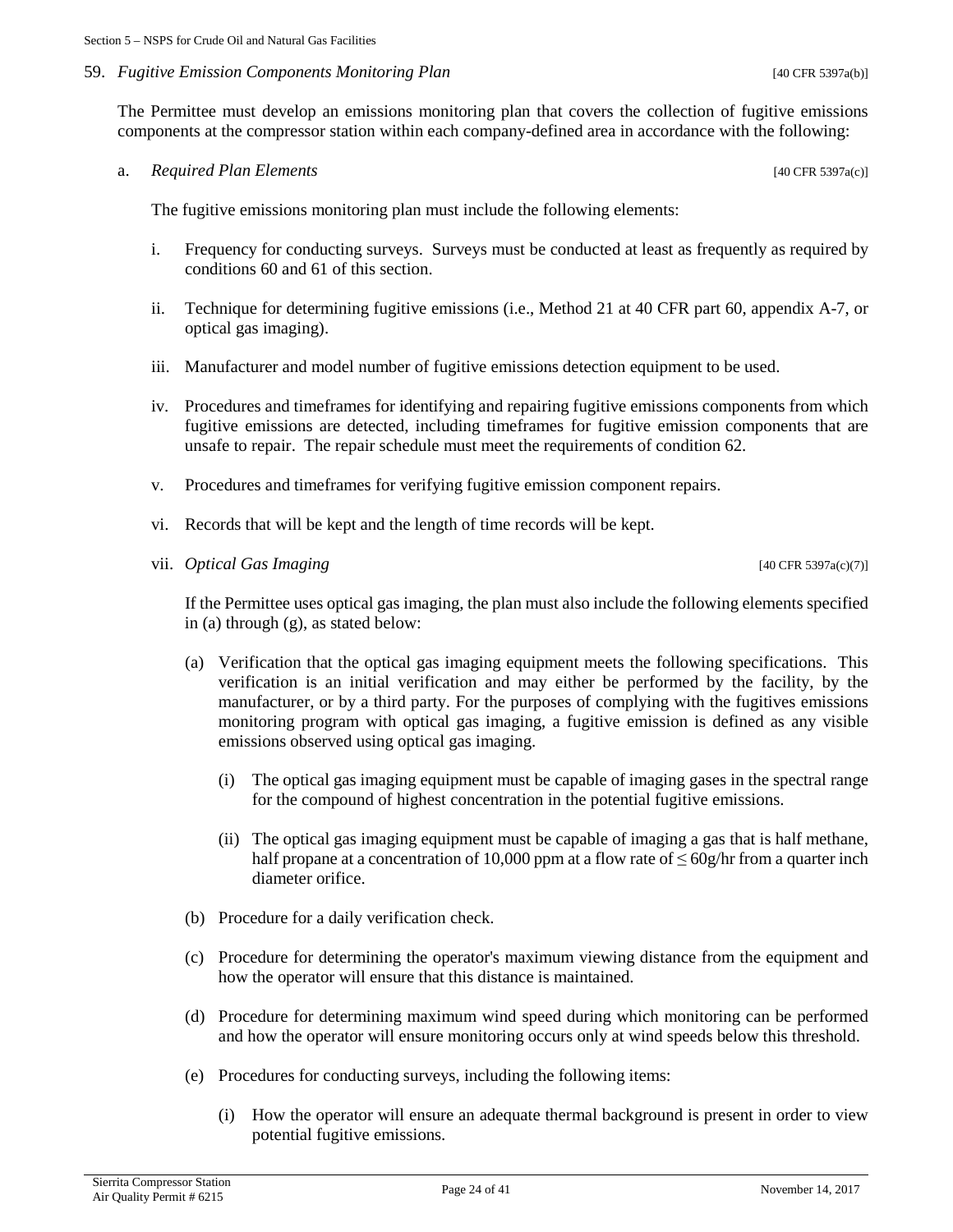- (ii) How the operator will deal with adverse monitoring conditions, such as wind.
- (iii) How the operator will deal with interferences (e.g., steam).
- (f) Training and experience needed prior to performing surveys.
- (g) Procedures for calibration and maintenance. At a minimum, procedures must comply with those recommended by the manufacturer.

### viii. *Method 21* [40 CFR 5397a(c)(8)]

If the Permittee uses Method 21 of 40 CFR 60, Appendix A-7, the plan must also include the following elements specified in (a) and (b), as stated below. For the purposes of complying with the fugitive emissions monitoring program using Method 21, a fugitive emission is defined as an instrument reading of 500 ppm or greater.

- (a) Verification that the monitoring equipment meets the requirements specified in Section 6.0 of Method 21 at 40 CFR part 60, appendix A-7. For purposes of instrument capability, the fugitive emissions definition shall be 500 ppm or greater methane using a FID-based instrument. If the Permittee wishes to use an analyzer other than a FID-based instrument, the Permittee must develop a site-specific fugitive emission definition that would be equivalent to 500 ppm methane using a FID-based instrument (e.g., 10.6 eV PID with a specified isobutylene concentration as the fugitive emission definition would provide equivalent response to your compound of interest).  $[40 \text{ CFR } 5397a(c)(8)(i)]$
- (b) Procedures for conducting surveys. At a minimum, the procedures shall ensure that the surveys comply with the relevant sections of Method 21 at 40 CFR Part 60, Appendix A-7, including Section 8.3.1. [40 CFR 5397a(c)(8)(ii)]

### b. *Minimum Plan Elements* [40 CFR 5397a(c)]

Each fugitive emissions monitoring plan must include the following elements at a minimum, as applicable: [40 CFR 5397a(d)]

- i. Sitemap.
- ii. A defined observation path that ensures that all fugitive emissions components are within sight of the path. The observation path must account for interferences.
- iii. If using Method 21, the Permittee's plan must also include a list of fugitive emissions components to be monitored and method for determining location of fugitive emissions components to be monitored in the field (e.g. tagging, identification on a process and instrumentation diagram, etc.).
- iv. The Permittee's plan must also include the written plan developed for all of the fugitive emission components designated as difficult-to-monitor in accordance with condition 61.b, and the written plan for fugitive emission components designated as unsafe-to-monitor in accordance with condition 61.c.

### 60. *Initial Monitoring Survey* [40 CFR 60.5397a(e) & (f)(2)]

The Permittee must conduct an initial monitoring survey within 60 days of the startup of a new compressor station for each new collection of fugitive emissions components or by the compliance date in condition 56, whichever is later. For a modified collection of fugitive components at a compressor station, the initial monitoring survey must be conducted within 60 days of the modification or by the compliance date in condition 56, whichever is later. Each monitoring survey shall observe each fugitive emissions component for fugitive emissions as provided in condition 58.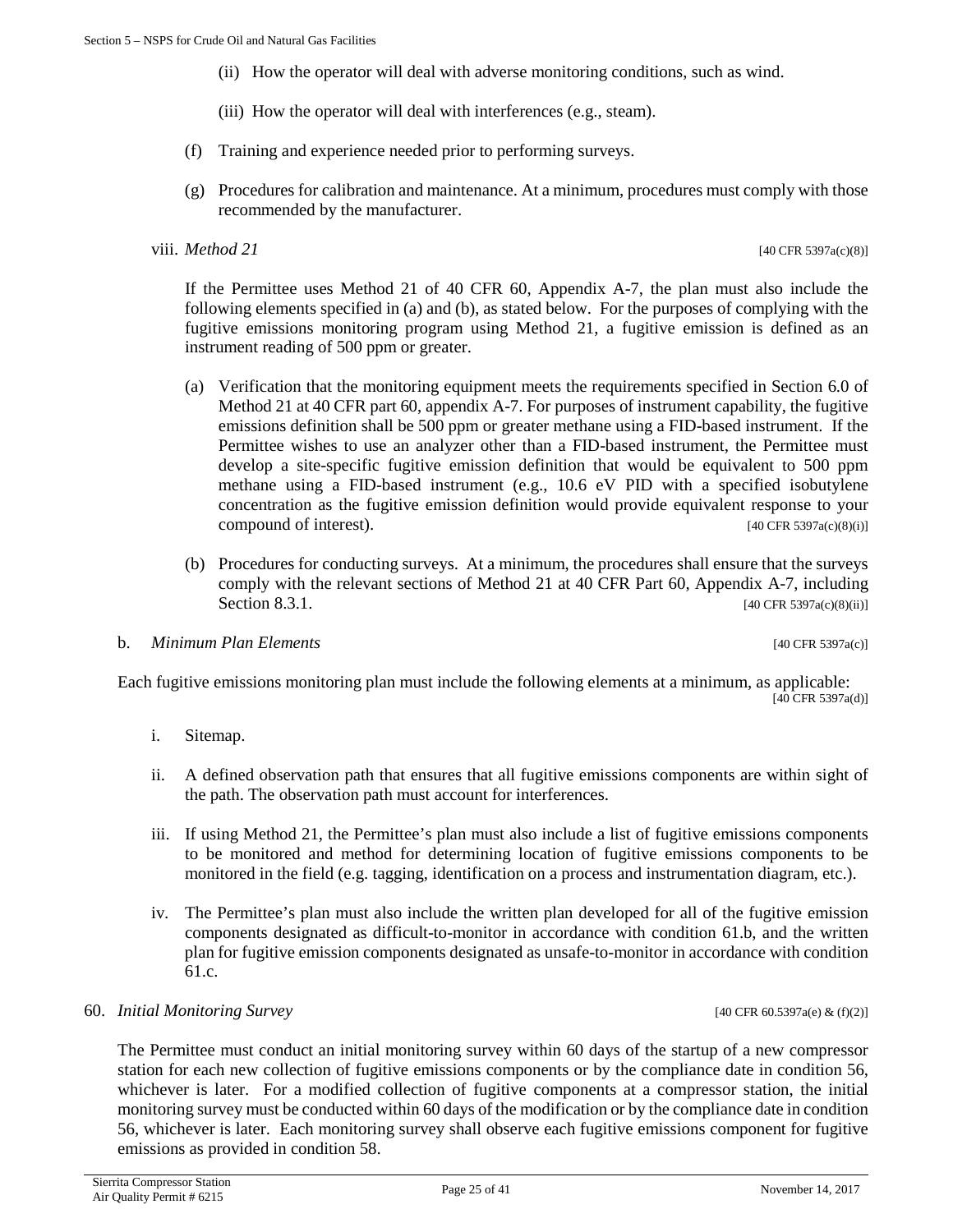### 61. *Subsequent Monitoring Surveys* [40 CFR 60.5397a(g)]

A monitoring survey of each collection of fugitive emissions components at a compressor station must be performed at the frequency specified in condition 61.a, with the exceptions noted in conditions 61.b and c, as stated below.

a. *Quarterly Survey Requirement* [40 CFR 60.5397a(g)(2)]

A monitoring survey of the collection of fugitive emissions components at a compressor station within a company-defined area must be conducted at least quarterly after the initial survey. Consecutive quarterly monitoring surveys must be conducted at least 60 days apart.

### b. *Difficult-to-Monitor Components* [40 CFR 60.5397a(g)(3)]

Fugitive emissions components that cannot be monitored without elevating the monitoring personnel more than 2 meters above the surface may be designated as difficult-to-monitor. Fugitive emissions components that are designated difficult-to-monitor must meet the following specifications:

- i. A written plan must be developed for all of the fugitive emissions components designated difficultto-monitor. This written plan must be incorporated into the fugitive emissions monitoring plan required by condition 59.
- ii. The plan must include the identification and location of each fugitive emissions component designated as difficult-to-monitor.
- iii. The plan must include an explanation of why each fugitive emissions component designated as difficult-to-monitor is difficult-to-monitor.
- iv. The plan must include a schedule for monitoring the difficult-to-monitor fugitive emissions components at least once per calendar year.

### c. *Unsafe-to-Monitor Components* [40 CFR 60.5397a(g)(4)]

Fugitive emissions components that cannot be monitored because monitoring personnel would be exposed to immediate danger while conducting a monitoring survey may be designated as unsafe-to-monitor. Fugitive emissions components that are designated unsafe-to-monitor must meet the specifications:

- i. A written plan must be developed for all of the fugitive emissions components designated unsafe-tomonitor. This written plan must be incorporated into the fugitive emissions monitoring plan required by condition 59.
- ii. The plan must include the identification and location of each fugitive emissions component designated as unsafe-to-monitor.
- iii. The plan must include an explanation of why each fugitive emissions component designated as unsafe-to-monitor is unsafe-to-monitor.
- iv. The plan must include a schedule for monitoring the fugitive emissions components designated as unsafe-to-monitor.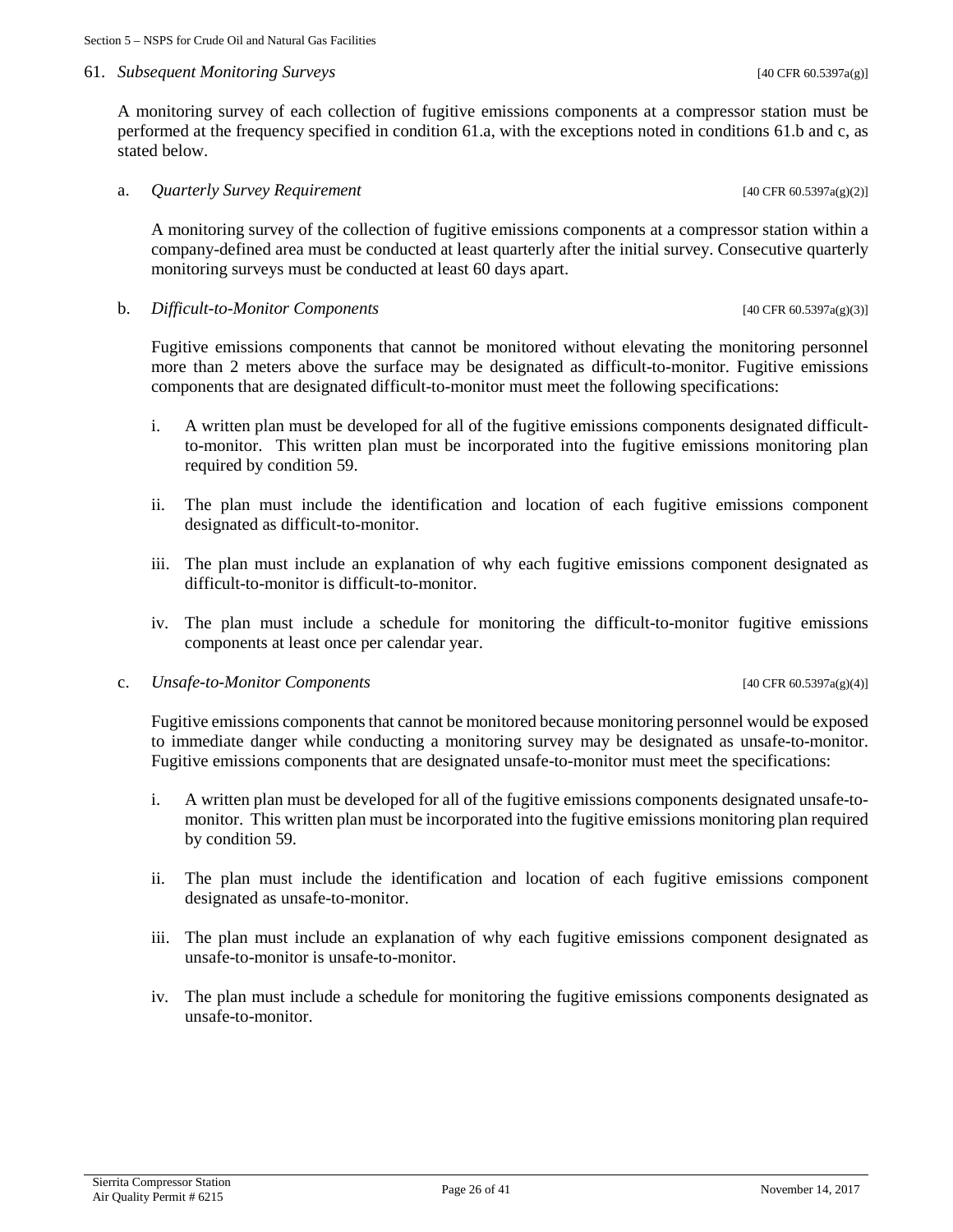### d. *Waiver of Quarterly Survey Periods with Low Temperatures* [40 CFR 60.5397a(g)(5)]

The requirements of condition 61.a are waived for any collection of fugitive emissions components at a compressor station located within an area that has an average calendar month temperature below 0°Fahrenheit for two of three consecutive calendar months of a quarterly monitoring period. The calendar month temperature average for each month within the quarterly monitoring period must be determined using historical monthly average temperatures over the previous three years as reported by a National Oceanic and Atmospheric Administration source or other source approved by the Control Officer. The requirements of condition 61.a shall not be waived for two consecutive quarterly monitoring periods.

### 62. *Repair Requirements* [40 CFR 60.5397a(h)]

- a. Each identified source of fugitive emissions shall be repaired or replaced in accordance with 63.a.i and ii, as stated below.
	- i. Each identified source of fugitive emissions shall be repaired or replaced as soon as practicable, but no later than 30 calendar days after detection of the fugitive emissions. [40 CFR 60.5397a(h)(1)]
	- ii. If the repair or replacement is technically infeasible, would require a vent blowdown, a compressor station shutdown, or would be unsafe to repair during operation of the unit, the repair or replacement must be completed during the next compressor station shutdown, after an unscheduled, planned or emergency vent blowdown or within 2 years, whichever is earlier.  $[40 \text{ CFR } 60.5397a(h)(2)]$
- b. Each repaired or replaced fugitive emissions component must be resurveyed as soon as practicable, but no later than 30 days after being repaired, to ensure that there are no fugitive emissions.

[40 CFR 60.5397a(h)(3)]

- i. For repairs that cannot be made during the monitoring survey when the fugitive emissions are initially found, the operator may resurvey the repaired fugitive emissions components using either Method 21 or optical gas imaging within 30 days of finding such fugitive emissions.
- ii. For each repair that cannot be made during the monitoring survey when the fugitive emissions are initially found, a digital photograph must be taken of that component or the component must be tagged for identification purposes. The digital photograph must include the date that the photograph was taken, must clearly identify the component by location within the site (e.g., the latitude and longitude of the component or by other descriptive landmarks visible in the picture).
- iii. Operators that use Method 21 to resurvey the repaired fugitive emissions components are subject to the following resurvey provisions:
	- (a) A fugitive emissions component is repaired when the Method 21 instrument indicates a concentration of less than 500 ppm above background or when no soap bubbles are observed when the alternative screening procedures specified in section 8.3.3 of Method 21 are used.
	- (b) Operators must use the Method 21 monitoring requirements specified in condition 59.a.viii.(b) or the alternative screening procedures specified in section 8.3.3 of Method 21.
- iv. Operators that use optical gas imaging to resurvey the repaired fugitive emissions components, are subject to the following resurvey provisions:
	- (a) A fugitive emissions component is repaired when the optical gas imaging instrument shows no indication of visible emissions.
	- (b) Operators must use the optical gas imaging monitoring requirements specified in condition 59.a.vii.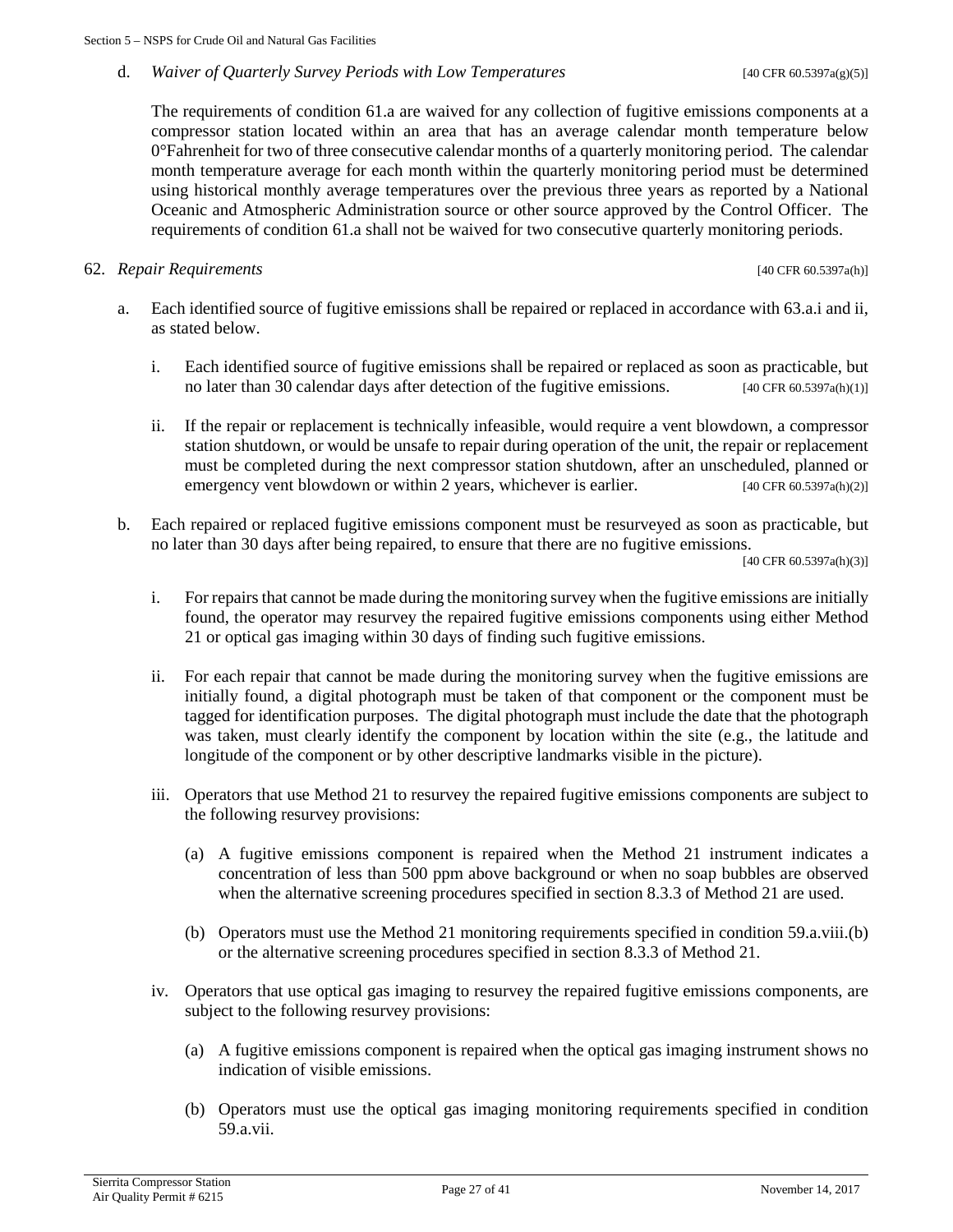### **Compliance Determination** [PCC 17.13.020.A.3, 4, & 5]

### 63. *Initial Compliance*

The Permittee must determine initial compliance for the compressor station using the following requirements. The initial compliance period begins on the compliance date in condition 56 and ends no later than 1 year after the compliance date in condition 56. The initial compliance period may be less than one full year. To achieve initial compliance with the fugitive emission standards for each collection of fugitive emissions components at a compressor station, the Permittee must comply with the following: [40 CFR 60.5410a(j)]

- a. The Permittee must develop a fugitive emissions monitoring plan as required in condition 59.
- b. The Permittee must conduct an initial monitoring survey as required in condition 60.
- c. The Permittee must maintain the records in condition 65.
- d. The Permittee must repair each identified source of fugitive emissions for each affected facility as required in condition 62.
- e. The Permittee must submit the initial annual report for each collection of fugitive emissions components at a compressor station as required in condition 66.
- 64. *Continuous Compliance*

For each collection of fugitive emissions components at a compressor station, the Permittee must demonstrate continuous compliance with the fugitive emission standards in this section according to the following: [40 CFR 60.5415a(h)]

- a. The Permittee must conduct periodic monitoring surveys as required in condition 61.
- b. The Permittee must repair or replace each identified source of fugitive emissions as required in condition 62.
- c. The Permittee must maintain the records in condition 65.
- d. The Permittee must submit annual reports for collection of fugitive emissions components at a compressor station as required in condition 66.
- 65. *Recordkeeping Requirements*

Records required by this Section must be maintained either onsite or at the nearest local field office for at least 5 years. Any records required to be maintained by this Section that are submitted electronically via the EPA's CDX may be maintained in electronic format. For each collection of fugitive emissions components at a compressor station, the Permittee must maintain the records identified in 66.a through c, as stated below.

[40 CFR 60.5420a(c)]

- a. The fugitive emissions monitoring plan as required in condition 59.
- b. The records of each monitoring survey as specified below:
	- i. Date of the survey.
	- ii. Beginning and end time of the survey.
	- iii. Name of operator(s) performing survey. You must note the training and experience of the operator.
	- iv. Monitoring instrument used.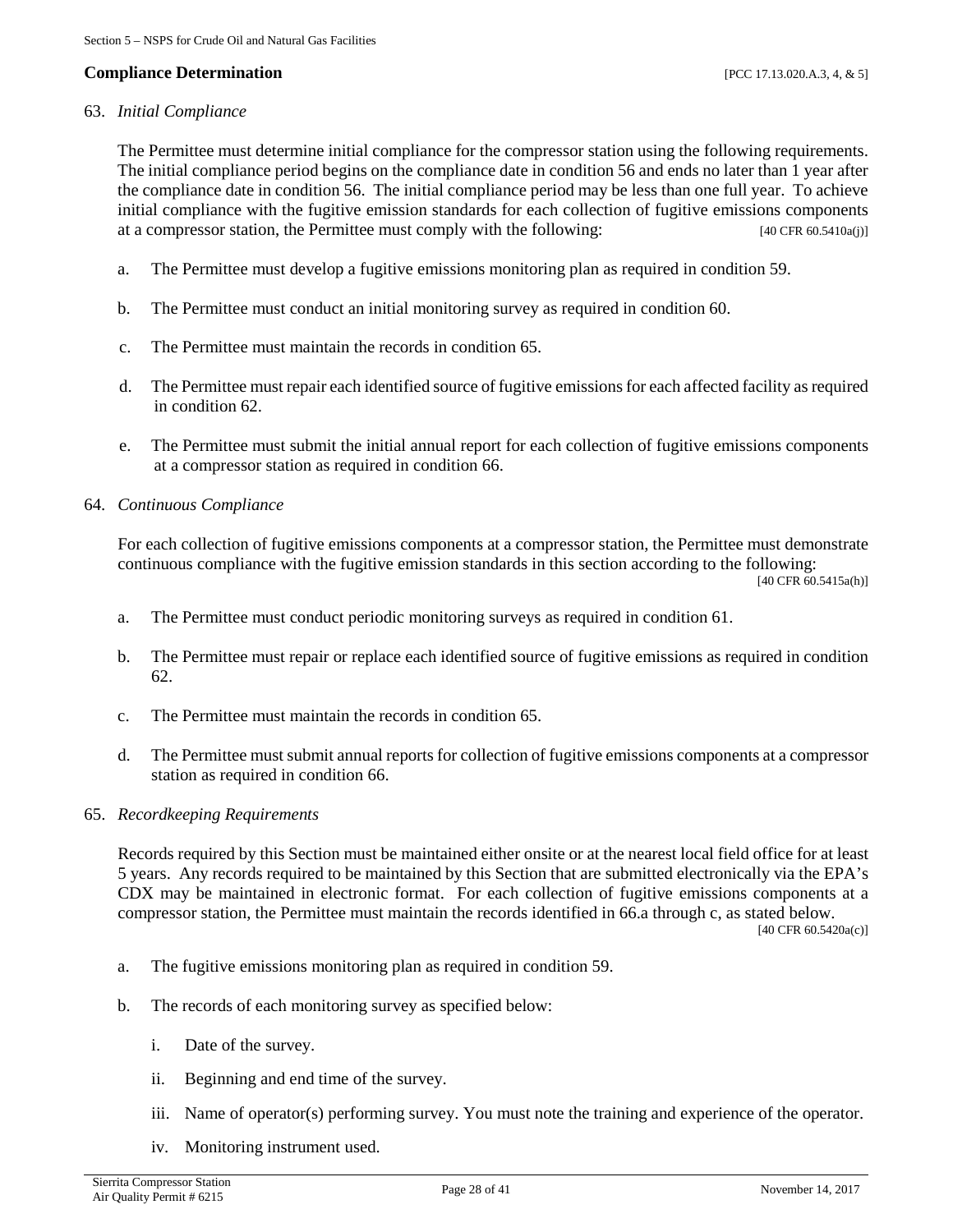- v. When optical gas imaging is used to perform the survey, one or more digital photographs or videos, captured from the optical gas imaging instrument used for conduct of monitoring, of each required monitoring survey being performed. The digital photograph must include the date the photograph was taken and the latitude and longitude of the collection of fugitive emissions components at a well site or collection of fugitive emissions components at a compressor station imbedded within or stored with the digital file. As an alternative to imbedded latitude and longitude within the digital file, the digital photograph or video may consist of an image of the monitoring survey being performed with a separately operating GPS device within the same digital picture or video, provided the latitude and longitude output of the GPS unit can be clearly read in the digital image.
- vi. Fugitive emissions component identification when Method 21 is used to perform the monitoring survey.
- vii. Ambient temperature, sky conditions, and maximum wind speed at the time of the survey.
- viii. Any deviations from the monitoring plan or a statement that there were no deviations from the monitoring plan.
- ix. Documentation of each fugitive emission, including the following information:
	- (a) Location.
	- (b) Any deviations from the monitoring plan or a statement that there were no deviations from the monitoring plan.
	- (c) Number and type of components for which fugitive emissions were detected.
	- (d) Number and type of difficult-to-monitor and unsafe-to-monitor fugitive emission components monitored.
	- (e) Instrument reading of each fugitive emissions component that requires repair when Method 21 is used for monitoring.
	- (f) Number and type of fugitive emissions components that were not repaired as required in condition 62.
	- (g) Number and type of components that were tagged as a result of not being repaired during the monitoring survey when the fugitive emissions were initially found as required in condition 62.b.ii.
	- (h) If a fugitive emissions component is not tagged, a digital photograph or video of each fugitive emissions component that could not be repaired during the monitoring survey when the fugitive emissions were initially found as required in condition 62.b.ii. The digital photograph or video must clearly identify the location of the component that must be repaired. Any digital photograph or video required under this paragraph can also be used to meet the requirements under condition 65.b.v, as long as the photograph or video is taken with the optical gas imaging instrument, includes the date and the latitude and longitude are either imbedded or visible in the picture.
	- (i) Repair methods applied in each attempt to repair the fugitive emissions components.
	- (j) Number and type of fugitive emission components placed on delay of repair and explanation for each delay of repair.
	- (k) The date of successful repair of the fugitive emissions component.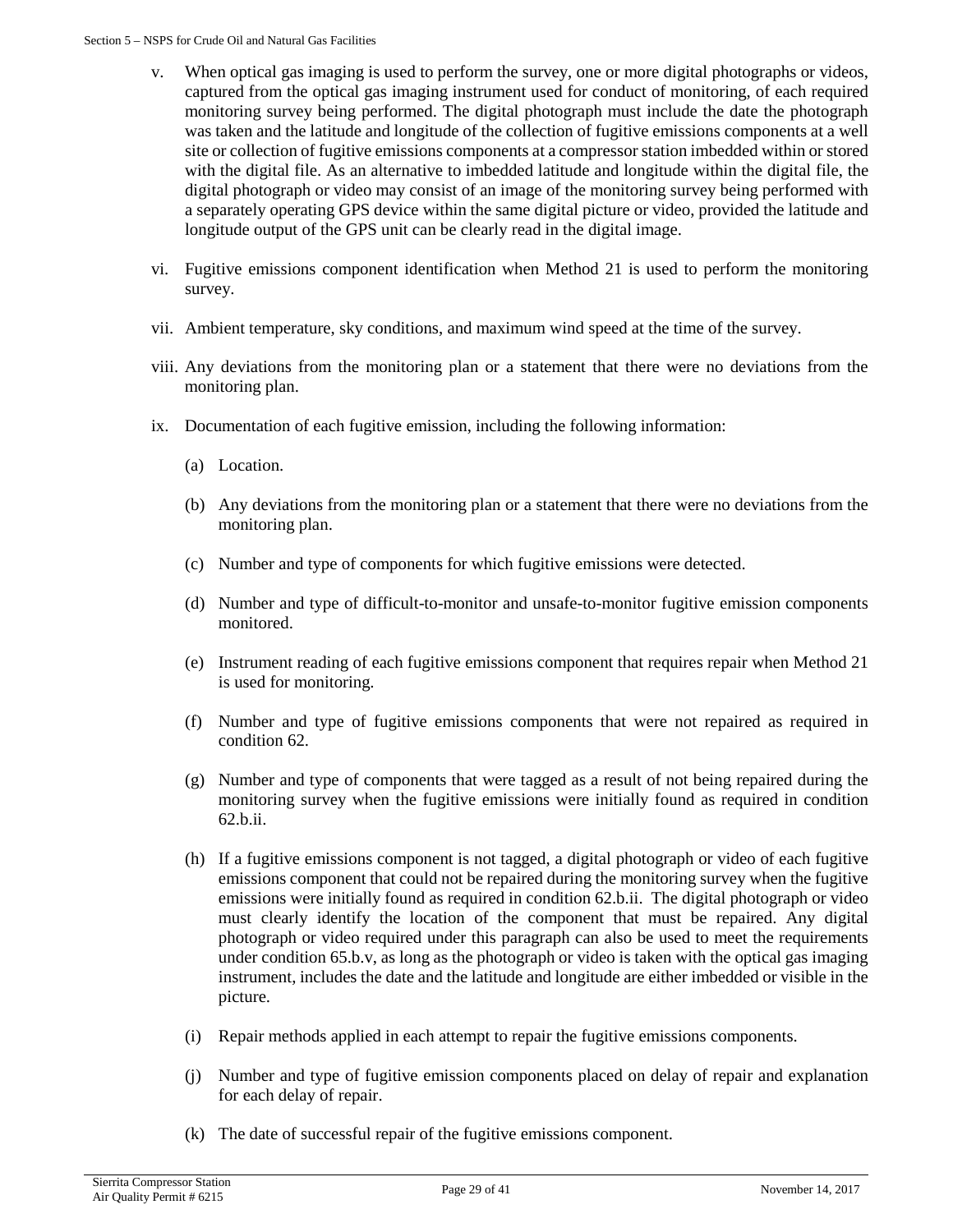- (l) Instrumentation used to resurvey a repaired fugitive emissions component that could not be repaired during the initial fugitive emissions finding.
- c. For the collection of fugitive emissions components at a compressor station, if a monitoring survey is waived under condition 61.d, the Permittee must maintain records of the average calendar month temperature, including the source of the information, for each calendar month of the quarterly monitoring period for which the monitoring survey was waived.

### 66. *Reporting Requirements*

The Permittee must submit annual reports containing the information specified in condition 66.a through e, as stated below. The Permittee must submit annual reports following the procedure specified in condition 67. The initial report is due no later than 90 days after the end of the initial compliance period as provided in condition 63. Subsequent annual reports are due no later than the same date each year as the initial annual report. Multiple collections of fugitive emissions components at the compressor station may be included in a single report. [40 CFR 60.5397a(j) & 40 CFR 60.5420a(b)]

- a. The company name, facility site name associated with the affected facility and address of the affected facility. If an address is not available for the site, include a description of the site location and provide the latitude and longitude coordinates of the site in decimal degrees to an accuracy and precision of five (5) decimals of a degree using the North American Datum of 1983.
- b. An identification of each affected facility being included in the annual report.
- c. Beginning and ending dates of the reporting period.
- d. A certification by a certifying official of truth, accuracy, and completeness. This certification shall state that, based on information and belief formed after reasonable inquiry, the statements and information in the document are true, accurate, and complete.
- e. For the collection of fugitive emissions components at the compressor station within the company-defined area, the records of each monitoring survey including the information specified below. If a monitoring survey is waived under condition 61.d, you must include in your annual report the fact that a monitoring survey was waived and the calendar months that make up the quarterly monitoring period for which the monitoring survey was waived.  $[40 \text{ CFR } 60.5420 \text{a(b)(7)}]$ 
	- i. Date of the survey.
	- ii. Beginning and end time of the survey.
	- iii. Name of operator(s) performing survey. If the survey is performed by optical gas imaging, you must note the training and experience of the operator.
	- iv. Ambient temperature, sky conditions, and maximum wind speed at the time of the survey.
	- v. Monitoring instrument used.
	- vi. Any deviations from the monitoring plan or a statement that there were no deviations from the monitoring plan.
	- vii. Number and type of components for which fugitive emissions were detected.
	- viii. Number and type of fugitive emissions components that were not repaired as required in condition 62.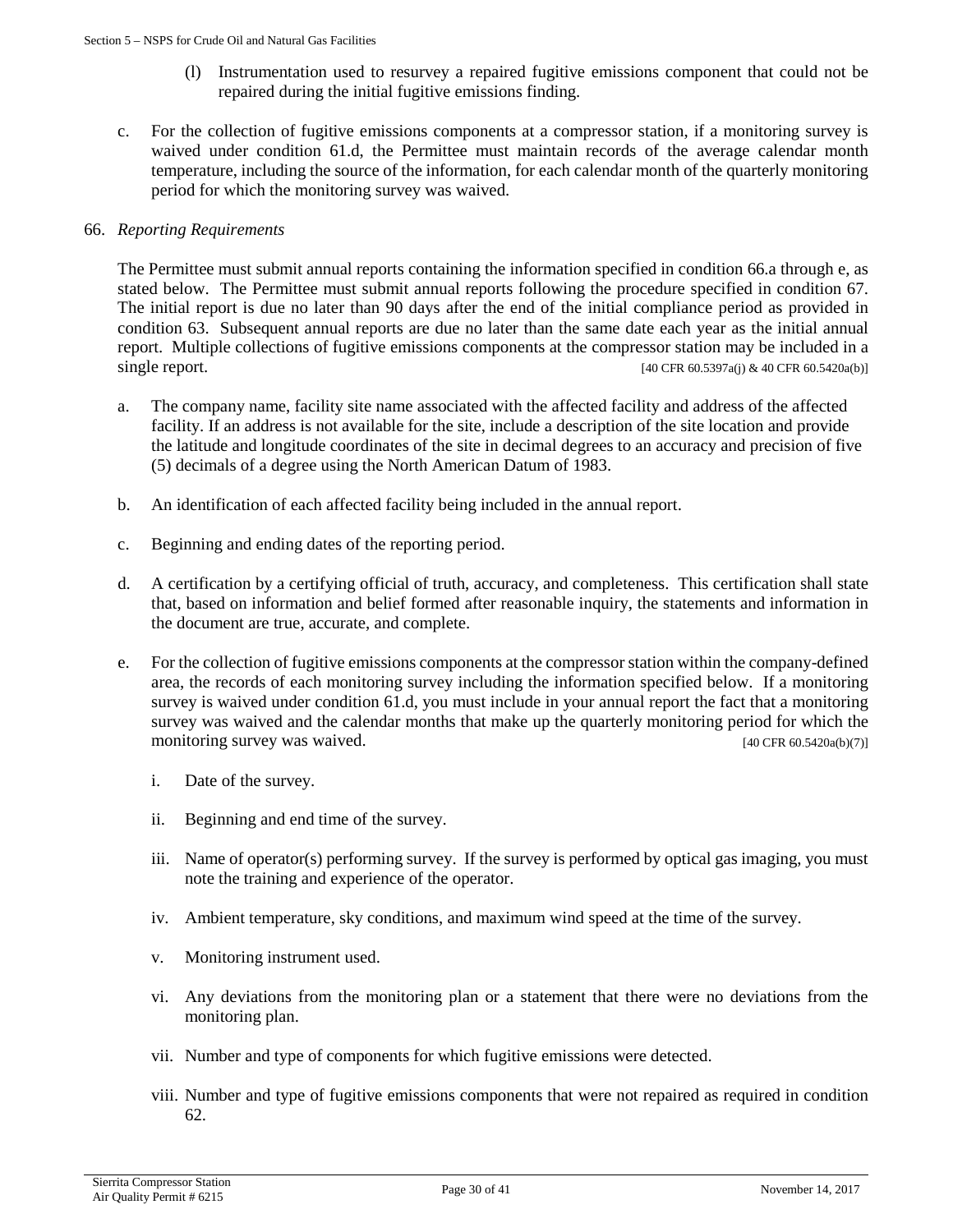- ix. Number and type of difficult-to-monitor and unsafe-to-monitor fugitive emission components monitored.
- x. The date of successful repair of the fugitive emissions component.
- xi. Number and type of fugitive emission components placed on delay of repair and explanation for each delay of repair.
- xii. Type of instrument used to resurvey a repaired fugitive emissions component that could not be repaired during the initial fugitive emissions finding.
- 67. The Permittee must submit annual reports to the EPA via the CEDRI. (CEDRI can be accessed through the EPA's CDX (https://cdx.epa.gov/).) The Permittee must use the appropriate electronic report in CEDRI for this Section or an alternate electronic file format consistent with the extensible markup language (XML) schema listed on the CEDRI Web site (https://www3.epa.gov/ttn/chief/cedri/). If the reporting form specific to this subpart is not available in CEDRI at the time that the report is due, the Permittee must submit the report to the Administrator at the appropriate address listed in §60.4. Once the form has been available in CEDRI for at least 90 calendar days, the Permittee must begin submitting all subsequent reports via CEDRI. The reports must be submitted by the deadlines specified in this subpart, regardless of the method in which the reports are submitted. The Permittee may arrange with the Administrator a common schedule on which reports required by this Section may be submitted as long as the schedule does not extend the reporting period. [40 CFR 60.5420a(b)(11)]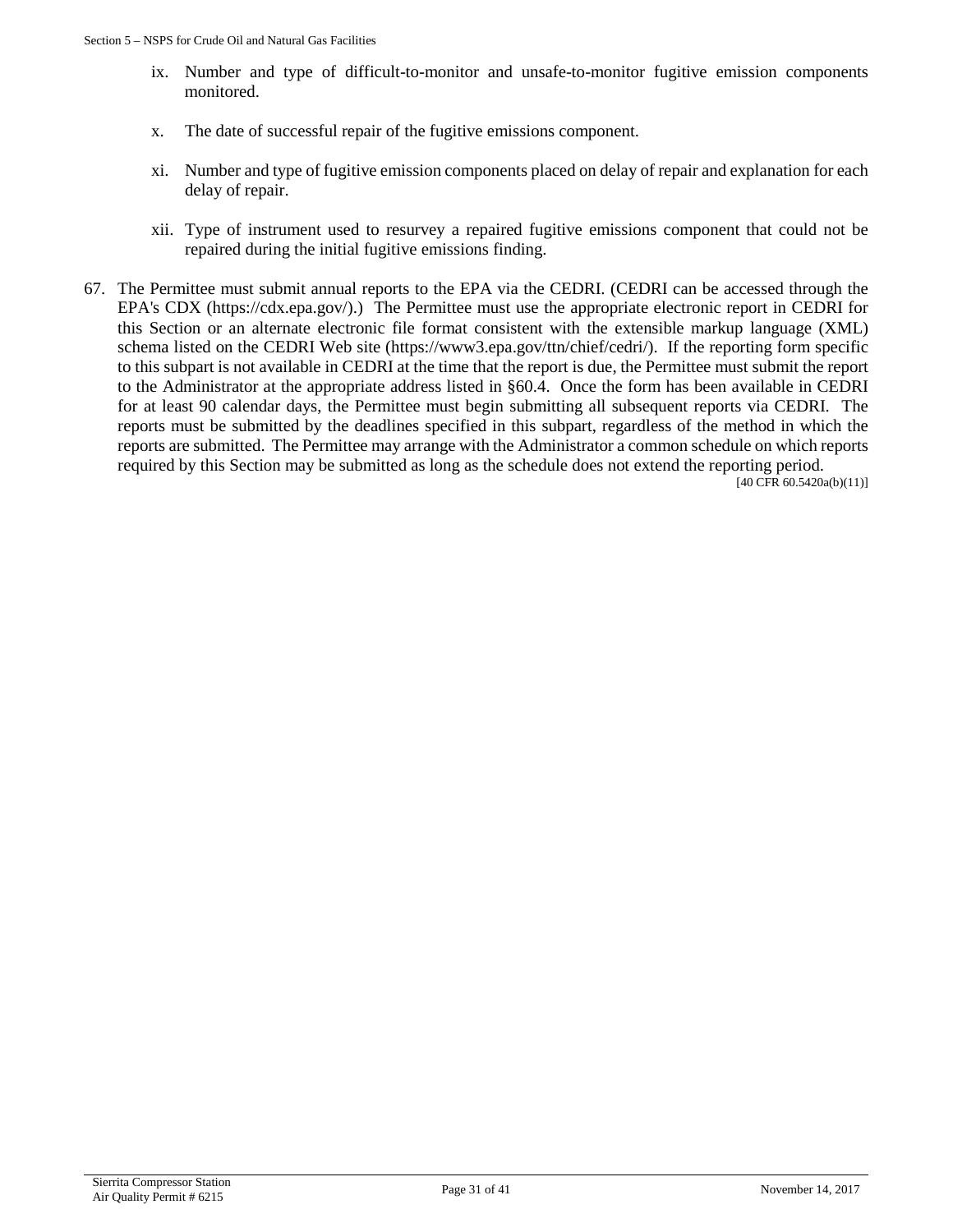# *SECTION 6 – FUGITIVE DUST REQUIREMENTS*

<span id="page-31-0"></span>In accordance with condition 75.e, this Section contains standards including reasonable precautions that apply to sources of fugitive dust or particulate matter, which due to a lack of an identifiable emission point or plume are classified as nonpoint sources.

# **Emission Limitations and Standards Exercíal Exercíal Exercíal Exercíal Exercíal Exercíal Exercíal Exercíal Exercíal Exercíal Exercíal Exercíal Exercíal Exercíal Exercíal Exercíal Exercíal Exercíal Exercíal Exercíal Exer**

# 68. *Motor Vehicle Operations* [PCC 17.16.070]

The Permittee shall not cause, suffer, allow, or permit a vacant lot, or an urban or suburban open area, to be driven over or used by motor vehicles, trucks, cars, cycles, bikes, or buggies, or by animals such as horses, without taking reasonable precautions to limit excessive amounts of particulates from becoming airborne. Dust shall be kept to a minimum by using an approved dust suppressant, or adhesive soil stabilizer, or by paving, or by barring access to the property, or by other acceptable means.

# 69. *Vacant Lots and Open Spaces* [PCC 17.16.080]

- a. The Permittee shall not use or leave a vacant lot, housing plot, building site, parking area, sales lot, playground, livestock feedlot, or other open area - other than those used solely for soil-cultivation or vegetative crop-producing and harvesting agricultural purposes in such a state, after construction, alteration, clearing, leveling, or excavation that naturally induced wind blowing over the area causes a violation of conditions 17 or 18 of the permit. Dust emissions must be permanently suppressed by landscaping, covering with gravel or vegetation, paving, or applying equivalently effective controls.
- b. The Permittee shall not allow a vacant lot, parking area, sales lot, or other open urban area to be used by motor vehicles in such a manner that visible dust emissions induced by vehicular traffic on the area cause a violation of conditions 17 or 18 of this permit.

# 70. *Roads and Streets* [PCC 17.16.090]

- a. The Permittee shall not cause, suffer, allow or permit the use, repair, construction or reconstruction of a roadway or alley without taking reasonable precautions to prevent excessive amounts of particulate matter from becoming airborne. Dust and other particulates shall be kept to a minimum by employing temporary paving, dust suppressants, wetting down, detouring or by other reasonable means.
- b. The Permittee shall not construct a new unpaved service road or unpaved haul road unless dust will be suppressed after construction by intermittently watering, limiting access, or applying chemical dust suppressants to the road, in such a way that visible dust emissions caused by vehicular traffic on the road do not violate conditions 17 or 18 of this permit.
- c. The Permittee shall not cause, suffer, allow or permit transportation of materials likely to give rise to airborne dust without taking reasonable precautions, such as wetting, applying dust suppressants, or covering the load, to prevent particulate matter from becoming airborne. Earth or other material that is deposited by trucking or earth moving equipment shall be removed from paved streets by the person responsible for such deposits.
- d. The surfacing of roadways with asbestos tailings is prohibited.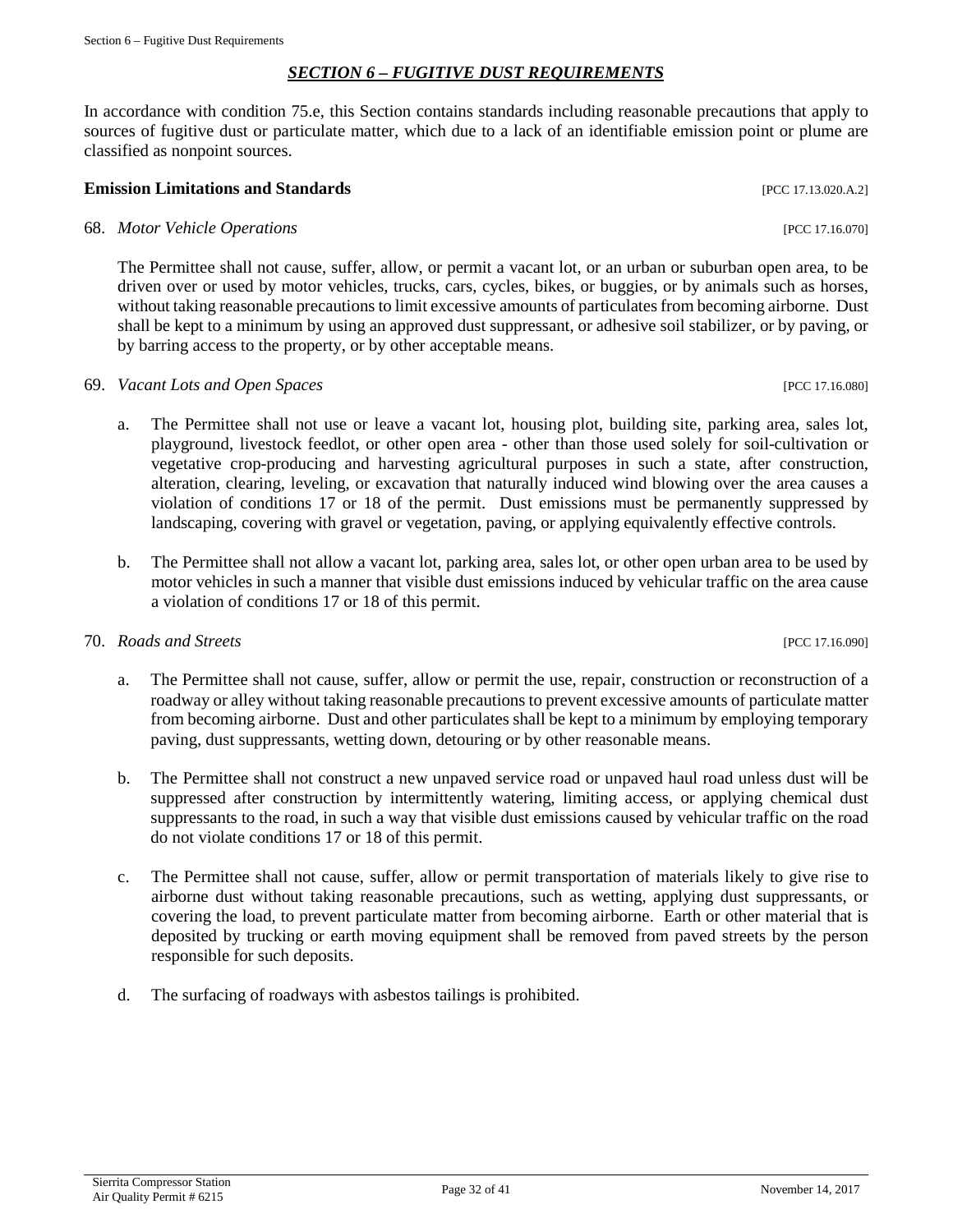# 71. *Particulate Materials* [PCC 17.16.100]

- a. The Permittee shall not cause, suffer, allow or permit crushing, screening, handling, transporting or conveying of materials or other operations likely to result in significant amounts of airborne dust without taking reasonable precautions, such as the use of spray bars, wetting agents, dust suppressants, covering the load, and hoods to prevent excessive amounts of particulate matter from becoming airborne.
- b. Dust emissions from the transportation of materials shall be effectively controlled by covering stock loads in open-bodied trucks, limiting vehicular speeds, or other equivalently effective controls.

# 72. *Storage Piles* [PCC 17.16.110]

- a. The Permittee shall not cause, suffer, allow, or permit organic or inorganic dust producing material to be stacked, piled or otherwise stored without taking reasonable precautions such as chemical stabilization, wetting, or covering to prevent excessive amounts of particulate matter from becoming airborne.
- b. Stacking and reclaiming machinery utilized at storage piles shall be operated at all times with a minimum fall of material and in such manner, or with the use of spray bars and wetting agents, as to minimize and control to ensure compliance with conditions 17 and 18 of this permit.
- 73. *Off-road, Roadway, and Site Cleaning Machinery* [PCC 17.16.450 & 470]
	- a. The Permittee shall not cause, allow or permit to be emitted into the atmosphere from any off-road, roadway, and site cleaning machinery smoke or dust for any period greater than 10 consecutive seconds, the opacity of which exceeds forty percent. Visible emissions when starting cold equipment shall be exempt from this requirement for the first 10 minutes.
	- b. In addition to complying with condition 73.a above, the Permittee shall not cause, allow or permit the cleaning of any site, roadway, or alley without taking reasonable precautions to prevent particulate matter from becoming airborne. Reasonable precautions may include applying dust suppressants. Earth or other material shall be removed from paved streets onto which earth or other material has been transported by trucking, earthmoving equipment, erosion by water, or by other means.

# **Compliance Determination** [PCC 17.13.020.A.3, 4 & 5]

- 74. *Fugitive Dust Controls*
	- a. The Permittee shall maintain a fugitive dust activity log and record the following:
		- i. Dates on which controls or reasonable precautions are taken to comply with the standards in conditions 68 through 73 and the type of control measures that were employed.
		- ii. In accordance with condition 21, the Permittee shall document any investigation or corrective action taken to comply with the standards and reasonable precautions in this Section.
	- b. The Permittee shall maintain records of any discussions with PDEQ regarding the need for additional reasonably necessary and feasible precautions for dust control, and a list summarizing any agreed upon additional dust control requirements.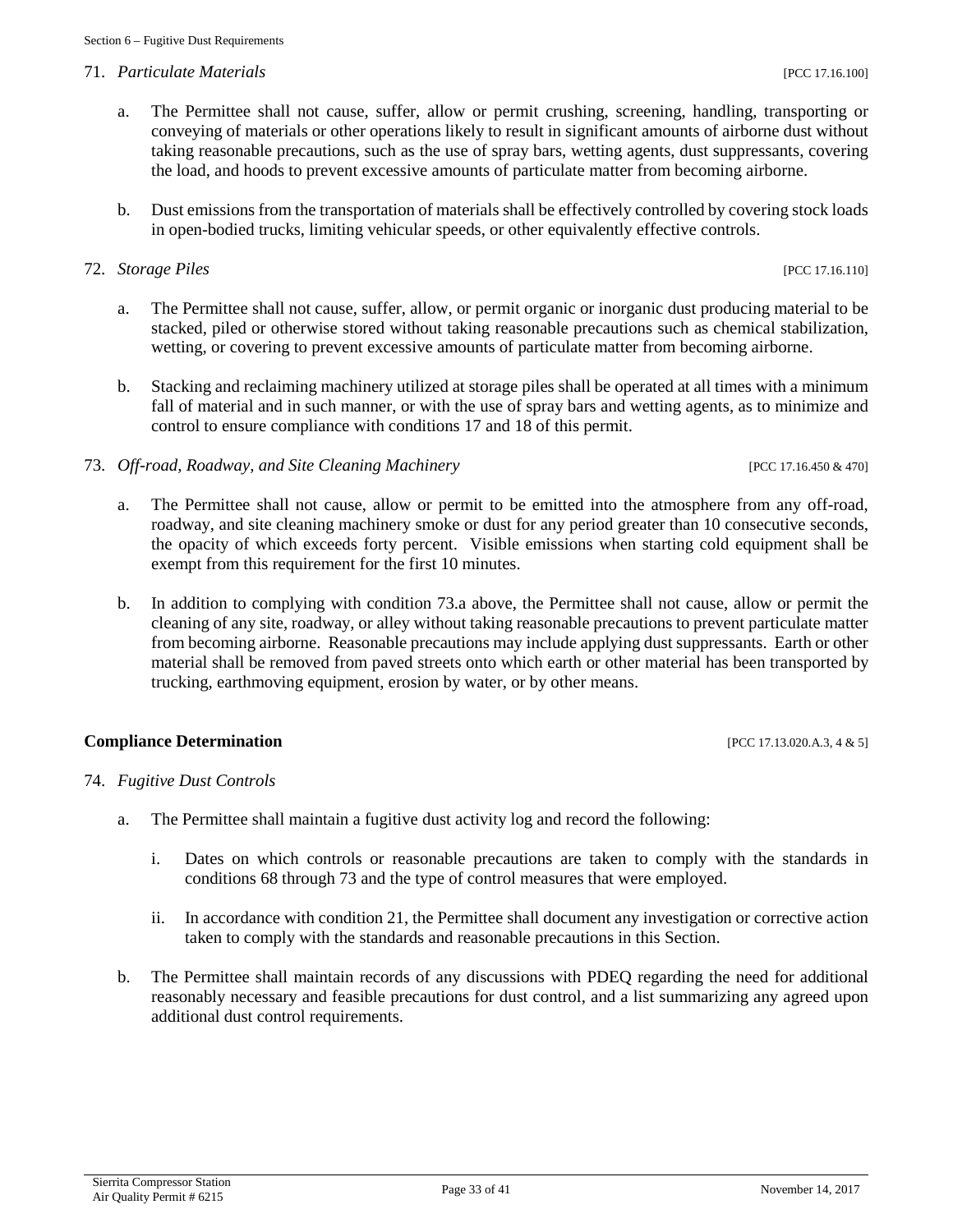### *SECTION 7 – SPECIFIC APPLICABILITY PROVISIONS*

### <span id="page-33-0"></span>75. *Permitted Facility Sources*

The Specific Conditions in this permit apply to the following source categories, activities and operations:

a. *Section 2 – Facility-Wide Operations*

This Section applies to facility-wide operations and to all sources of air contaminants at the facility unless exempted under condition 77. The provisions in this section include the following: Operating limitations, general control standards, materials handling standards, odor limiting standard, opacity standard, visibility limiting standard, disposition of portable sources, and requirements to obtain applicable activity permits. In addition to the General Conditions this section also contains specific monitoring, recordkeeping, reporting, facility change, and testing requirements that apply facility-wide and to all emission sources and operations covered by this permit.

[PCC 17.14.040-480, PCC 17.16.010., PCC 17.16.020 thru 050, PCC 17.16.230.B, PCC 17.16.400.A & C.1 thru 4, & PCC 17.16.430.F]

**[Federally and Locally Enforceable Conditions]**

### b. *Section 3 – NSPS Subpart KKKK for New Stationary Combustion Turbines*

This Section applies to owners and operators of stationary combustion turbine(s) with a heat input at peak load equal to or greater than 10.7 gigajoules (10 MMBtu) per hour, based on the higher heating value of the fuel, which commenced construction, modification, or reconstruction after February 18, 2005. Only heat input to the combustion turbine should be included when determining whether or not this subpart is applicable to your turbine. Stationary combustion turbines regulated under this Section are exempt from the requirements of 40 CFR Part 60, Subpart GG. [40 CFR 60.4305]

c. *Section 4 – Stationary Combustion Engine(s)*

This Section applies to new or reconstructed reciprocating internal combustion engines (RICE) located at an area source. [40 CFR 60.4200, 40 CFR 60.4230, & 40 CFR 63.6590(c)(1)]

i. *NESHAP for RICE – 40 CFR Part 63 – Subpart ZZZZ*

Applicable to SI RICE identified in the equipment list (Attachment 3) subject to 40 CFR Part 63, Subpart ZZZZ – National Emission Standards for Hazardous Air Pollutants for Stationary Reciprocating Internal Combustion Engines. [40 CFR 63.6585]

### **[Federally Enforceable Conditions]**

### *Applicability*

A stationary RICE located at an area source of HAP emissions is "new" if construction was commenced on or after June 12, 2006. A stationary RICE is "reconstructed" if reconstruction as defined in 40 CFR 63.2 commenced on or after June 12, 2006: [40 CFR 63.6590(a)(iii)]

- (a) For each new or reconstructed stationary SI or CI RICE, the Permittee must meet the requirements by meeting the requirements of 40 CFR Part 60, Subpart IIII, for compression ignition engines or 40 CFR 60, Subpart JJJJ for spark ignition engines. No further requirements apply for such engines.  $[40 \text{ CFR } 63.6590(c)]$
- ii. *NSPS for SI ICE – 40 CFR Part 60 – Subpart JJJJ*

Applicable to SI ICE identified in the equipment list (Attachment 3) subject to 40 CFR Part 60, Subpart JJJJ – Standards of Performance for Stationary Spark Ignition Internal Combustion Engines. [40 CFR 60.4230]

**[Federally Enforceable Conditions]**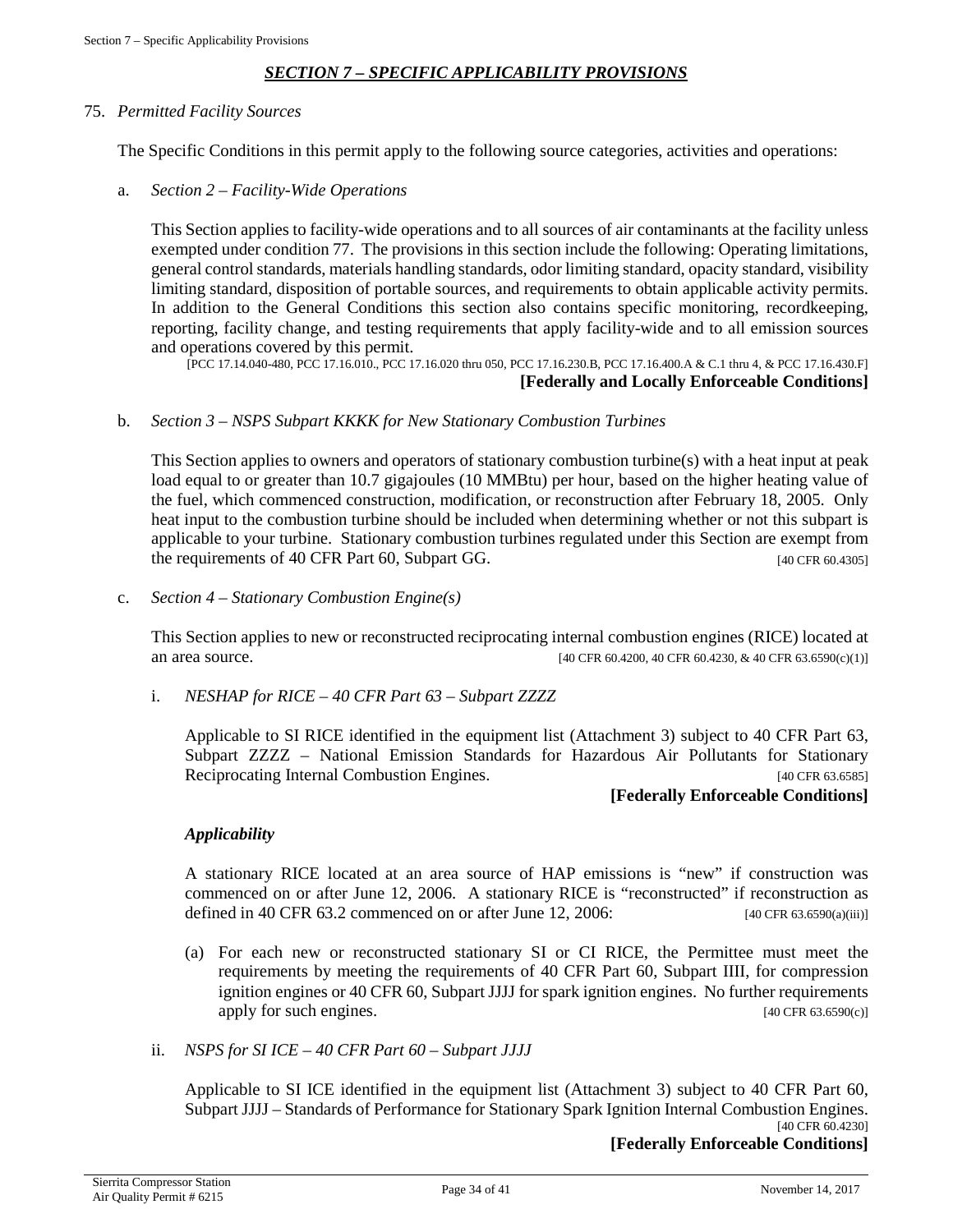### *Applicability*

Applicable to manufacturers, owners, and operators of stationary spark ignition (SI) internal combustion engines (ICE) as specified in paragraphs (a) through (f) of this section. For the purposes of this subsection, the date that construction commences is the date the engine is ordered by the owner or operator.

- (a) Manufacturers of stationary SI ICE with a maximum engine power less than or equal to 19 kilowatt (KW) (25 horsepower (HP)) that are manufactured on or after July 1, 2008.
- (b) Manufacturers of stationary SI ICE with a maximum engine power greater than 19 KW (25 HP) that are gasoline fueled or that are rich burn engines fueled by liquefied petroleum gas (LPG), where the date of manufacture is:
	- (i) On or after July 1, 2008; or
	- (ii) On or after January 1, 2009, for emergency engines.
- (c) Manufacturers of stationary SI ICE with a maximum engine power greater than 19 KW (25 HP) that are not gasoline fueled and are not rich burn engines fueled by LPG, where the manufacturer participates in the voluntary manufacturer certification program described in this subpart and where the date of manufacture is:
	- (i) On or after July 1, 2007, for engines with a maximum engine power greater than or equal to 500 HP (except lean burn engines with a maximum engine power greater than or equal to 500 HP and less than 1,350 HP);
	- (ii) On or after January 1, 2008, for lean burn engines with a maximum engine power greater than or equal to 500 HP and less than 1,350 HP;
	- (iii) On or after July 1, 2008, for engines with a maximum engine power less than 500 HP; or
	- (iv) On or after January 1, 2009, for emergency engines.
- (d) Owners and operators of stationary SI ICE that commence construction after June 12, 2006, where the stationary SI ICE are manufactured:
	- (i) On or after July 1, 2007, for engines with a maximum engine power greater than or equal to 500 HP (except lean burn engines with a maximum engine power greater than or equal to 500 HP and less than 1,350 HP);
	- (ii) On or after January 1, 2008, for lean burn engines with a maximum engine power greater than or equal to 500 HP and less than 1,350 HP;
	- (iii) On or after July 1, 2008, for engines with a maximum engine power less than 500 HP; or
	- (iv) On or after January 1, 2009, for emergency engines with a maximum engine power greater than 19 KW (25 HP).
- (e) Owners and operators of stationary SI ICE that are modified or reconstructed after June 12, 2006, and any person that modifies or reconstructs any stationary SI ICE after June 12, 2006.
- (f) The installation restrictions in condition 40 of this permit are applicable to all owners and operators of stationary SI ICE that commence construction after June 12, 2006.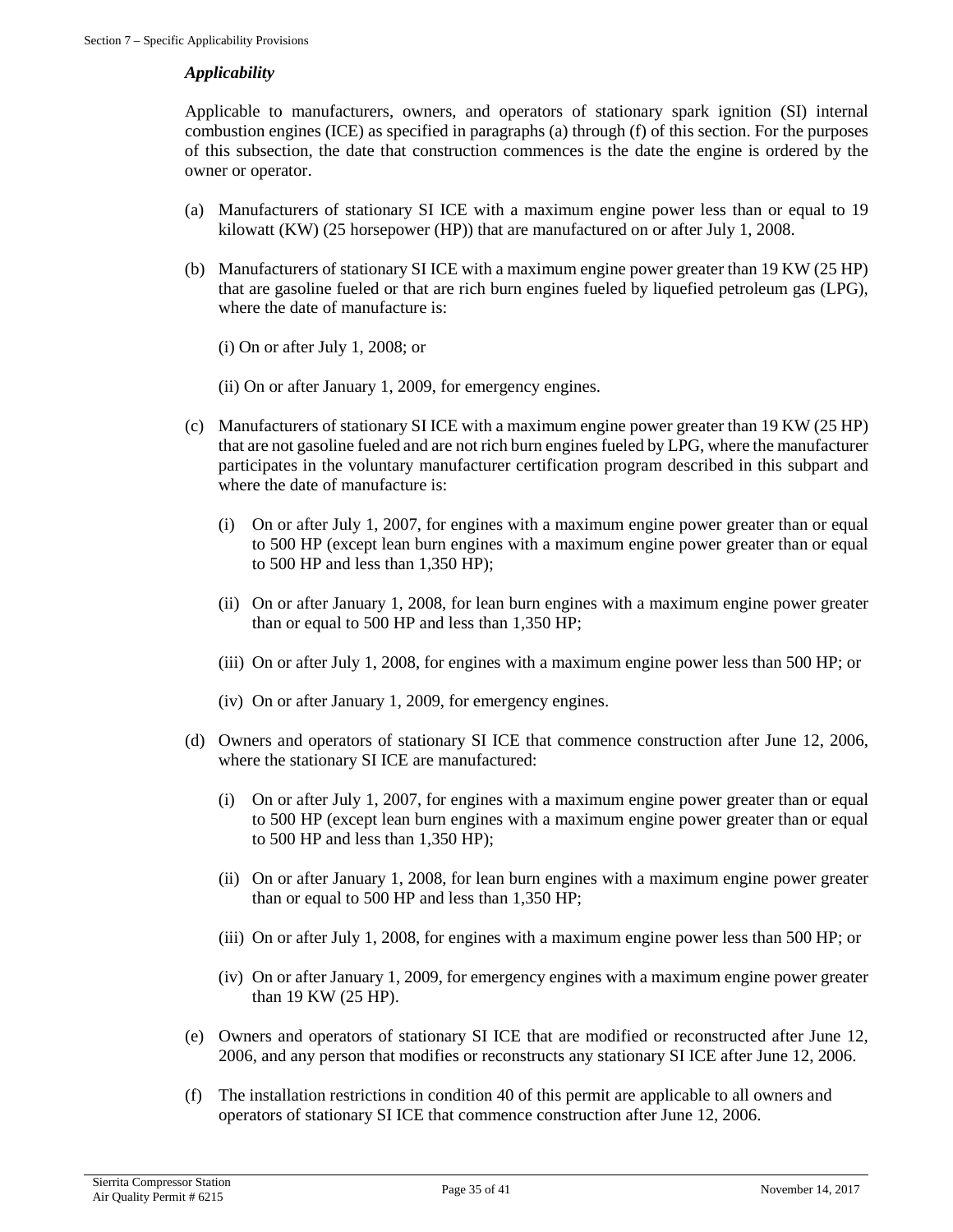d. *Section 5 – Requirements for Crude Oil & Natural Gas Facilities (spec. – "the collection of fugitive emissions components at a compressor station").*

This Section applies to the collection of fugitive emission components at the affected compressor station. [40 CFR 63.5365a] **[Federally Enforceable Conditions]**

### *Applicability*

Applicable to the owner or operator of one or more of the onshore affected facilities listed in 40 CFR 60.5365a, as listed below for which construction, modification, or reconstruction occurs after September 18, 2015.

- (a) The collection of fugitive emissions components at a compressor station, as defined in §60.5430a, is an affected facility. For purposes of §60.5397a, a "modification" to a compressor station occurs when: (1) An additional compressor is installed at a compressor station; or (2) One or more compressors at a compressor station is replaced by one or more compressors of greater total horsepower than the compressor(s) being replaced. When one or more compressors is replaced by one or more compressors of an equal or smaller total horsepower than the compressor(s) being replaced, installation of the replacement compressor(s) does not trigger a modification of the compressor station for purposes of  $\S60.5397a$ . [40 CFR 60.5365a(j)]
- e. *Section 6 – Fugitive Dust Requirements*

This Section contains standards including reasonable precautions that apply to sources of fugitive dust at the facility or particulate matter which due to a lack of an identifiable emission point or plume are classified as nonpoint sources. These sources include but are not limited to motor vehicle operations on vacant lots and open areas, vacant lots and open areas susceptible to wind erosion; roads and streets; particulate material handling operations; dust producing material storage piles; and off-road, roadway and site cleaning machinery.

[PCC 17.16.055, PCC 17.16.070, PCC 17.16.080, PCC 17.16.090, PCC 17.16.100, PCC 17.16.110, PCC 17.16.470] **[Locally Enforceable Conditions]**

### 76. *Local (New and Existing) Stationary Source Performance Standards*

Local performance standards apply to the following equipment or operations at the facility: stationary rotating machinery; petroleum liquid storage tanks at least 250 gallons and less than 40,000 gallons, any tank or container used to transport or store VOCs; organic solvents and other organic materials, and any unclassified source. [PCC 17.13.020.A.2, PCC 17.16.230.B, PCC 17.16.340, PCC 17.16.400.A & C.1 thru 4, & PCC 17.16.430]

### **[Locally Enforceable Conditions]**

### 77. *Exempt Sources*

a. *Agricultural Equipment:* The Specific Conditions contained in this air quality permit shall not apply to agricultural equipment used in normal farm operations, unless their operation without a permit would result in a violation of the Act.  $[PCC 17.11.090.C.3]$ 

### **[Locally Enforceable Condition]**

- b. *Motor Vehicles:* The Specific Conditions contained in this air quality permit shall not apply to motor vehicles. *Motor Vehicles* means any self-propelled vehicle designed for transporting persons or property on public highways.
- c. *Mobile Sources:* Except as provided in PCC 17.16.450-470, which applies to off-road machinery, and roadway and site cleaning machinery, the Specific Conditions contained in this air quality permit shall not apply to mobile sources*. Off-Road machinery* includes trucks, graders, and other construction or mining machinery not normally driven on a completed highway.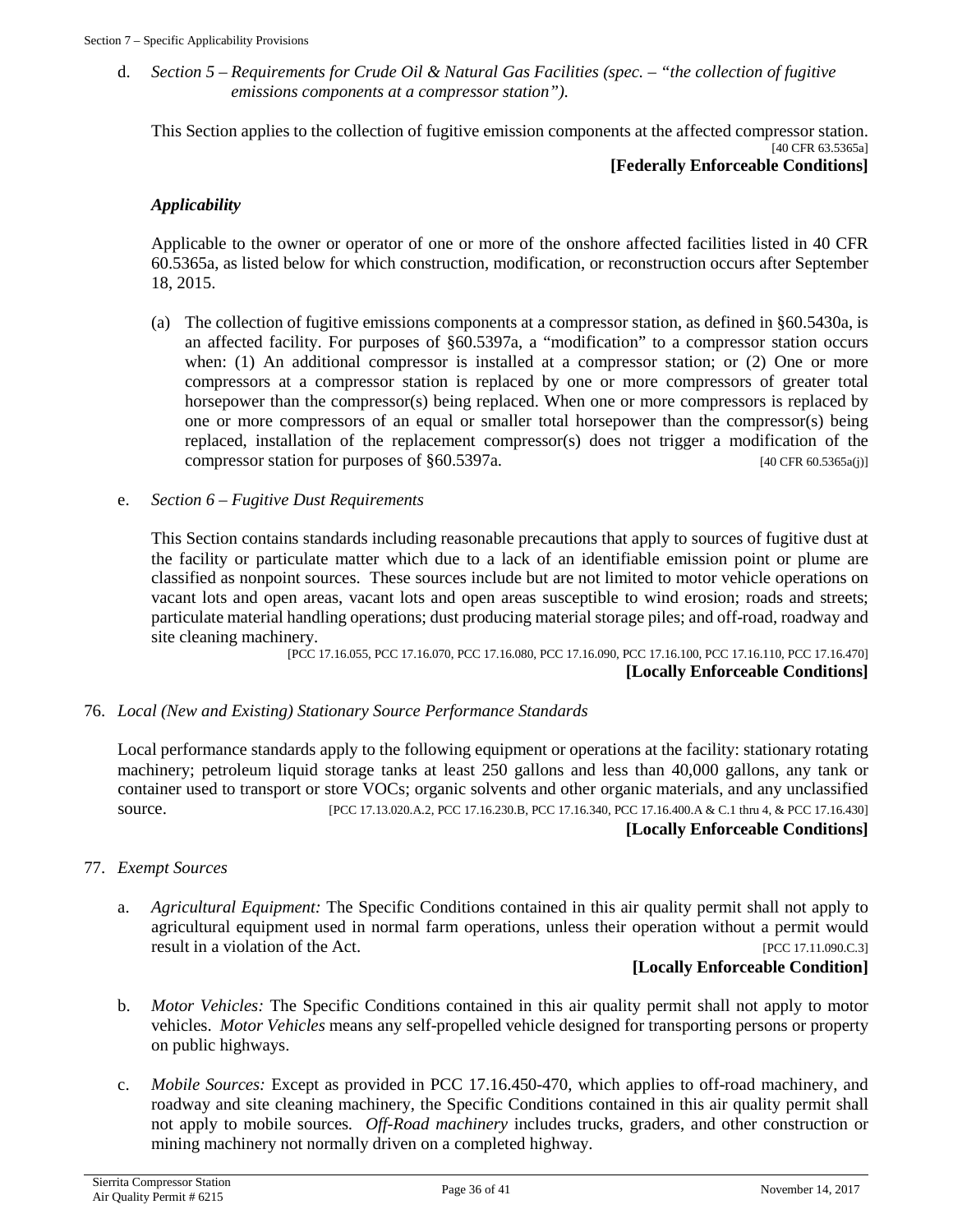### *ATTACHMENT 1 – APPLICABLE REGULATIONS*

### <span id="page-36-0"></span>**40 CFR, Part 60 Standards of Performance for New Stationary Sources (NSPS)**

| Subpart A     | <b>General Provisions</b>                                                           |
|---------------|-------------------------------------------------------------------------------------|
| Subpart KKKK  | NSPS for Stationary Combustion Turbines                                             |
| Subpart JJJJ  | NSPS for Stationary Spark Ignition Internal Combustion Engines                      |
| Subpart OOOOa | NSPS for Crude Oil and Natural Gas Facilities for which Construction, Modification, |
|               | or Reconstruction Commenced After September 18, 2015.                               |
| Appendix A    | <b>Test Methods</b>                                                                 |

### **40 CFR, Part 63 National Emission Standards for Hazardous Air Pollutants for Source Categories (NESHAP)**

| Subpart A    | <b>General Provisions</b>                                       |
|--------------|-----------------------------------------------------------------|
| Subpart ZZZZ | NESHAP for Stationary Reciprocating Internal Combustion Engines |

### **Pima County Code Title 17, Chapter 17.11 – General Provisions for Permits**

### **Article I – General Provisions**

| 17.11.010<br><b>Statutory Authority</b> |  |
|-----------------------------------------|--|
|-----------------------------------------|--|

17.11.020 Planning, Constructing, or Operating Without a Permit

### **Article II – General Provisions for Stationary Source Permits**

| 17.11.060 | Permit Display or Posting |  |
|-----------|---------------------------|--|
|-----------|---------------------------|--|

- 17.11.120 Material permit condition
- 17.11.160 Test methods and procedures
- 17.11.210 Performance tests

### **Pima County Code Title 17, Chapter 17.13 – Individual and General Permits and Permit Revisions for Class II and Class III Permits**

### **Article I – General Provisions**

- 17.13.010 Application processing procedures for Class II and Class III permits<br>17.13.020 Permit contents for Class II and Class III permits
- Permit contents for Class II and Class III permits

### **Article II – Permit Revisions, Renewals and Transfers for Class II and Class III Permits**

- 17.13.100 Facility changes that require a permit revision for Class II and Class III permits
- 17.13.110 Procedures for certain changes that do not require a permit revision for Class II or Class III permits
- 17.13.130 Minor revisions for Class II or Class III permits
- 17.13.140 Significant revisions for Class II or Class III permits
- 17.13.150 Reopening, revocation, or termination for Class II or Class III permits

### **Article III – Emissions for Class II and Class III Sources**

- 17.13.180 Annual Emissions Inventory Questionnaire for Class II or Class III permits
- 17.13.190 Excess Emissions reporting requirements for Class II or Class III permits

### **Article V – Fees for Class II, Class III, and General Permits**

17.13.240 Fees related to Class II and Class III permits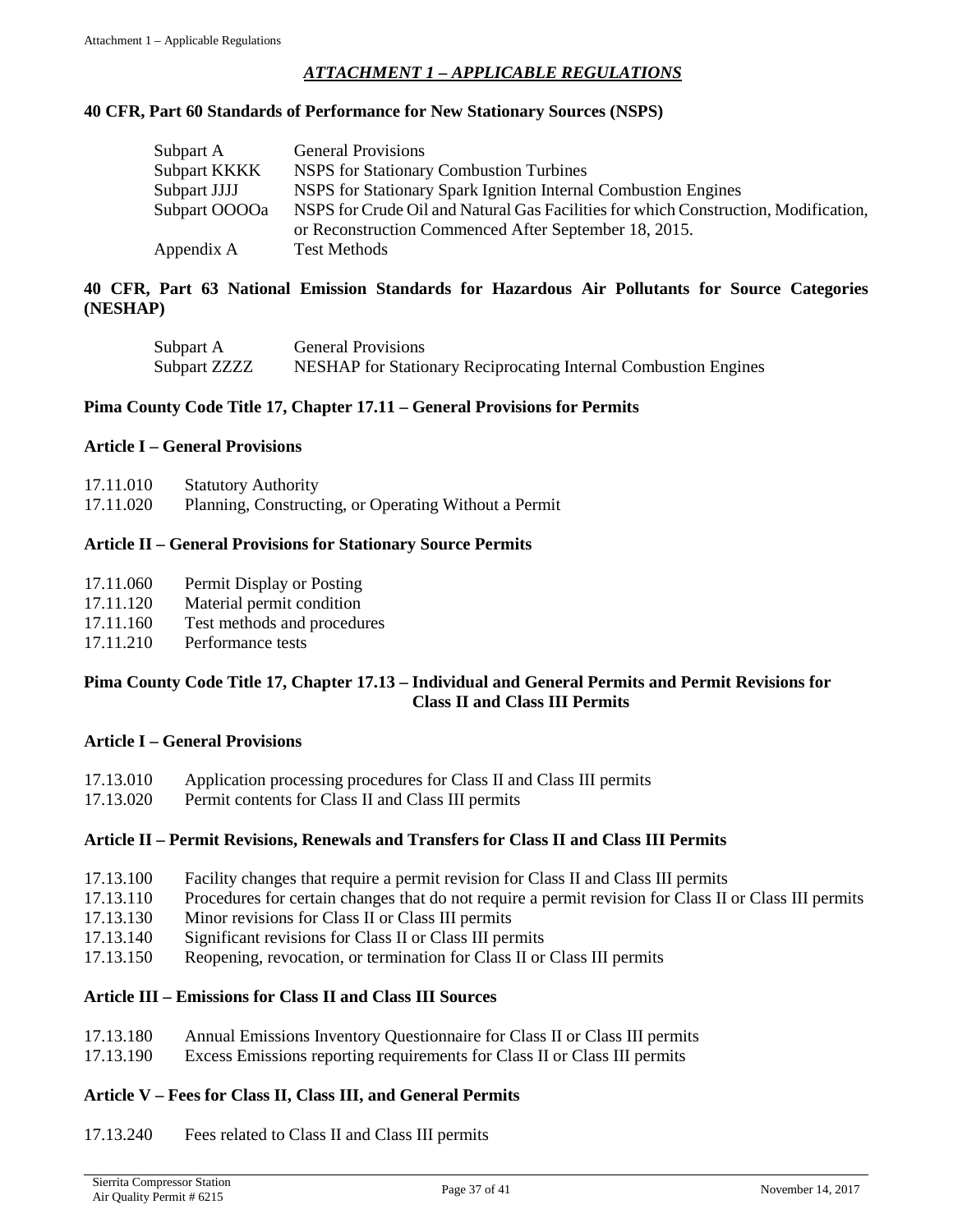### **Pima County Code Title 17, Chapter 17.14 – Activity Permits**

- 17.14.040 Fugitive Dust Activity permits
- 17.14.060 Asbestos NESHAP activity permits
- 17.14.080 Open burning permits

### **Pima County Code Title 17, Chapter 17.16 – Emission Limiting Standards**

### **Article I – General Provisions**

- 17.16.010 Local rules and standards; Applicability of more than one standard
- 17.16.020 Noncompliance with applicable standards
- 17.16.030 Odor limiting standards

### **Article II – Visible Emission Standards**

- 17.16.040 Standards and applicability (includes NESHAP)
- 17.16.050 Visibility limiting standard

### **Article III – Emissions from Existing and New Nonpoint Sources**

- 17.16.055 General
- 17.16.070 Fugitive dust emissions standards for motor vehicle operation
- 17.16.080 Vacant lots and open spaces
- 17.16.090 Roads and streets
- 17.16.100 Particulate materials
- 17.16.110 Storage piles
- 17.16.450 Off-road machinery
- 17.16.470 Roadway and site cleaning machinery

### **Article IV – New and Existing Stationary Source Performance Standards**

| 17.16.130 | Applicability                                                                  |
|-----------|--------------------------------------------------------------------------------|
|           | 17.16.230.D Standards of performance for storage vessels for petroleum liquids |
| 17.16.340 | Standards of performance for stationary rotating machinery                     |
|           | 17.16.400.A Organic solvents and other organic materials                       |
|           | 17.16.430.F Standards of performance for unclassified sources                  |

### **Pima County Code Title 17, Chapter 17.20 – Emissions Source Testing and Monitoring**

- 17.20.010 Source sampling, monitoring and testing
- 17.20.040 Concealment of emissions

### **Pima County Code Title 17, Chapter 17.24 – Emission Source Recordkeeping and Reporting**

17.24.020 Recordkeeping for compliance determination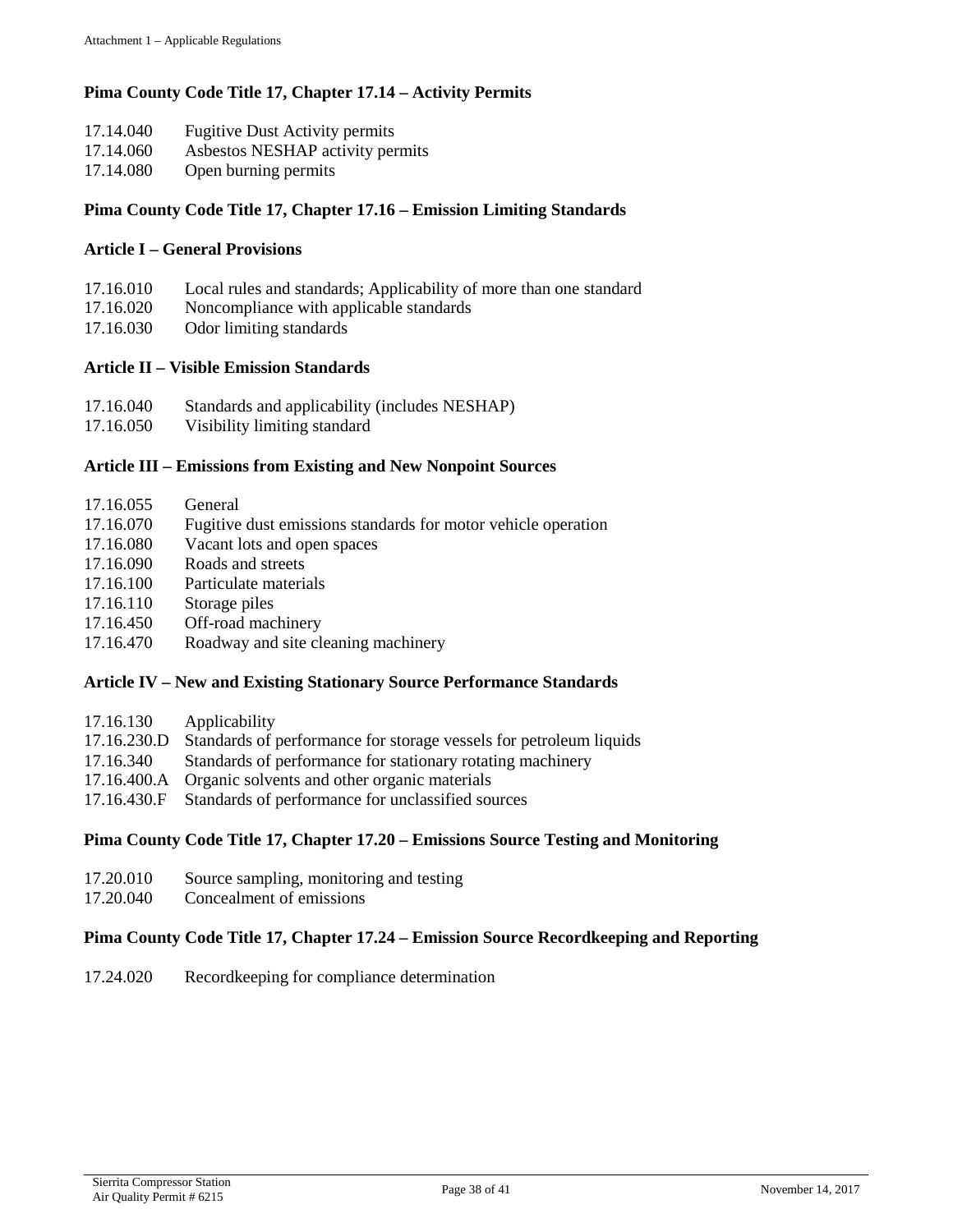### *ATTACHMENT 2 – EMISSIONS DISCHARGE OPACITY LIMITING STANDARDS*

<span id="page-38-0"></span>

|                                              | <b>Instantaneous Opacity Measurements</b> | <b>Maximum</b>                          |                                           |                                        |
|----------------------------------------------|-------------------------------------------|-----------------------------------------|-------------------------------------------|----------------------------------------|
| <b>Type of Source</b>                        | <b>Required No.</b><br>(For a Set)        | <b>Excluded No.</b><br>(Highest Values) | <b>No. to Use For</b><br><b>Averaging</b> | <b>Allowable Average</b><br>Opacity, % |
| <b>Cold Diesel</b><br>Engines <sup>1</sup>   | 25                                        |                                         | 25                                        | 60                                     |
| <b>Loaded Diesel</b><br>Engines <sup>2</sup> | 26                                        |                                         | 25                                        | 60                                     |
| Other Sources <sup>3</sup>                   | 25                                        |                                         | 25                                        | 20                                     |

## **PCC 17.16.040**

<sup>1</sup> Applicable to the first 10 consecutive minutes after starting up a diesel engine.

<sup>2</sup> Applicable to a diesel engine being accelerated under load.

<sup>3</sup> Any source not otherwise specifically covered within this table, unless otherwise specifically covered in this permit.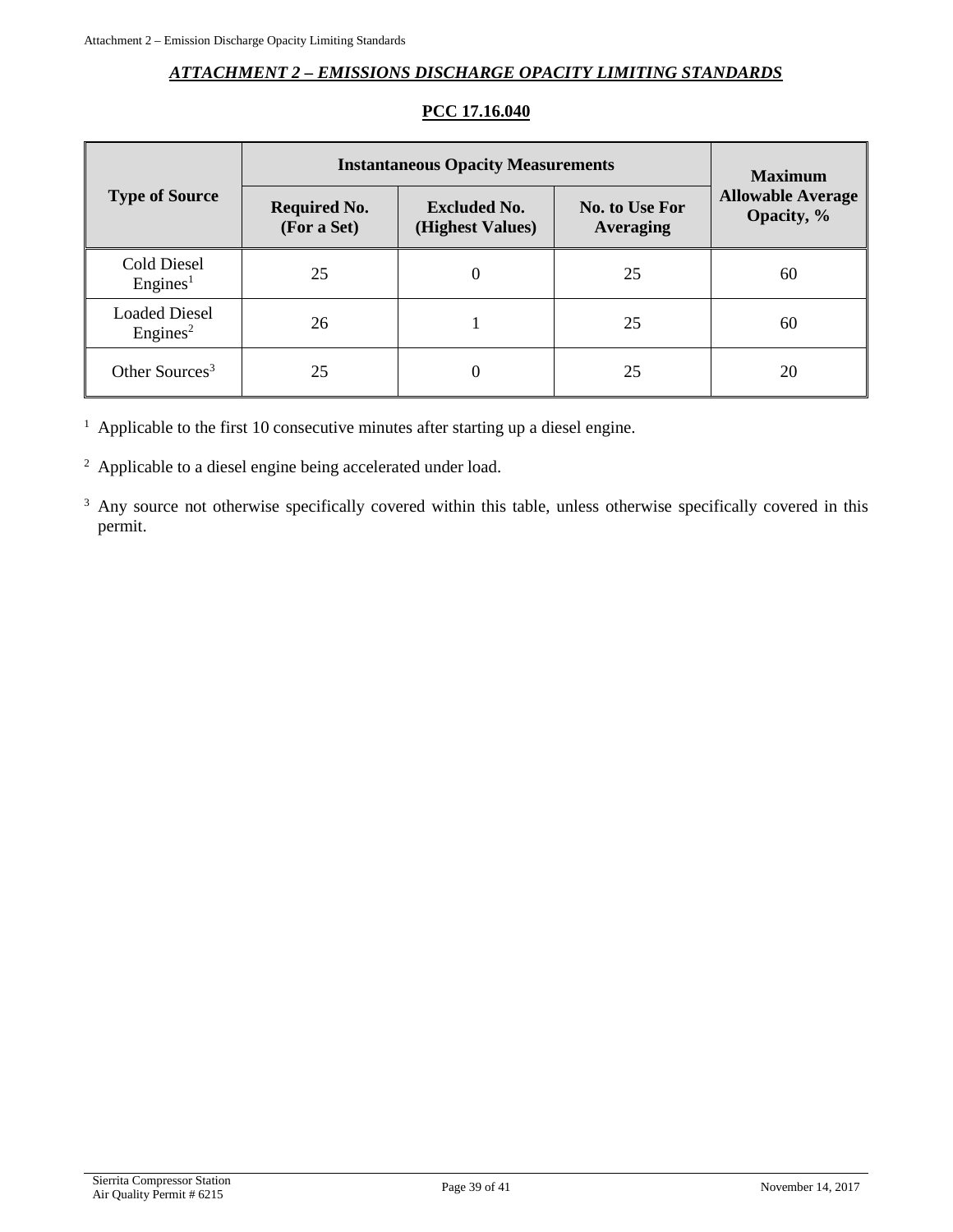### *ATTACHMENT 3 – EQUIPMENT LIST*

### **NSPS Subpart KKKK Stationary Combustion Turbines (Section 3)**

| <b>Type of</b><br>Equipment | <b>Equipment ID</b> | <b>Primary Fuel</b> | <b>Manufacturer</b> | <b>Model</b>           | <b>Maximum Rated</b><br>Capacity | Date of<br><b>Manufacture</b> |
|-----------------------------|---------------------|---------------------|---------------------|------------------------|----------------------------------|-------------------------------|
| Turbine                     | TURBINE01           | Natural Gas         | Solar               | <b>MARS 100-16000S</b> | 15,900 hp                        | After<br>February 18, 2005    |

### **NSPS Subpart JJJJ Spark Ignition Internal Combustion Engines (Section 4)**

<span id="page-39-0"></span>

| <b>Type of Equipment</b>   | <b>Equipment ID</b> | <b>Primary Fuel</b> | <b>Manufacturer</b> | <b>Model</b> | <b>Maximum</b><br><b>Rated</b><br>Capacity | Model year/<br><b>Applicability</b><br>Date | <b>Voluntary</b><br><b>Operating Hours</b><br>Limit <sup>1</sup><br>(hrs/yr) |
|----------------------------|---------------------|---------------------|---------------------|--------------|--------------------------------------------|---------------------------------------------|------------------------------------------------------------------------------|
| <b>Emergency Generator</b> | FUG01               | Natural Gas         | Caterpillar         | G3512        | $1114$ hp                                  | After<br>June 12, 2006                      | 100                                                                          |

<sup>1</sup> The operating hours are limited to maintenance testing and readiness checks. There is no limit on hours of operation during true emergencies.